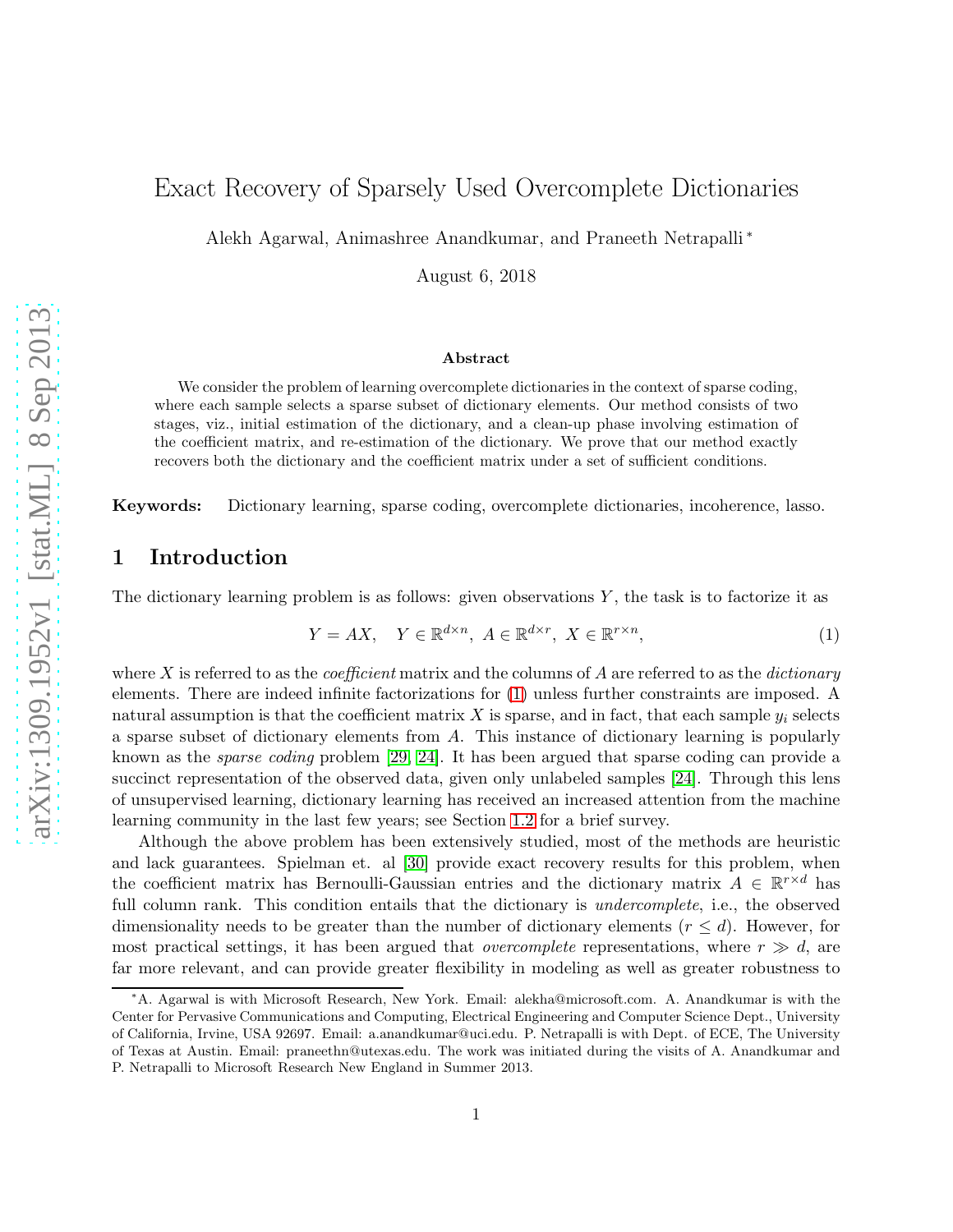noise [\[25,](#page-30-3) [11\]](#page-29-0). Moreover, in the context of blind source separation (BSS) of audio, image or video signals, the dictionary learning problem is typically overcomplete, since there are more sources than observations [\[14\]](#page-29-1). In this work, we provide guaranteed methods for exact recovery of overcomplete dictionaries.

#### 1.1 Summary of Results

In this paper we present two algorithms. The first algorithm is employed for an initial estimation of the dictionary. The second algorithm takes the output of the first one, and then provides a final estimate for both the dictionary as well as the coefficient matrix. The first algorithm can be seen as a clustering style method followed by a singular value decomposition (SVD) within each cluster resulting in an estimate for each dictionary element. The clusters are formed based on the magnitudes of the correlation between pairs of samples. Our second algorithm takes the output of the first algorithm as an initial dictionary estimate, and provides estimates for the coefficients  $X$ by solving a sparse linear system through Lasso, followed by thresholding. The dictionary is then re-estimated by solving the linear system  $Y = AX$  with these estimated coefficients.

We consider a random coefficient matrix, where each column of  $X$  has  $s$  non-zero entries which are randomly chosen, i.e., each sample  $y_i$  selects s dictionary elements uniformly at random. We additionally assume that the dictionary elements are pairwise incoherent and that the dictionary matrix has a bounded spectral norm. Under these conditions, we establish that our first algorithm estimates the dictionary elements with bounded error when the number of samples scales as  $n = \mathcal{O}(r(\log r + \log d))$ , and when the sparsity  $s = \mathcal{O}(d^{1/4}, r^{1/4})$ . Combining the first and the second algorithms, we establish success in *exactly* recovering both the true dictionary A and the coefficient matrix X. The sample complexity is again  $\mathcal{O}(r(\log r + \log d))$ , but we require more stringent sparsity constraints:  $s = \mathcal{O}(d^{1/5}, r^{1/6})$ . We outline our method as well as our analysis techniques in Section [1.3.](#page-3-0) This is the first work to provide a tractable method for exact recovery of overcomplete dictionaries, and we discuss the previous results below. Finally, concurrently with our work, an approximate recovery result with a similar procedure as our initialization step was recently announced by Arora et al. [\[7\]](#page-29-2). A detailed discussion comparing our and their results is presented in Section [1.2.](#page-1-0)

## <span id="page-1-0"></span>1.2 Related Works

This work overlaps with and relates to prior works in many different communities and we discuss them below in turn.

Dictionary Learning: Hillar and Sommer [\[19\]](#page-30-4) consider conditions for identifiability of sparse coding and establish that when the dictionary succeeds in reconstructing a certain set of sparse vectors, there exists a unique sparse coding, up to permutation and scaling. However, the number of samples required to establish identifiability is exponential in  $r$  for the general case. In contrast, we show that efficient recovery is possible using  $\mathcal{O}(r(\log r + \log d))$  samples, albeit under additional conditions such as incoherence among the dictionary elements.

Spielman et. al [\[30\]](#page-30-2) provide exact recovery results for a  $\ell_1$  based method in the *undercomplete* setting, where  $r \leq d$ . In contrast, we allow for the overcomplete setting where  $r > d$ . There exist a plethora of heuristics for dictionary learning, which work well in practice in many contexts, but lack theoretical guarantees. For instance, Lee et. al. propose an iterative  $\ell_1$  and  $\ell_2$  optimization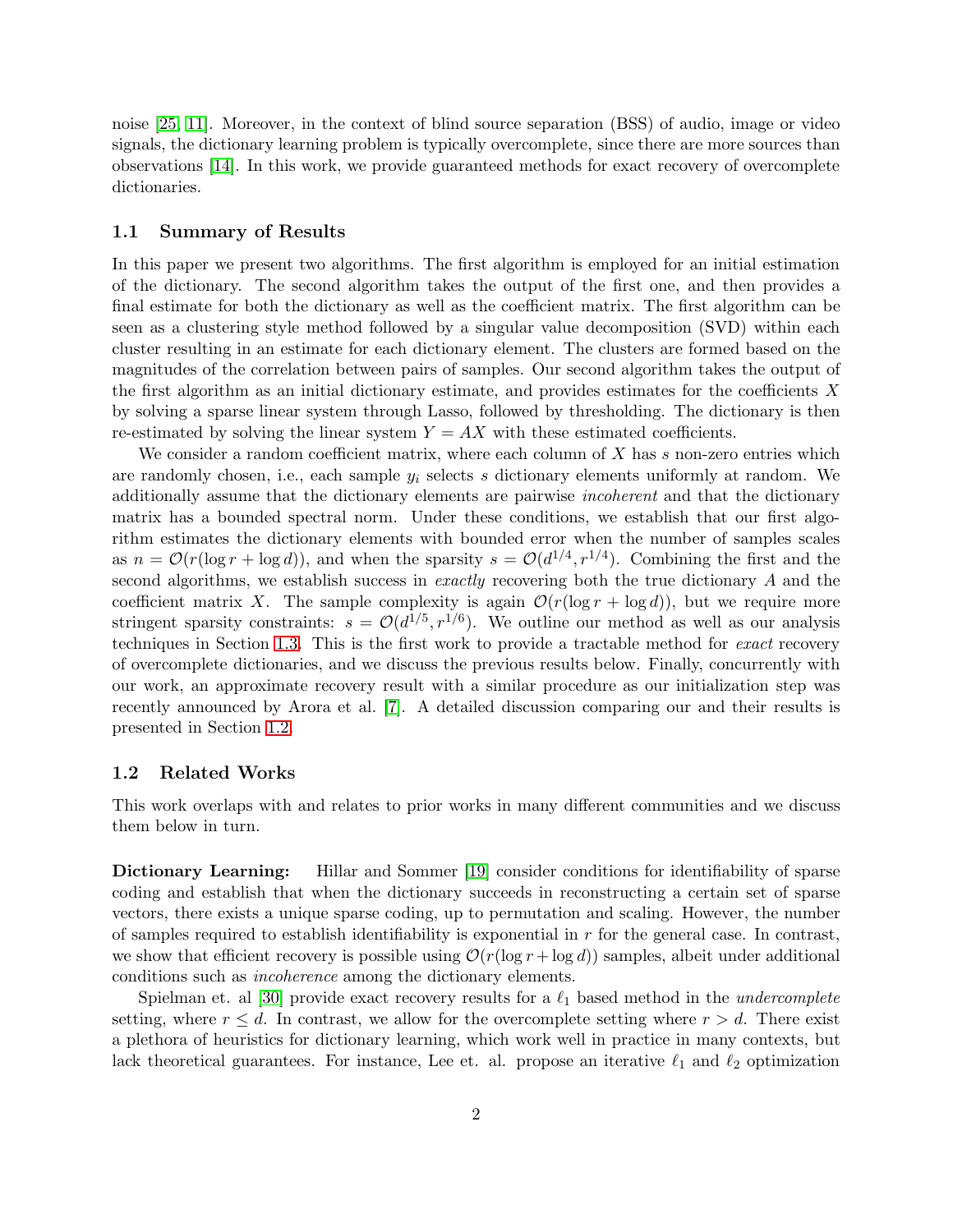procedures [\[24\]](#page-30-1). This is similar to the the method of optimal directions (MOD) proposed in [\[15\]](#page-29-3). Another popular method is the so-called K-SVD, which iterates between estimation of X and given an estimate of X, updates the dictionary estimate using a spectral procedure on the residual. Other works consider more sophisticated methods from an optimization viewpoint while still alternating between dictionary and coefficient updates [\[23,](#page-30-5) [17\]](#page-30-6). While we also employ the  $\ell_1$  procedure to estimate the coefficient matrix, our overall approach is non-iterative and we employ a combinatorial method for obtaining an initial estimate of the dictionary elements. Moreover, while Geng et al. [\[17\]](#page-30-6) and Jenatton et al. [\[22\]](#page-30-7) study the local optimality properties of an alternating minimization procedure, we focus on establishing exact recovery.

Recent works [\[31,](#page-30-8) [28,](#page-30-9) [26\]](#page-30-10) provide generalization bounds for predictive sparse coding, where the goal of the learned sparse representation is to obtain good performance on some predictive task. This differs from our framework since we do not consider predictive tasks here, but the task of recovering the underlying dictionary elements.

Finally, part of our results are closely related to the very recent work of Arora et al. [\[7\]](#page-29-2), carried out independently and concurrently with our work. There are however some important distinctions: while the work of  $|7|$  does not result in exact recovery of the dictionary elements, we can guarantee exact recovery. This is because we follow up the dictionary estimation procedure, which bears similarities to the one employed in Arora et al. [\[7\]](#page-29-2), with a cleanup process using Lasso. Moreover, our method for initial estimation of dictionary elements is simpler since it only involves pairwise relationships among the samples, but at the cost of a more stringent sparsity requirement. We note that our exact recovery result requires even stronger sparsity constraints, since we require a certain error guarantee for the first step of estimating the dictionary elements.

Blind Source Separation/ICA/Topic Models: The problem of dictionary learning is applicable to blind source separation (BSS), where the rows of X are signals from the sources and A represents the linear mixing matrix. The term blind implies that the dictionary matrix A is unknown and needs to be jointly estimated with the coefficient matrix  $X$ , given samples  $Y$ . This problem has been extensively studied and the most popular setting is the independent component analysis (ICA), where the sources are assumed to be independent. In contrast, for the sparse component analysis problem, no assumptions are made on the statistics of the sources. Many works provide guarantees for ICA in the undercomplete setting, where there are fewer sources than observations [\[20,](#page-30-11) [8,](#page-29-4) [3\]](#page-29-5) and some works provide guarantees in the overcomplete setting [\[13,](#page-29-6) [18\]](#page-30-12). However, the techniques are very different since they rely on the independence among the sources. The problem of learning topic models can be cast as a similar factorization problem, where A now corresponds to the topic-word matrix and X corresponds to the proportions of topics in various documents. There are various recent works providing guaranteed methods for learning topic models, e.g  $[1, 6, 5, 4]$  $[1, 6, 5, 4]$  $[1, 6, 5, 4]$  $[1, 6, 5, 4]$ . However, these works make different assumptions on either A or X or both to guarantee recovery. For instance, the work [\[6\]](#page-29-8) assumes that the topic-word matrix A has rows such that for each column, only the entry corresponding to that column is non-zero. The work [\[5\]](#page-29-9) assumes expansion conditions on A and provides recovery through  $\ell_1$ -based optimization. We note that the techniques of [\[5\]](#page-29-9) are related to those employed by Spielman et. al [\[30\]](#page-30-2) for dictionary learning, but make different assumptions. All these works only deal with the undercomplete setting. The recent work [\[4\]](#page-29-10) considers topic models in the overcomplete setting, and provides guarantees when A satisfies certain higher order expansion conditions. The techniques are very different from the ones employed here since they involve higher order moments and tensor forms.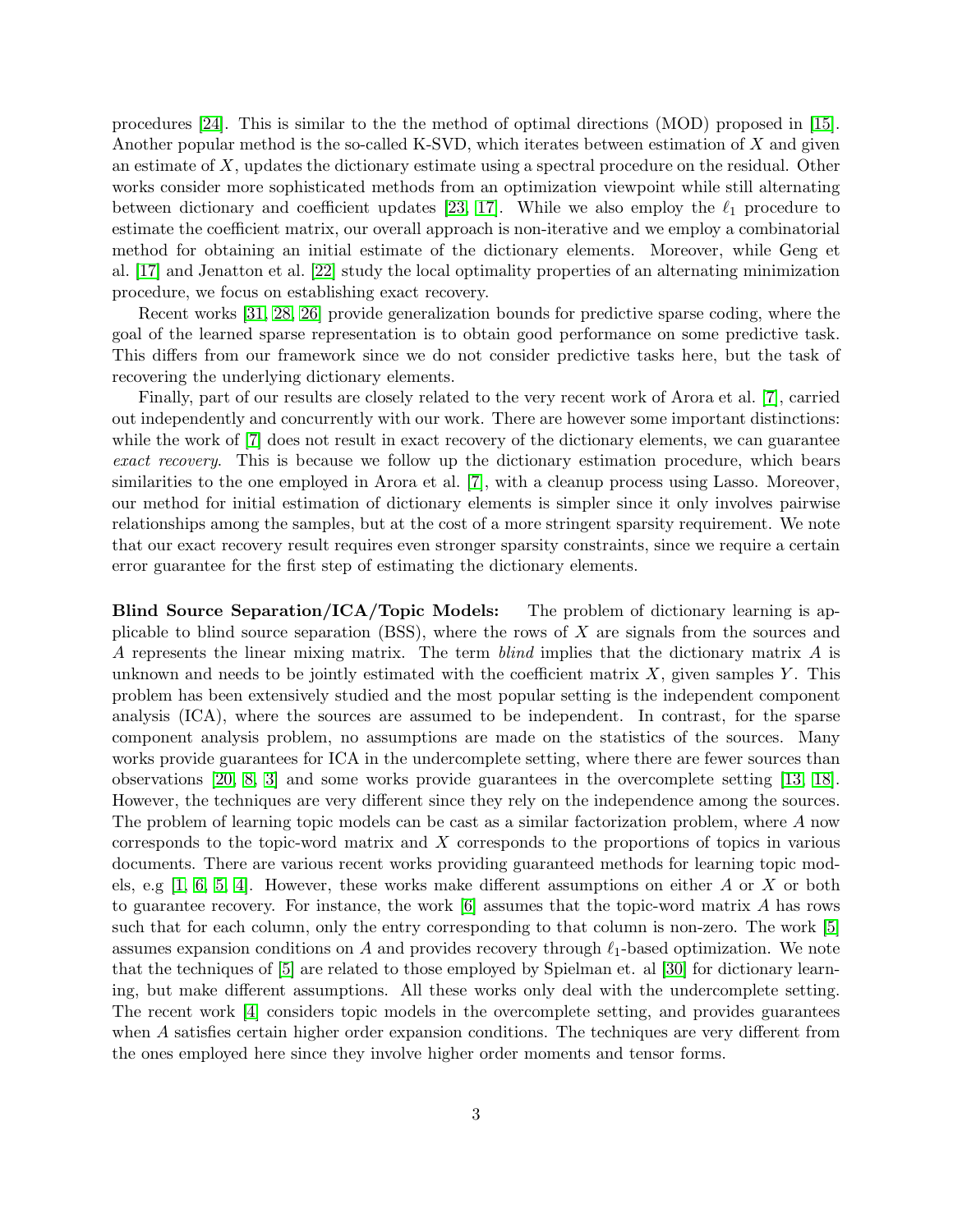Connection to Learning Overlapping Communities: Our initial step for estimating the dictionary elements involves finding large cliques in the sample correlation graph, where the nodes are the samples and the edges represent sufficiently large correlations among the endpoints. The clique finding problem is a special instance of the overlapping community detection problem, which has been studied in various contexts, e.g. [\[2,](#page-29-11) [10,](#page-29-12) [9,](#page-29-13) [21,](#page-30-13) [27\]](#page-30-14). However, the correlation graph here has different kinds of constraints than the ones studied before as follows. In our setting involving noise-free dictionary learning, each community corresponds to a clique and there are no edges across two different communities. In contrast, many works on community detection are concerned about handling *noise* efficiently, where each community is not a full clique, and there are edges across different communities. Here, we need to learn overlapping communities, while many community detection methods limit to learning non-overlapping ones. In our setting, we argue that the overlap across different communities is small under a random coefficient matrix, and thus, we can find the communities efficiently through simple random sampling and neighborhood testing procedures.

## <span id="page-3-0"></span>1.3 Overview of Techniques

Our dictionary learning procedure consists broadly of two steps: (1) the initial step for obtaining an estimate of the dictionary matrix  $A$ , and  $(2)$  the clean-up step involving estimation of the coefficient matrix  $X$ , and subsequent re-estimation of  $A$ . We provide an overview of the two steps below.

Initial step involving estimation of dictionary elements: This step first involves construction of the sample correlation graph  $G_{\text{corr}(\rho)}$ , where the nodes are samples  $\{y_1, y_2, \ldots, y_n\}$  and an edge  $(y_i, y_j) \in G_{\text{corr}(\rho)}$  implies that  $|\langle y_i, y_j \rangle| > \rho$ , for some  $\rho > 0$ . We then employ a *clustering* procedure on the graph to obtain a subset of samples, which are then employed to estimate each dictionary element. Roughly, we search for large cliques in the correlation graph and obtain a spectral estimate of each dictionary element using samples from such sets.

Lasso cleanup step: This is a relatively straightforward procedure. Once an initial estimate of the dictionary matrix is obtained, we estimate the coefficient matrix  $X$  through Lasso and then perform thresholding. Now, we re-estimate the dictionary, given this coefficient matrix, by solving another linear system. This provides us with a final estimate of the both the dictionary as well as the coefficient matrix.

Intuition why initial dictionary estimation step works: The core intuitions can be described in terms of the relationships between the two graphs, viz., the coefficient bipartite graph  $B_{\text{coeff}}$  and the sample correlation graph  $G_{\text{corr}}$ , shown in Figures [1a](#page-4-0) and [1b.](#page-4-1) As described earlier, the correlation graph  $G_{\text{corr}}$  consists of edges between well correlated samples. The coefficient bipartite graph  $B_{\text{coeff}}$  consists of dictionary elements  $\{a_i\}$  on one side and the samples  $\{y_i\}$  on the other, and the bipartite graph  $B_{\text{coeff}}$  encodes the sparsity pattern of the coefficient matrix X. In other words, it maps the dictionary elements  $\{a_i\}$  to samples  $\{y_i\}$  on which they are supported on and  $N_B(y_i)$  denotes the neighborhood of  $y_i$  in the graph  $B_{\text{coeff}}$ .

Now given this bipartite graph  $B_{\text{coeff}}$ , for each dictionary element  $a_i$ , consider a set of samples<sup>[1](#page-3-1)</sup> which (pairwise) have only one dictionary element  $a_i$  in common, and denote such a set by  $\mathcal{C}_i$  i.e.

<span id="page-3-2"></span>
$$
\mathcal{C}_i := \{ y_k, k \in S : \mathcal{N}_B(y_k) \cap \mathcal{N}_B(y_l) = a_i, \ \forall \, k, l \in S \}. \tag{2}
$$

<span id="page-3-1"></span><sup>&</sup>lt;sup>1</sup>Note that such a set need not be unique.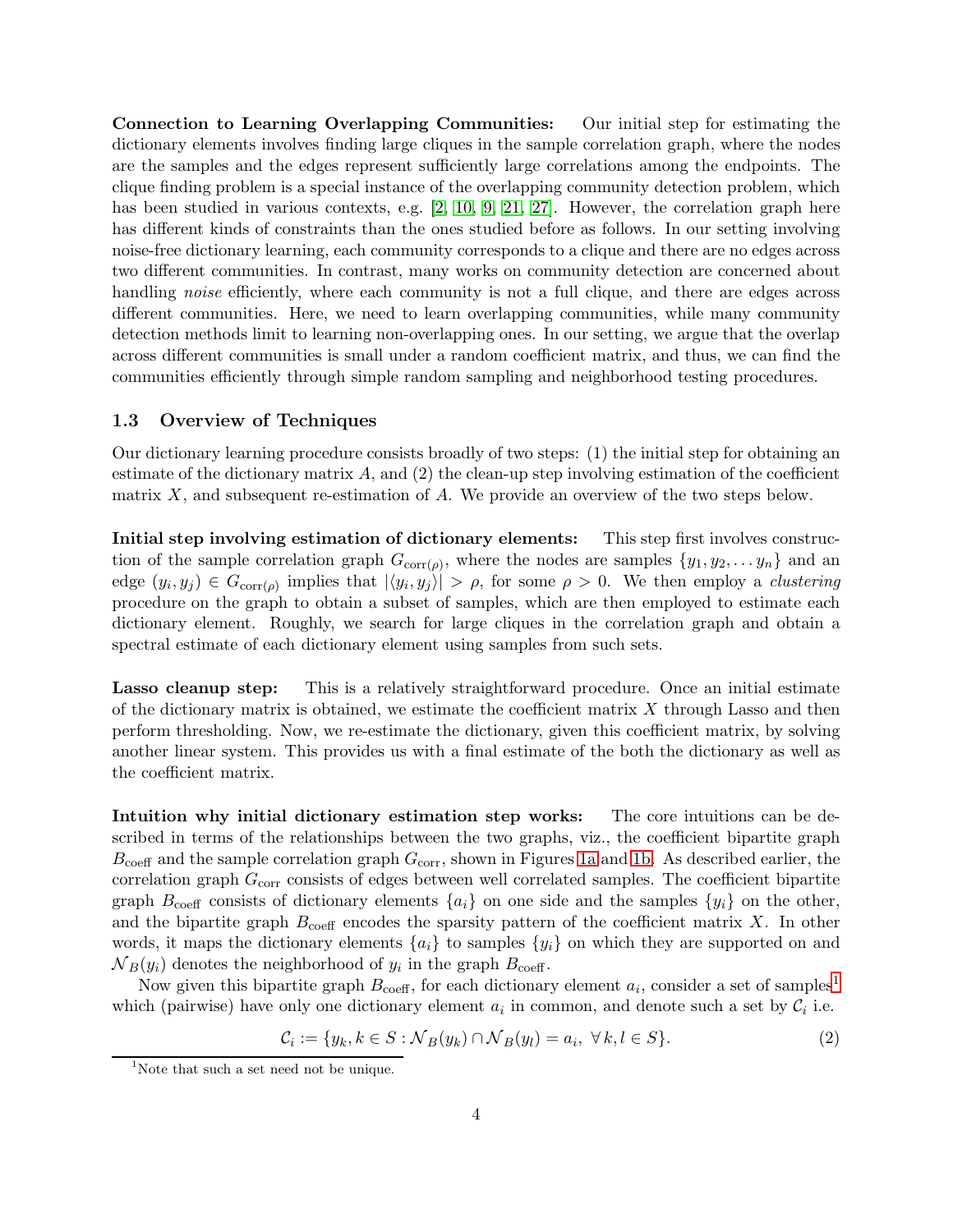<span id="page-4-0"></span>

(a) Coefficient bipartite graph B mapping dictionary elements  $a_1, a_2, \ldots, a_r$  to samples  $y_1, \ldots, y_n$ :  $y_i = \sum_{x \sim a} x_i$ . See (2) for definition of C.  $_{j\in[r]}x_{ji}a_j$ . See [\(2\)](#page-3-2) for definition of  $\mathcal{C}_i$ .

<span id="page-4-1"></span>(b) Sample correlation graph  $G_{\text{corr}}$  with nodes  $\{y_k\}$ and edge  $(y_i, y_j)$  s.t.  $|\langle y_i, y_j \rangle| > \rho$ .  $\mathcal{C}_i$ , defined in [\(2\)](#page-3-2), is a clique in the correlation graph. See Lemma [3.1.](#page-9-0)

Figure 1: Coefficient bipartite graph and the sample correlation graph.

For a random coefficient matrix (resulting in a random bipartite graph), we argue that there exists (large) sets  $\mathcal{C}_i$ , for each  $i \in [r]$ , which consists of a large fraction of  $\mathcal{N}_B(a_i)$ , and no two elements  $a_i$  and  $a_j$  have a large fraction of samples in common. In other words, for random coefficient matrices, we see a diversity in the dictionary elements among the samples, and this can be viewed as an expansion property from the dictionary elements to the set of samples. We exploit this property to establish success for our method.

Our subsequent analysis is broadly divided into two parts, viz., establishing that (large) sets  $\{\mathcal{C}_i\}$  can be found efficiently, and that the dictionary elements can be estimated accurately once such sets  $\{\mathcal{C}_i\}$  are found. We establish that the sets  $\{\mathcal{C}_i\}$  are cliques in the correlation graph when the dictionary elements are incoherent, as shown in Figure [1b.](#page-4-1) Combined with the previous argument that the different sets  $C_i$ 's have only a small amount of overlap for random coefficient matrices, we argue that these sets can be found efficiently through simple random sampling and neighborhood testing on the correlation graph. Once a large enough set  $\mathcal{C}_i$  is found, we argue that under incoherence, the dictionary element  $a_i$  can be estimated accurately through SVD over the samples in  $\mathcal{C}_i$ .

Analysis of Lasso cleanup step: Given an approximate estimate of the dictionary, we now analyze the performance of Lasso for estimating the coefficient matrix. Since we only have a noisy estimate of the dictionary, our analysis here is different from the usual analysis for a sparse linear system. The noise in our system is dependent on the approximate dictionary employed, which differs from the typical statistical setting, where noise is assumed to be independent. We exploit the known guarantees available for Lasso under deterministic noise [\[12\]](#page-29-14) for our setting. Combining Lasso with a simple thresholding procedure, we guarantee exact recovery of the coefficient matrix, albeit under a more stringent condition on the sparsity. The dictionary is then re-estimated by solving another linear system. Combining the above analysis with the guarantees for the earlier step on dictionary estimation, we obtain the main result of this paper on exact recovery of the dictionary as well as the coefficient matrix.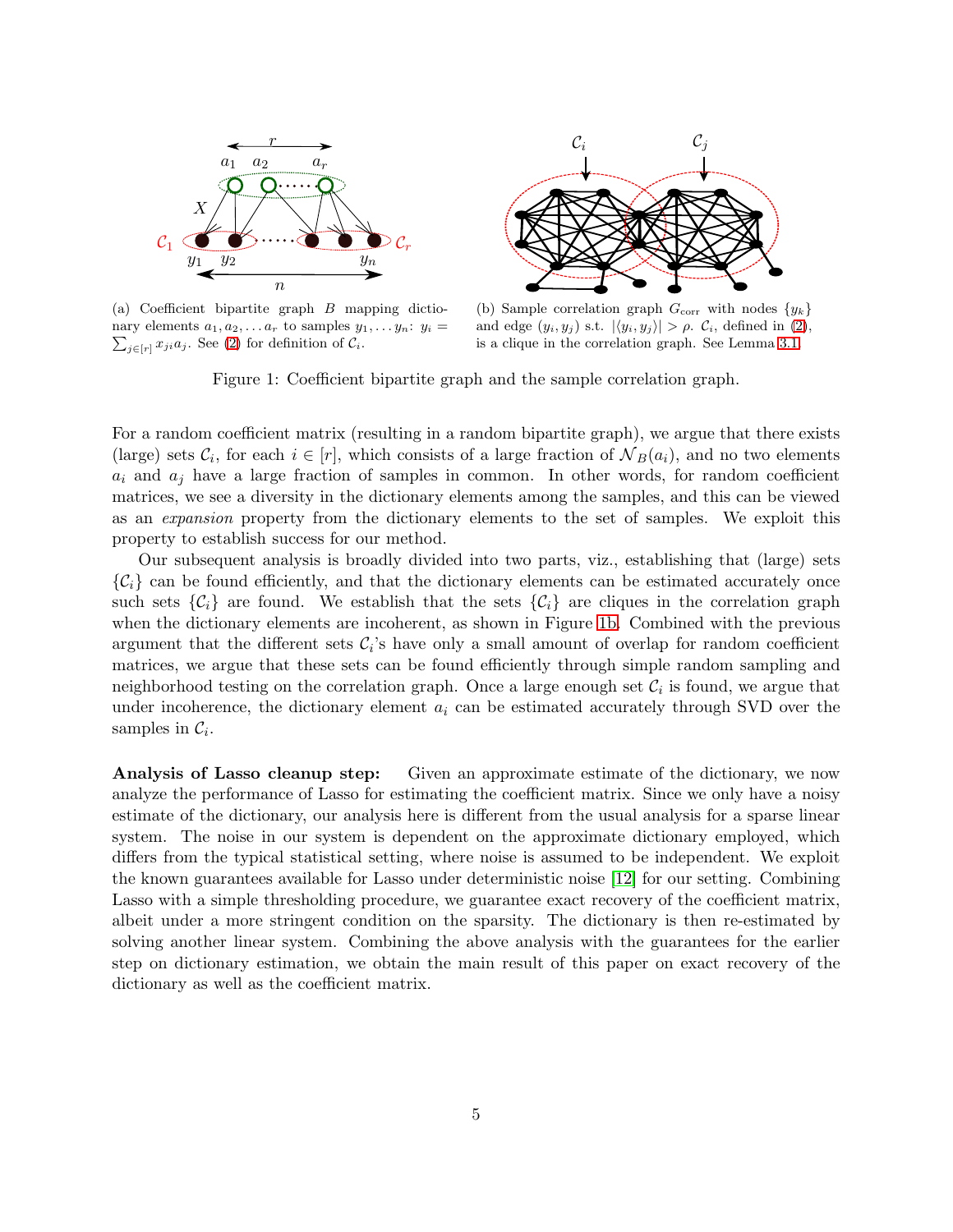# 2 Method and Guarantees

**Notation:** Let  $[n] := \{1, 2, ..., n\}$  and for a vector w, let  $\text{Supp}(w)$  denote the support of w, i.e. the set of indices where w is non-zero. Let  $||w||$  denote the  $\ell_2$  norm of vector w, and similarly for a matrix W,  $||W||$  denotes its spectral norm. Let  $A = [a_1 | a_2 | \dots | a_r]$ , where  $a_i$  denotes the  $i<sup>th</sup>$  column, and similarly for  $Y = [y_1|y_2|\dots y_n]$  and  $X = [x_1|\dots|x_n]$ . For a graph  $G = (V, E)$ , let  $\mathcal{N}_G(i)$  denote set of neighbors for node  $i$  in  $G$ .

# 2.1 Method

# 2.1.1 Initialization Step: Estimation of Dictionary Elements

The first step is to obtain an initial estimate  $\hat{A}$  of the dictionary elements, and is given in Algo-rithm [1.](#page-6-0) The estimate  $\widehat{A}$  is then employed to obtain an estimate of the coefficient matrix X through Lasso.

Given samples Y, we first construct the correlation graph  $G_{\text{corr}(\rho)}$ , where the nodes are samples  $\{y_1, y_2, \ldots y_n\}$  and an edge  $(y_i, y_j) \in G_{\text{corr}(\rho)}$  implies that  $|\langle y_i, y_j \rangle| > \rho$ , for some threshold  $\rho > 0$ . We then determine a good subset of samples via a *clustering* procedure on the graph as follows: we first randomly sample an edge  $(y_{i^*}, y_{j^*}) \in G_{\text{corr}(\rho)}$  and then consider the intersection of their neighborhoods, denoted by  $\hat{S}$ . We then employ UniqueIntersection routine in Procedure [1](#page-6-0) to determine if  $\hat{S}$  is a "good set" for estimating a dictionary element, and this is done by ensuring that the set  $\hat{S}$  has sufficient number of mutual neighbors<sup>[2](#page-5-0)</sup> in the correlation graph. Once  $\hat{S}$  is determined to be a good set, we then proceed by estimating the matrix  $\widehat{M}$  using samples in  $\widehat{S}$  and output its top singular vector as the estimate of a dictionary element. The method is repeated over all edges in the correlation graph to ensure that all the dictionary elements get estimated with high probability.

#### 2.1.2 Exact recovery step: Lasso

Once we obtain an estimate of the dictionary elements, we proceed to estimate the coefficient matrix. The main observation at this step is that the coefficient vector  $x_i$  for each sample  $y_i$  is a  $s$ -sparse vector in  $r$ -dimensions. Hence, recovering the coefficients would be a standard sparse linear problem if we knew the dictionary A exactly. Our analysis will show that even an approximately correct dictionary  $\overline{A}$  from Algorithm [1](#page-6-0) suffices to provide guarantees for this recovery. Once the coefficients are estimated, the dictionary can be re-estimated by solving another linear system. The procedure is formally described in Algorithm [2.](#page-7-0) We do not prescribe any particular choice of computational procedure to solve the optimization problem [\(3\)](#page-7-1), but there are many algorithms available in standard literature. As a concrete example, the GraDeS algorithm of Garg and Khandekar [\[16\]](#page-30-15) works in our setting.

# 2.2 Guarantees

Assumptions: We now provide guarantees for the proposed method under the following assumptions on  $A$  and  $X$ .

<span id="page-5-0"></span><sup>&</sup>lt;sup>2</sup>For convenience to avoid dependency issues, in Procedure [1,](#page-6-0) we partition  $\hat{S}$  into sets consisting of node pairs and determine if there are sufficient number of node pairs which are neighbors.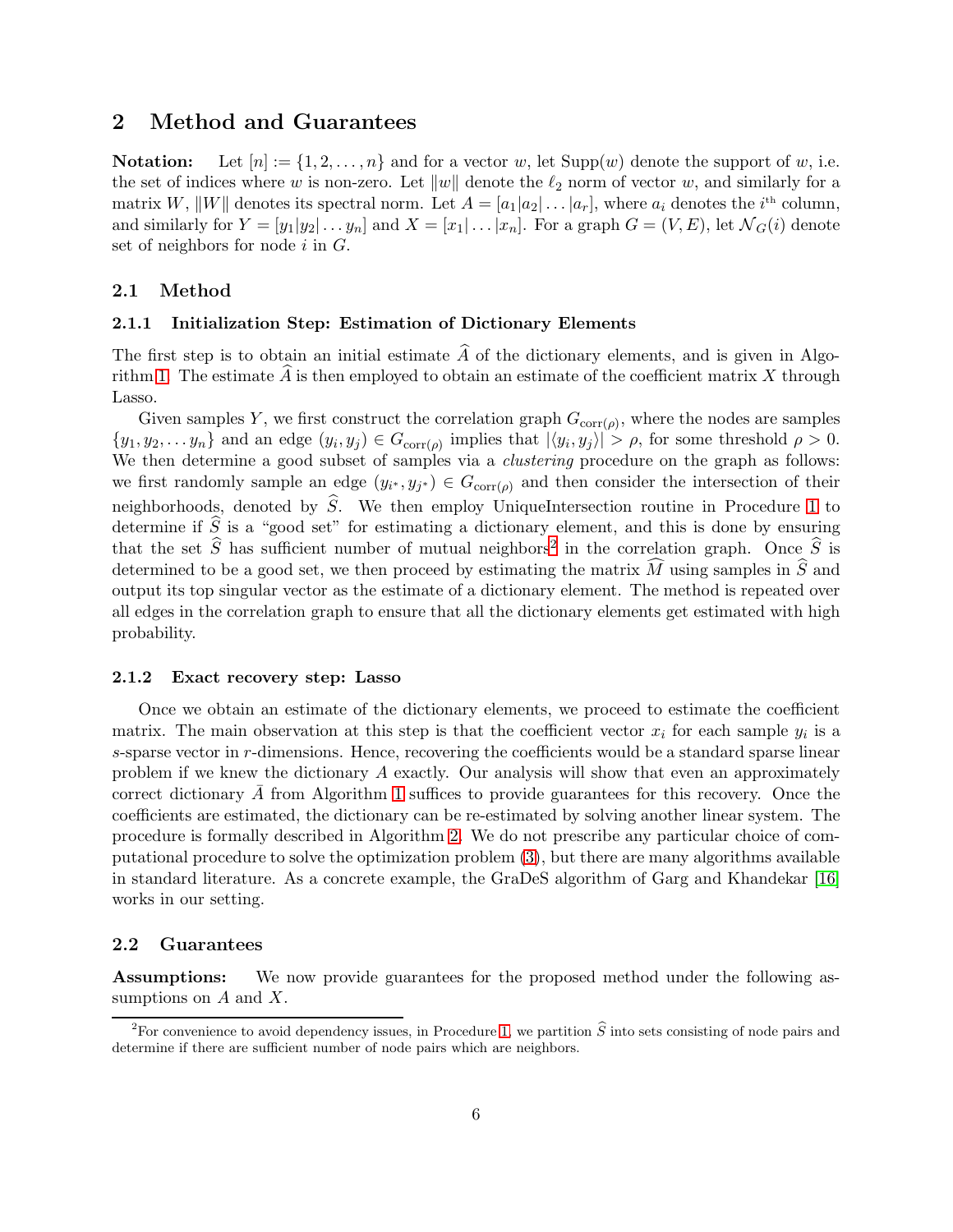**Algorithm 1** InitDictionaryLearn $(Y, \epsilon_{\text{dict}}, \rho)$ : Initial step for estimating dictionary elements.

**Input:** Samples  $Y = [y_1 | \dots | y_n]$ . Correlation threshold  $\rho$ . Desired separation parameter  $\epsilon$  between recovered dictionary elements.

**Output:** Initial Dictionary Estimate A. Construct correlation graph  $G_{\text{corr}(\rho)}$  s.t.  $(y_i, y_j) \in G_{\text{corr}(\rho)}$  when  $|\langle y_i, y_j \rangle| > \rho$ . Set  $A \leftarrow \emptyset$ . for each edge  $(y_{i^*}, y_{j^*}) \in G_{\text{corr}(\rho)}$  do  $S \leftarrow \mathcal{N}_{G_{\text{corr}(\rho)}}(y_{i^*}) \cap \mathcal{N}_{G_{\text{corr}(\rho)}}(y_{j^*}).$ if UniqueIntersection( $S, G_{\text{corr}(\rho)}$ ) then  $\widehat{M} \leftarrow \sum_{y \in \widehat{S}} yy^{\top}$  and  $\bar{a} \leftarrow u_1$ , where  $u_1$  is top singular vector of  $\widehat{M}$ . if  $\min_{b \in \bar{A}} \|\bar{a} - b\| > 2\epsilon_{\text{dict}}$  then  $A \leftarrow A \cup \bar{a}$ end if end if end for Return  $\bar{A}$ 

<span id="page-6-0"></span>**Procedure 1** UniqueIntersection( $S, G$ ): Determine if samples in S have a unique intersection.

**Input:** Set S with  $2m$  vectors  $y_1, \ldots, y_{2m}$  and graph G with  $y_1, \ldots, y_{2m}$  as nodes. Output: Indicator variable UNIQUE INT Partition S into sets  $S_1, \ldots, S_m$  such that each  $|S_i| = 2$ . if Number of  $S_i$  which are edges in G is greater than  $\frac{61m}{64}$  then UNIQUE INT  $\leftarrow$  1 else UNIQUE INT  $\leftarrow 0$ end if Return UNIQUE INT

- (A1) Unit-norm Dictionary Elements: All the elements are normalized:  $||a_i|| = 1$ , for  $i \in [r]$ .
- (A2) Incoherent Dictionary Elements: We assume pairwise incoherence condition on the dictionary elements, for some constant  $\mu_0 > 0$ ,

<span id="page-6-1"></span>
$$
|\langle a_i, a_j \rangle| < \frac{\mu_0}{\sqrt{d}}.\tag{4}
$$

(A3) Spectral Condition on Dictionary Elements: The dictionary matrix has bounded spectral norm, for some constant  $\mu_1 > 0$ ,

$$
\|A\| < \mu_1 \sqrt{\frac{r}{d}}.\tag{5}
$$

(A4) Sparse Coefficient Matrix: The columns of coefficient matrix have bounded number of non-zero entries s which are selected randomly, i.e.

<span id="page-6-2"></span>
$$
|\text{Supp}(x_i)| = s, \quad \forall \, i \in [n]. \tag{6}
$$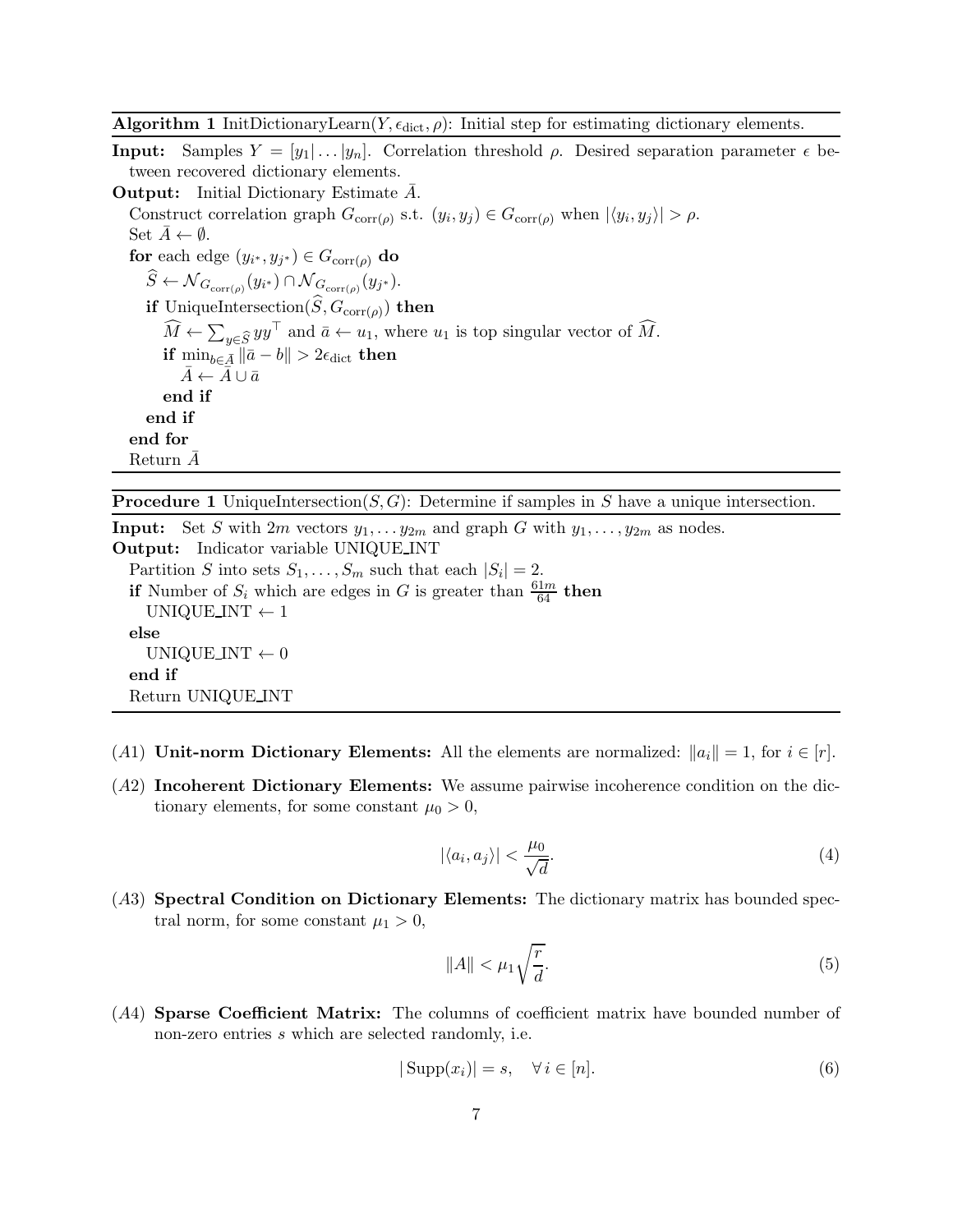# <span id="page-7-0"></span>Algorithm 2 RecoverCoeff $(Y, \bar{A}, \epsilon_{\text{coeff}})$ : Exact Recovery through lasso

**input** Samples Y, approximate dictionary  $\overline{A}$  and accuracy parameter  $\epsilon_{\text{coeff}}$ . sign(X) returns a matrix with signs of the entries of  $X$ .

- 1: for samples  $i = 1, 2, \ldots, n$  do
- 2: Estimate

<span id="page-7-1"></span>
$$
\widehat{x}_i = \arg\min_{x \in \mathbb{R}^r} ||x||_1, \quad \text{subject to} \quad ||y_i - \bar{A}x_i||_2 \le \epsilon_{\text{coeff}}. \tag{3}
$$

- 3: Threshold:  $\widehat{X} \leftarrow \text{sign}(\widehat{X})$ .
- 4: end for
- 5: Estimate  $\widehat{A} = Y \widehat{X}_{\widehat{A}}^T (\widehat{X} \widehat{X}^T)^{-1}$
- 6: Normalize:  $\hat{a}_i = \frac{\hat{a}_i}{\|\hat{a}_i\|}$  $\left\Vert \widehat{a}_{i}\right\Vert _{2}$

output  $\widetilde{A}$ 

We require s to be

<span id="page-7-2"></span>
$$
s < \min\left(\sqrt{\frac{\sqrt{d}}{2\mu_0}}, \sqrt[3]{\frac{r}{1536}}\right). \tag{7}
$$

- $(A5)$  Entries in Coefficient Matrix: We assume that the non-zero entries of X are drawn from Bernoulli $\{-1, 1\}$  with equal probability.
- (A6) **Sample Complexity:** Given a parameter  $\alpha \in (0,1/20)$  (which is related to the error in recovery of dictionary, see Theorem [2.1\)](#page-8-0), and a universal constant  $c > 0$ , choose  $\delta > 0$  and the number of samples  $n$  such that

$$
n := n(d, r, s, \delta, \alpha) = \max\left(\frac{r}{c\alpha^2 s} \log \frac{d}{\delta}, \frac{32768r}{s} \log \frac{4}{\delta}\right), \quad n^2 \delta < 1.
$$

(A7) Choice of Threshold for Correlation Graph: The correlation graph  $G_{\text{corr}(\rho)}$  is constructed using threshold  $\rho$  such that

$$
\rho = \frac{1}{2} - \frac{s^2 \mu_0}{\sqrt{d}} > 0.
$$
\n(8)

(A8) Choice of Separation Parameter  $\epsilon_{\text{dict}}$  between Estimated Dictionary Elements: This is the desired accuracy of the estimated dictionary elements to the true dictionary elements using just the initialization step. It can be chosen to be:

$$
32s\left(\frac{\mu_1}{\sqrt{ds}} + \frac{\mu_1^2}{d} + \frac{s^3}{r} + \alpha^2 + \frac{\alpha}{\sqrt{s}}\right) < \epsilon_{\text{dict}}^2 < \frac{1}{4}.\tag{9}
$$

The assumption  $(A1)$  on normalization is without loss of generality since we can always rescale the dictionary elements and the corresponding coefficients and obtain the same observations. The assumption (A2) on incoherence is crucial to our analysis. In particular, incoherence also leads to a bound on the RIP constant; see Lemma [A.5](#page-27-0) in Appendix [A.6.](#page-27-1) The assumption (A3) provides a bound on the spectral norm of A.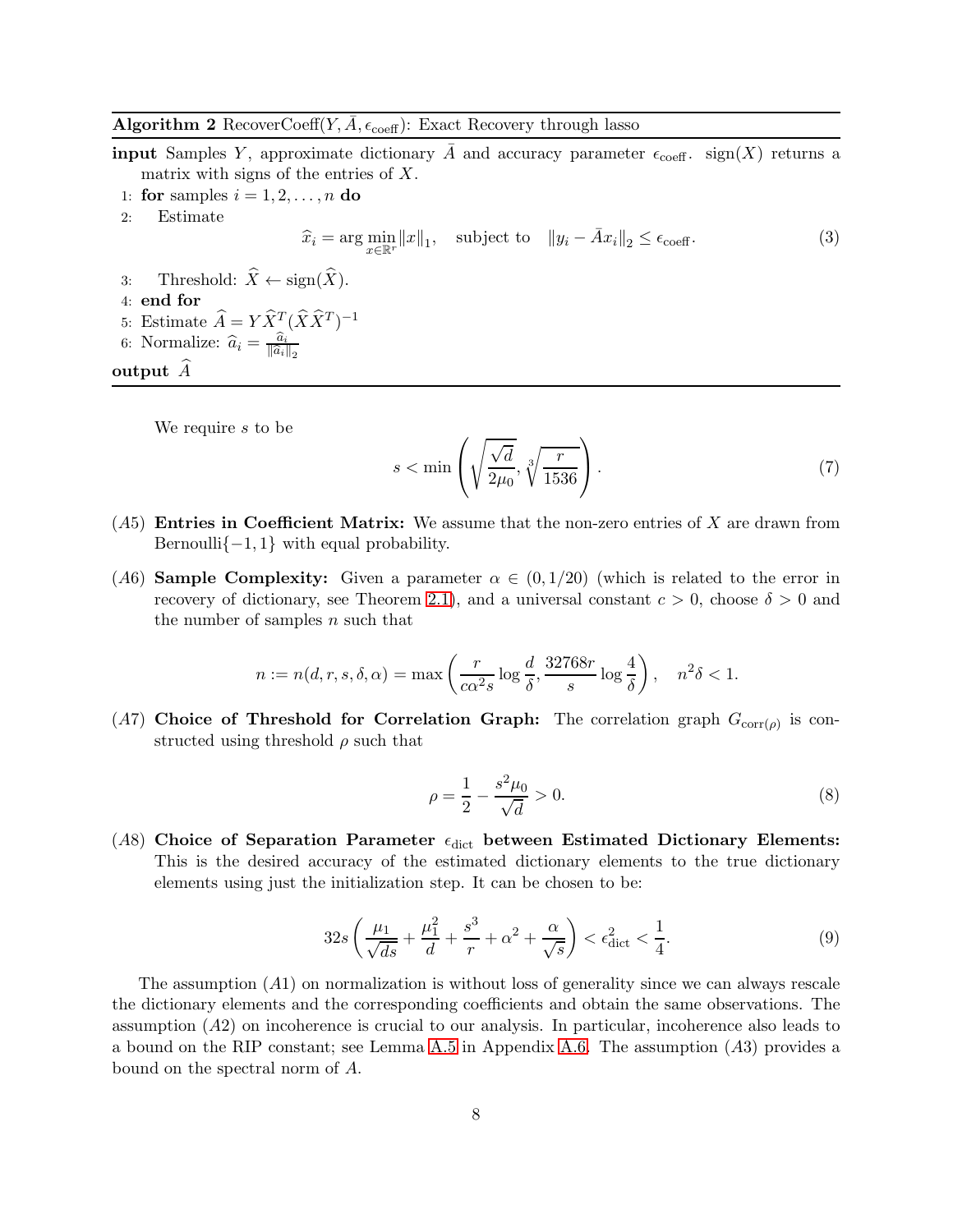The assumption  $(A4)$  on sparsity in the coefficient matrix is crucial for identifiability of dictionary learning problem. We require for the sparsity to be not too large for recovery. The assumption  $(A5)$  assumes that the non-zero entries of X have a fixed magnitude with arbitrary signs. Our results for the initial dictionary learning part does not require this assumption and we can handle general values for X which are bounded away from zero. Note that a similar assumption is made in the work of Arora et.al [\[7\]](#page-29-2). However, our subsequent cleanup step after performing Lasso requires the assumption that the non-zero entries of  $X$  be discrete with enough separation between them, and for simplicity, we assume them to be Bernoulli $\{-1, 1\}$ .

The assumption  $(A6)$  provides a bound on sample complexity. We subsequently establish that in order to have decaying error for recovery of dictionary elements, we require  $n = \omega(r)$  samples for recovery. Thus, we obtain a nearly linear sample complexity for our method.

Assumption (A7) specifies the threshold for the construction of the correlation graph. Intuitively, we require a threshold such that we can distinguish pairs of samples which share a dictionary element from those which do not.

<span id="page-8-0"></span>**Theorem 2.1** (Approximate recovery of dictionary). Suppose the output of Algorithm [1](#page-6-0) is A. Then with probability greater than  $1 - 2n^2\delta$ , there exists a permutation matrix P such that:

<span id="page-8-1"></span>
$$
\epsilon_A := \|a_i - (P\bar{A})_i\|_2^2 < 32s \left(\frac{\mu_1}{\sqrt{ds}} + \frac{\mu_1^2}{d} + \frac{s^3}{r} + \alpha^2 + \frac{\alpha}{\sqrt{s}}\right). \tag{10}
$$

**Remark:** The assumption on sparsity in  $(A4)$  implies that the first two terms in  $(10)$  decay. For the third term in [\(10\)](#page-8-1) to decay, we require  $s = o(r^{1/4})$  instead of  $s = \mathcal{O}(r^{1/3})$  as in (A4). Moreover, we require that  $\alpha^2 s = o(1)$ . Since the sample complexity in (A7) scales as  $n = \Omega\left(\frac{r}{\alpha^2 s}\right)$ , we require  $n = \omega(r)$  samples for recovery of dictionary with decaying error. Thus, we obtain a near linear sample complexity for our method.

#### 2.2.1 Exact recovery through lasso step

Our second main result is that under somewhat stronger conditions than before, it is possible to exactly recover the unknown dictionary A with high probability. This result will be obtained by initializing Algorithm [2](#page-7-0) with the output of Algorithm [1.](#page-6-0) We start with the additional assumptions, putting restrictions on the allowed sparsity level  $s$  as a function of  $r$  and  $d$ .

<span id="page-8-2"></span>Assumption 2.1 (Conditions for exact recovery). The sparsity level s, and the number of dictionary elements r and the observed dimension d satisfy

$$
32s\left(\frac{\mu_1}{\sqrt{ds}} + \frac{\mu_1^2}{d}\right) \le \frac{1}{1200s^2}, \text{ and } \frac{32s^4}{r} \le \frac{1}{1200s^2}.
$$

The constant  $\alpha$  in Theorem [2.1](#page-8-0) satisfies

$$
32s\left(\alpha^2 + \frac{\alpha}{\sqrt{s}}\right) \le \frac{1}{1200s^2}.
$$

The number of samples n, in addition to assumption  $(A6)$ , satisfies

$$
n \ge \frac{4r}{c_0} \log \frac{d}{\delta},
$$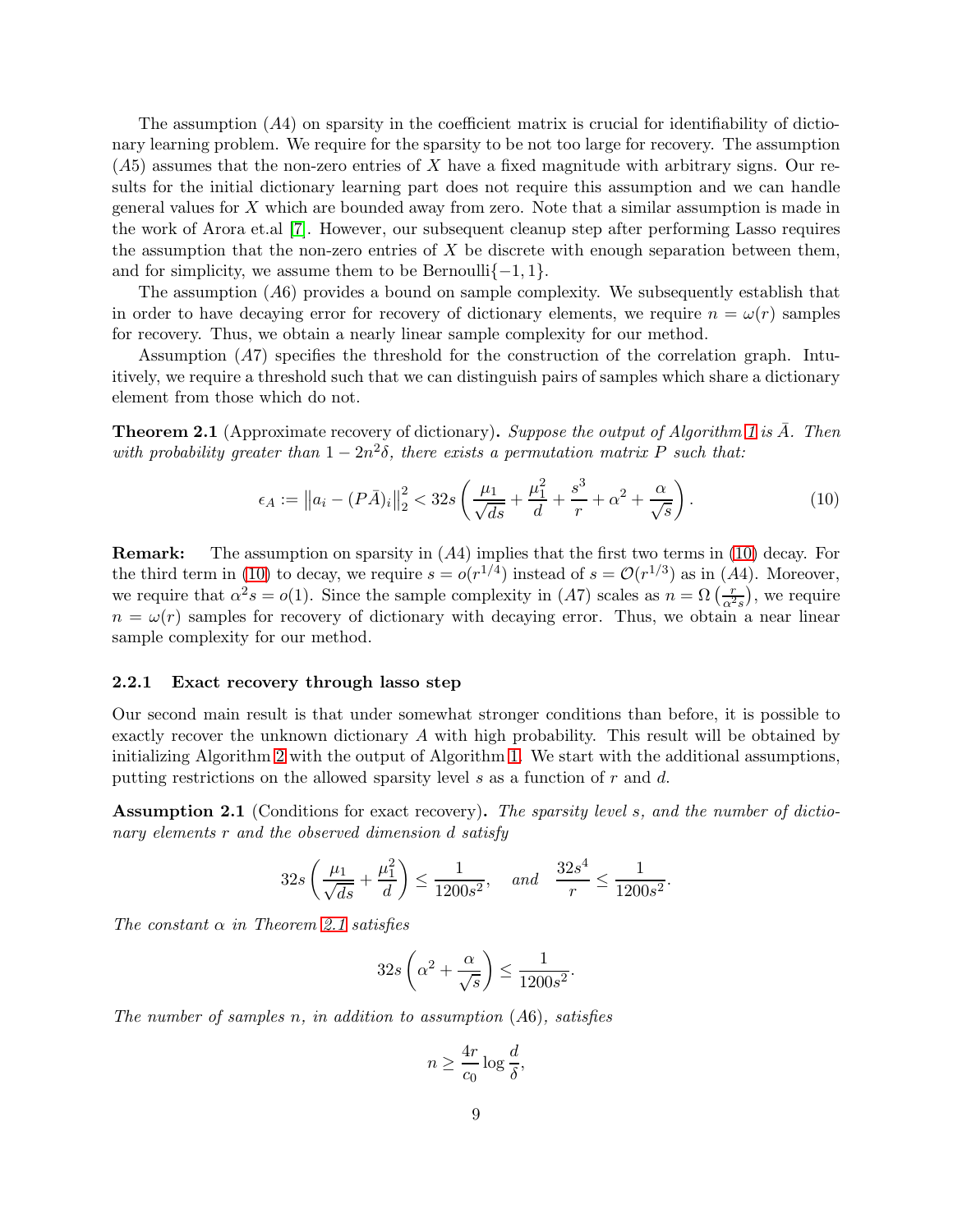where  $c_0$  is a universal constant.

The accuracy parameter  $\epsilon_{\text{coeff}}$  in Algorithm [2](#page-7-0) is chosen as  $\epsilon_{\text{coeff}} = s\epsilon_A$ , where  $\epsilon_A$  is the error in estimating the dictionary elements in [\(10\)](#page-8-1).

<span id="page-9-1"></span>**Theorem 2.2** (Exact recovery of dictionary matrix). Under the conditions of Theorem [2.1,](#page-8-0) and suppose, in addition Assumption [2.1](#page-8-2) holds, then the output  $\overline{A}$  of Algorithm [2](#page-7-0) initialized with Algo-rithm [1](#page-6-0) satisfies  $\widehat{A} = A$  up to permutation of columns, with probability at least  $1 - 3n^2\delta$ .

Remark: Assumption [2.1](#page-8-2) for exact recovery places a more stringent condition on the sparsity level s, compared to  $(A4)$  for approximate recovery. While for approximate recovery, we require  $s = \mathcal{O}(d^{1/4}, r^{1/4})$ , in Assumption [2.1,](#page-8-2) we require  $s = \mathcal{O}(d^{1/5}, r^{1/6})$  for exact recovery. Note that the additional constraint on sample complexity  $n$  in Assumption [2.1](#page-8-2) still has the same scaling, and thus,  $n = \mathcal{O}(r(\log r + \log d))$  suffices both for approximate and exact recovery.

We also observe that the result of Theorem [2.2](#page-9-1) as the initialization procedure, but in principle we can also use a different approximate recovery procedure to initialize Algorithm [2.](#page-7-0) In particular, a different initialization procedure with a better error guarantee would also directly translate to better recovery properties in the second step, in terms of the assumptions relating s to r and d. Understanding these issues appears to be an interesting direction for future research.

# 3 Proofs of main results

In this section we will present the proofs of our main results, Theorems [2.1](#page-8-0) and [2.2.](#page-9-1) We will start by presenting a host of useful lemmas, and sketch out how they fit together to yield the main results before moving on to the proofs.

### <span id="page-9-2"></span>3.1 Correlation graph properties

In this section we will present some useful properties of the correlation graph  $G_{\text{corr}(\rho)}$  described in Section [1.3.](#page-3-0) Recall that  $G_{\text{corr}(\rho)}$ , where the nodes are samples  $\{y_1, y_2, \ldots, y_n\}$  and an edge  $(y_i, y_j) \in G_{\text{corr}(\rho)}$  implies that  $|\langle y_i, y_j \rangle| > \rho$ , for some  $\rho > 0$ . This is employed by Algorithm [1](#page-6-0) as a proxy for identifying samples which have commond dictionary elements. We now make this connection concrete in the next few lemmas. For this we also recall our notation  $\mathcal{N}_B(y)$  which is the neighborhood of a sample  $y$  in the coefficient bipartite graph (see Figure [1a\)](#page-4-0), that is, the set of dictionary elements that combine to yield y.

<span id="page-9-0"></span>**Lemma 3.1** (Correlation graph). Under the incoherence assumption (A2) and the threshold  $\rho$  in assumption (A7), the following is true for the edges in the correlation graph  $G_{\text{corr}(\rho)}$ :

$$
|\mathcal{N}_B(y_k) \cap \mathcal{N}_B(y_l)| = 1 \Rightarrow (y_k, y_l) \in G_{\text{corr}(\rho)}, \quad \forall i \in [r], \tag{11}
$$

<span id="page-9-4"></span><span id="page-9-3"></span>
$$
(y_k, y_l) \in G_{\text{corr}(\rho)} \Rightarrow |\mathcal{N}_B(y_k) \cap \mathcal{N}_B(y_l)| \ge 1,\tag{12}
$$

for all  $k, l \in \{1, 2, ..., n\}, k \neq l$ .

Lemma [3.1](#page-9-0) suggests that nodes which intersect in *exactly one* dictionary element are special, in that they are guaranteed to have an edge between them in  $G_{\text{corr}(\rho)}$ . Our next lemma works towards establishing something even stronger. We will next establish that there are large cliques in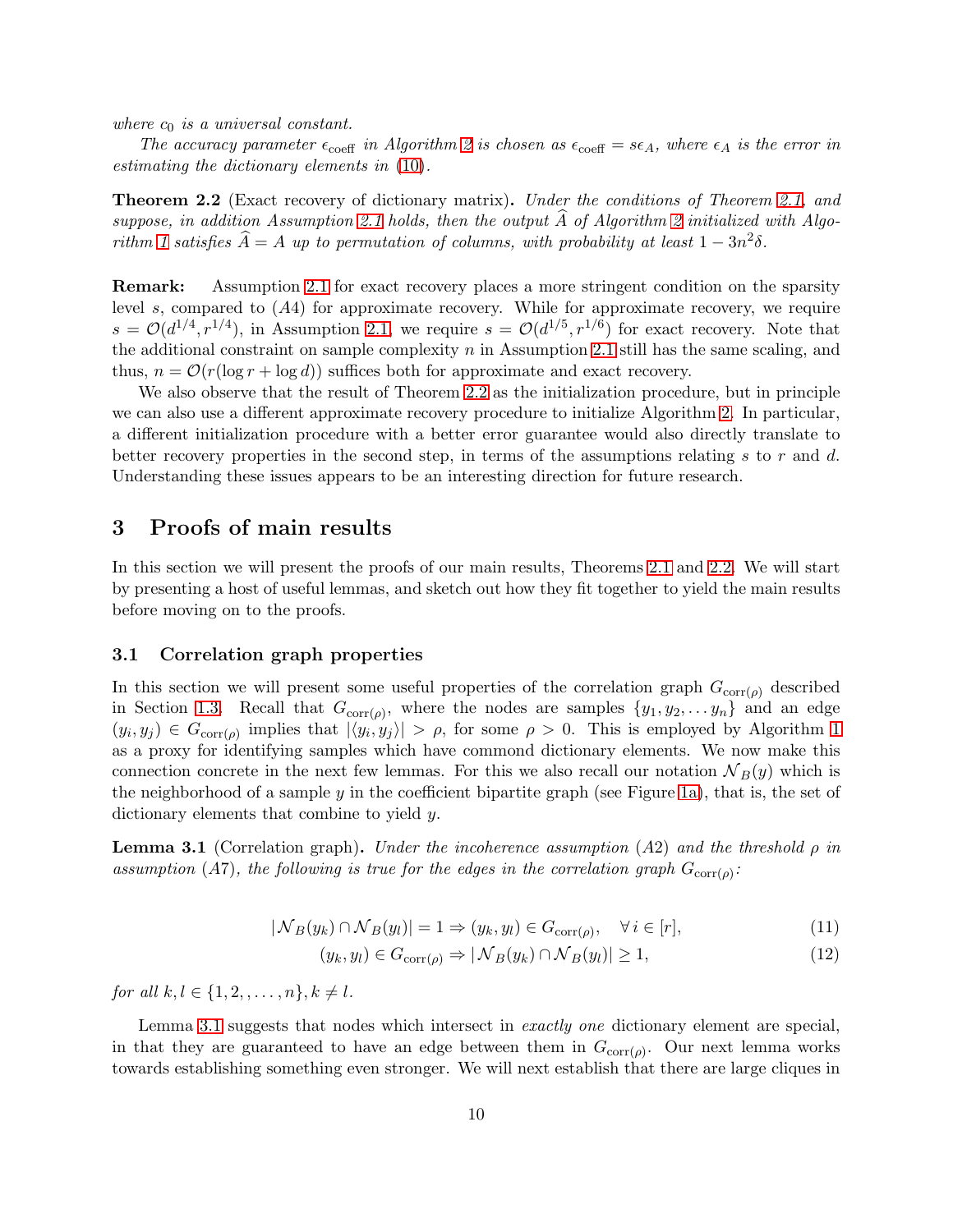the correlation graph where any two samples in the clique intersect in the same unique dictionary element. In order to state the lemma, we need some additional notation.

For each dictionary element  $a_i$ , consider a set of samples<sup>[3](#page-10-0)</sup>  $\{y_k, k \in S\}$ , for some  $S \subset \{1, 2, ..., n\}$ , such that they only have  $a_i$  in common, and denote such a set by  $\mathcal{C}_i$  i.e.

<span id="page-10-2"></span>
$$
\mathcal{C}_i := \{y_k, k \in S : \mathcal{N}_B(y_k) \cap \mathcal{N}_B(y_l) = \{a_i, \} \forall k, l \in S\}.
$$
\n
$$
(13)
$$

Lemma [3.1](#page-9-0) implies that in the correlation graph, the set of nodes in  $\mathcal{C}_i$  form a clique (not necessarily maximal), for each  $i \in \{1, 2, \ldots, r\}$ , as shown in Figure [1b.](#page-4-1) The above implication can be exploited for recovery of dictionary elements: if we find the set  $\mathcal{C}_i$ , then we can hope to recover the element  $a_i$ , since that is the only element in common to the samples in  $\mathcal{C}_i$ .

For ease of stating the next lemma, we further define two shorthand notations.

$$
\text{Uniq-intersect}(y_i, y_j) := \{ (y_i, y_j) \in G_{\text{corr}(\rho)} \quad \text{and} \quad |\mathcal{N}_B(y_i) \cap \mathcal{N}_B(y_j)| = 1 \},\tag{14}
$$

Intuitively, the samples satisfying Uniq-intersect $(y_i, y_j)$  are guaranteed to have an edge between them by Lemma [3.1.](#page-9-0) In order to guarantee large cliques, we will also need to measure the number of triangles in  $G_{\text{corr}(\rho)}$ .

In order to do this, given anchor samples  $y_{i^*}$  and  $y_{j^*}$  have a unique intersection, we now bound the probability that a randomly chosen sample  $y_i$ , among the neighborhood set of  $y_{i^*}$  and  $y_{j^*}$  in the correlation graph also has a unique intersection. Now define unique intersection event for a new sample  $y_i$  with respect to anchor samples  $y_{i^*}$  and  $y_{j^*}$  as follows

$$
\text{Uniq-intersect}(y_i; y_{i^*}, y_{j^*}) := \{ \mathcal{N}_B(y_i) \cap \mathcal{N}_B(y_{i^*}) = \mathcal{N}_B(y_i) \cap \mathcal{N}_B(y_{j^*}) = \{a_k\} \},\tag{15}
$$

where  $a_k = \mathcal{N}_B(y_{i^*}) \cap \mathcal{N}_B(y_{j^*})\}$  is the unique intersection of the anchor samples  $y_{i^*}$  and  $y_{j^*}$ . In other words, Uniq-intersect $(y_i; y_{i^*}, y_{j^*})$  indicates the event that the pairwise intersections of the new sample  $y_i$  with each of the anchors  $y_{i^*}$  and  $y_{j^*}$  is unique and equal to the unique intersection of  $y_{i^*}$  and  $y_{j^*}$ .

<span id="page-10-1"></span>Lemma 3.2 (Formation of clique under good anchor samples).

$$
\mathbb{P} \left[ \text{Uniq-intersect}(y_i; y_{i^*}, y_{j^*}) \mid \text{Uniq-intersect}(y_{i^*}, y_{j^*}), \text{ and } (y_i, y_{i^*}), (y_i, y_{j^*}) \in G_{\text{corr}(\rho)} \right]
$$
  
\n
$$
\geq 1 - \frac{s^3}{r}.
$$

Lemma [3.2](#page-10-1) is crucial for our algorithm. It guarantees that given a pair of good anchor elements one satisfying unique intersection property—a large fraction of their neighrbors also contain this common dictionary element. Some further arguments can then be made to establish that a large fraction of the neighbors of  $y_{i^*}$  and  $y_{j^*}$  also have edges amongst themselves and hence form cliques as defined in Equation [13.](#page-10-2)

<span id="page-10-0"></span><sup>&</sup>lt;sup>3</sup>Note that such a set need not be unique.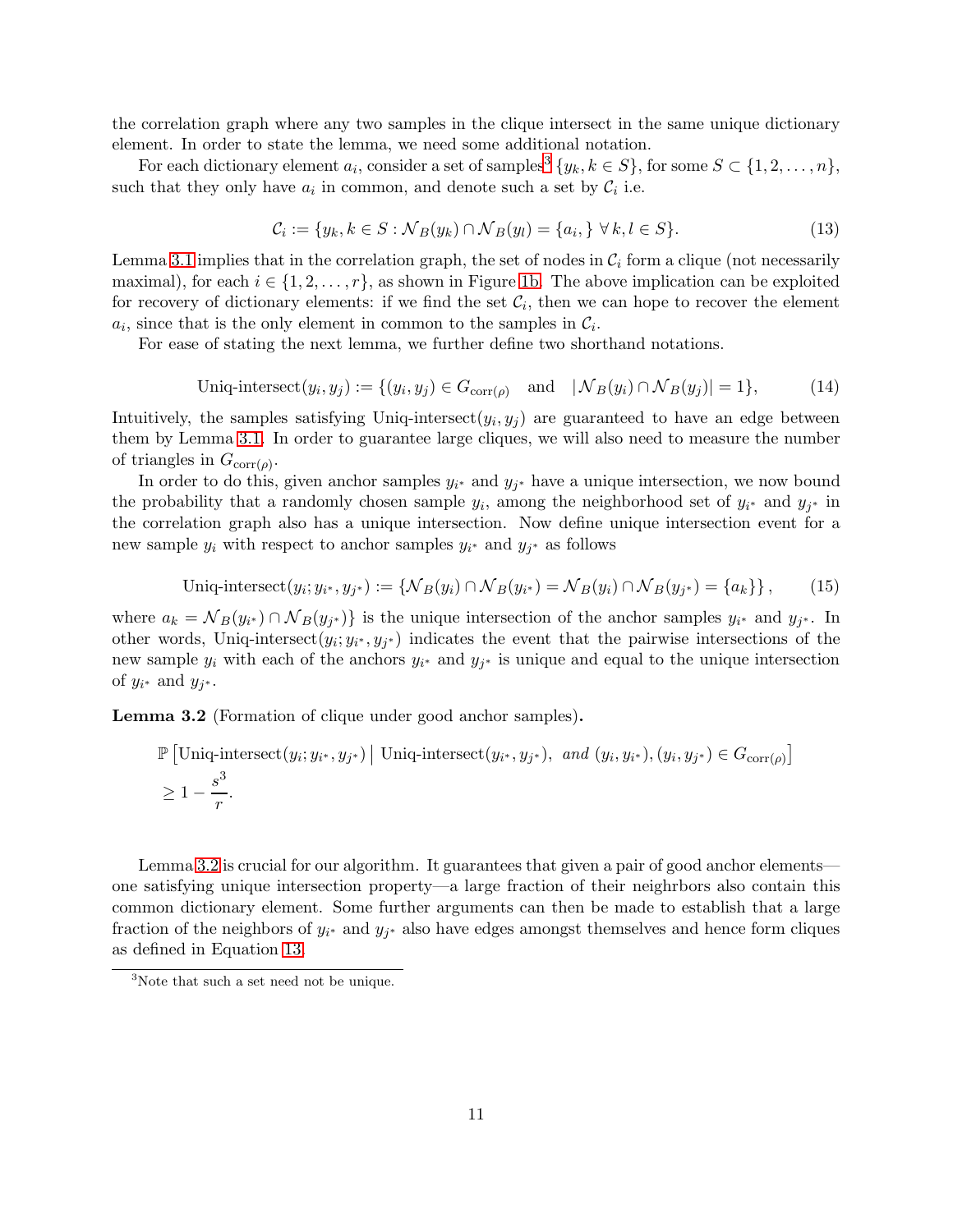# 3.2 Correctness of Procedure [1](#page-6-0)

A key component in our analysis is the correctness of Procedure [1.](#page-6-0) As we saw in the previous lemmas, it is crucial for a chosen pair of anchor elements to have a unique intersection in order to use them for identifying large cliques  $C_i$  in  $G_{\text{corr}(\rho)}$ . Procedure [1](#page-6-0) plays a crucial role by providing a verifiable test for whether a pair of anchor elements have a unique intersection or not. Our next two lemmas help us establish that this test is sound with high probability. We first show that two neighbors of a bad anchor pair do not have an edge amongst them with high probability.

Denote the event

$$
\Delta(y_i, y_j, y_k) := \{ (y_i, y_j), (y_j, y_k), (y_i, y_k) \in G_{\text{corr}(\rho)} \},
$$

i.e., the samples  $y_i, y_j, y_k$  form a triangle in the correlation graph.

<span id="page-11-2"></span>**Lemma 3.3** (Detection of bad anchor samples). For randomly chosen samples  $y_i, y_j$ 

$$
\mathbb{P}\left[(y_i, y_j) \notin G_{\text{corr}(\rho)} \mid \Delta(y_i, y_{i^*}, y_{j^*}), \Delta(y_j, y_{i^*}, y_{j^*}), \neg \text{Uniq-intersect}(y_{i^*}, y_{j^*})\right] > \frac{1}{16}.
$$

Intuitively, this means that the number of sets  $S_i$  which will be edges in  $G_{\text{corr}(\rho)}$  is rather small for an anchor pair with multiple dictionary elements in common. In order for correctness of the procedure, we will in fact need this number to be substantially smaller than that for a good anchor pair. This is indeed the case as we next establish.

<span id="page-11-3"></span>**Lemma 3.4** (Detection of good anchor samples). For randomly chosen samples  $y_i, y_j$ 

$$
\mathbb{P}\left[(y_i, y_j) \notin G_{\text{corr}(\rho)} \mid \Delta(y_i, y_{i^*}, y_{j^*}), \Delta(y_j, y_{i^*}, y_{j^*}), \text{Uniq-intersect}(y_{i^*}, y_{j^*})\right] \le \frac{24s^3}{r}.
$$

Combining the above two lemmas, the correctness of Procedure [1](#page-6-0) naturally follows.

<span id="page-11-4"></span>**Proposition 3.1** (Correctness of Procedure [1\)](#page-6-0). Suppose  $(y_{i^*}, y_{j^*}) \in G_{corr(\rho)}$ . Suppose that  $s^3 \leq$  $r/1536$  and  $\gamma \leq 1/64$  $\gamma \leq 1/64$  $\gamma \leq 1/64$ . Then Algorithm 1 returns the value of Uniq-intersect $(y_{i^*}, y_{j^*})$  correctly with probability greater than  $1 - 2 \exp(-\gamma^2 m)$ .

## <span id="page-11-1"></span>3.3 Estimation of the Dictionary Elements via SVD

In this section we will put all the pieces together and establish Theorem [2.1.](#page-8-0) We start by establishing that given a pair of good anchor elements, the SVD step in Algorithm [1](#page-6-0) approximately recovers the unique dictionary element in the intersection of the two anchors.

<span id="page-11-0"></span>**Proposition 3.2** (Accuracy of SVD). Consider anchor samples  $y_{i^*}$  and  $y_{j^*}$  such that Uniq-intersect $(y_{i^*}, y_{j^*})$ is satisfied, and wlog, let  $N_B(y_{i^*}) \cap N_B(y_{j^*}) = \{a_1\}$ . Recall the definition of S [\(25\)](#page-21-0), and further define  $\widehat{M} := \sum_{i \in \widehat{S}} y_i y_i^{\top}$  and  $|\widehat{S}| = m$ . If  $\widehat{a}$  is the top singular vector of  $\widehat{M}$ , then there exists a universal constant c such that we have:

$$
\|\hat{a} - a_1\|_2^2 < 32s \left(\frac{\mu_1}{\sqrt{ds}} + \frac{\mu_1^2}{d} + \frac{s^3}{r} + \alpha^2 + \frac{\alpha}{\sqrt{s}}\right),
$$

with probability greater than  $1 - d \exp(-c\alpha^2 m)$  for  $\alpha < 1/20$ .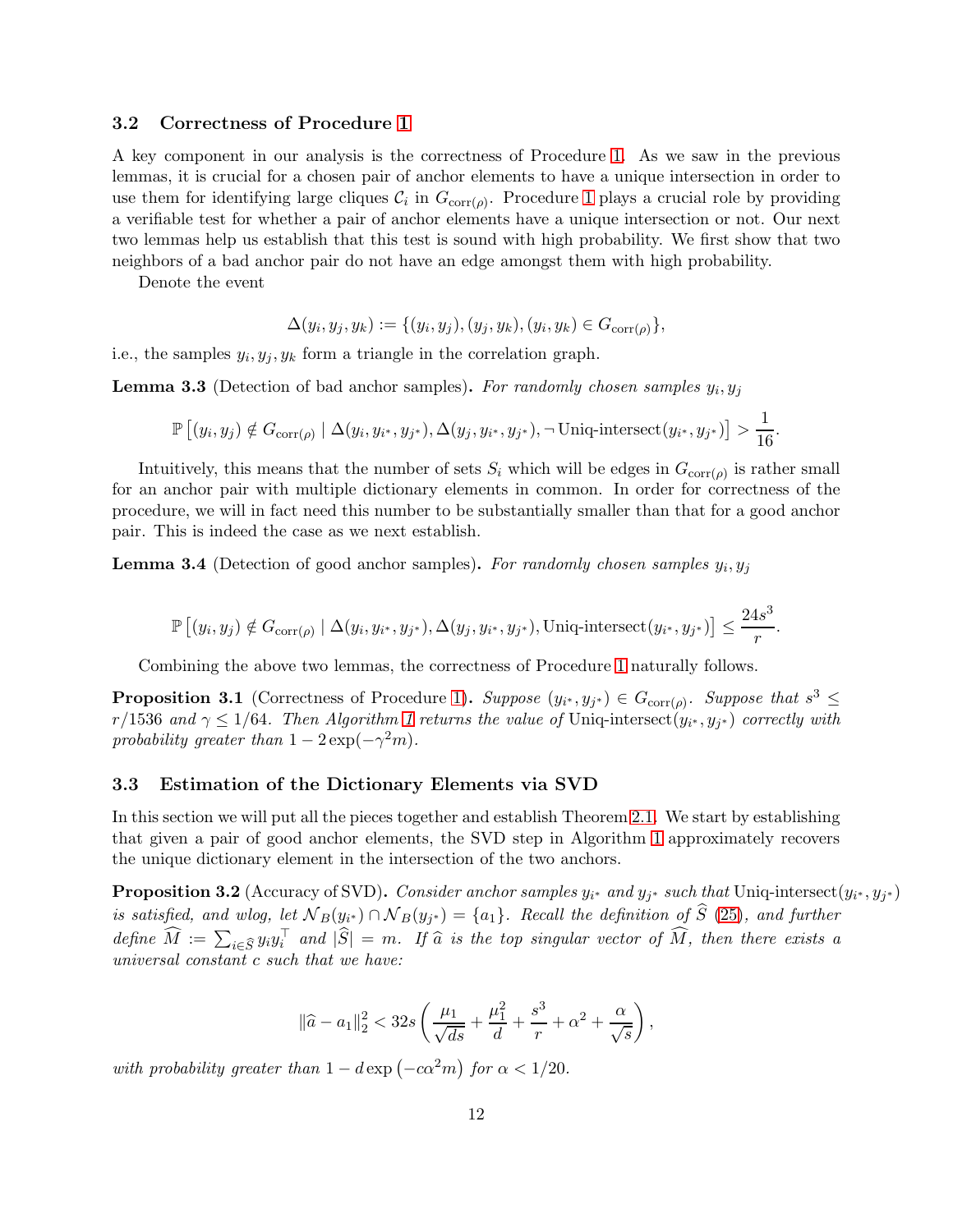Given the above proposition, the proof of Theorem [2.1](#page-8-0) is relatively straightforward. Indeed, the key missing piece is the dependence on the random quantity  $|\hat{S}|$  in the error probability in Proposition [3.2.](#page-11-0) We now present the proof.

#### Proof of Theorem [2.1:](#page-8-0)

Consider a particular iteration of Algorithm [1.](#page-6-0) Procedure [1](#page-6-0) returns Uniq-intersect $(y_{i^*}, y_{j^*})$  with probability greater than  $1-2\exp(-\gamma^2|\widehat{S}|/2)$ . If  $\neg$  Uniq-intersect $(y_{i^*}, y_{j^*})$ , then Algorithm [1](#page-6-0) proceeds to the next iteration. Consider the case of Uniq-intersect $(y_{i^*}, y_{j^*})$  and suppose  $\mathcal{N}_B(y_{i^*}) \cap \mathcal{N}_B(y_{j^*}) =$  ${a_l}$ . Using Proposition [3.2,](#page-11-0) with probability greater than  $1 - d \exp(-c\alpha^2|\widehat{S}|)$ , we have:

$$
\|a_l - \widehat{a}\|_2^2 < 32s \left(\frac{\mu_1}{\sqrt{ds}} + \frac{\mu_1^2}{d} + \frac{s^3}{r} + \alpha^2 + \frac{\alpha}{\sqrt{s}}\right).
$$

Using Lemma [A.4](#page-27-2) and Lemma [3.1,](#page-9-0) we see that  $|\widehat{S}| \geq \frac{ns}{4r}$  with probability greater than  $1-\exp\left(\frac{-ns}{16r}\right)$ . Using a union bound over all the iterations (which are at most  $n^2$ ), the above claims hold for all iterations with probability greater than  $1 - n^2 d \exp \left( \frac{-c \alpha^2 n s}{r} \right)$  $\int -2n^2 \exp\left(-\frac{\gamma^2 n s}{8r}\right)$ 8r  $\Big) - n^2 \exp \left( \frac{-ns}{16r} \right).$ 

Using Lemma [A.4](#page-27-2) and Lemma [3.1,](#page-9-0) with probability greater than  $1-r \exp\left(\frac{-ns}{64r}\right)$ , for every  $l \in [r]$ , there are at least  $\frac{ns}{8r}$  pairs  $(i^*, j^*)$  such that  $\mathcal{N}_B(y_{i^*}) \cap \mathcal{N}_B(y_{j^*}) = \{a_l\}$  and  $(i^*, j^*) \in G_{\text{corr}(\rho)}$ . Lines 9-11 of the algorithm then ensure that there is a unique copy of the approximation to  $a<sub>l</sub>$  dictionary element. Using a union bound now gives the result.

 $\Box$ 

#### 3.4 Exact recovery through lasso

In this section, we will show how to clean up the approximate recovery of the previous section and obtain exact recovery of the dictionary under our assumptions on the coefficients. We start by setting up the problem as that of sparse estimation with deterministic noise and describing some guarantees in a general setup. We then specialize these to the assumptions of our problem and present the proof of Theorem [2.2.](#page-9-1)

#### 3.4.1 Lasso with determinstic noise

Recalling the model  $(1)$ , we see that each observation  $y_i$  is generated according to the linear model

$$
y_i = Ax_i, \quad \text{for } i = 1, 2, \dots, n,
$$

where  $x_i$  is a s-sparse vector in r dimensions. If we knew the dictionary A, then this is the usual sparse linear system. Given the knowledge of an approximate dictionary  $A$  however, we can rewrite the system as

<span id="page-12-0"></span>
$$
y_i = \bar{A}x_i + \underbrace{(A - \bar{A})x_i}_{w_i},\tag{16}
$$

where  $W \in \mathbb{R}^{d \times n}$  is the error matrix. Note that the errors in W are not zero mean, or even independent of  $\bar{A}$  unlike typical statistical settings. Under our initialization, however, they are bounded, which we establish subsequently. For the remainder of this section, we assume the following facts about  $A$ :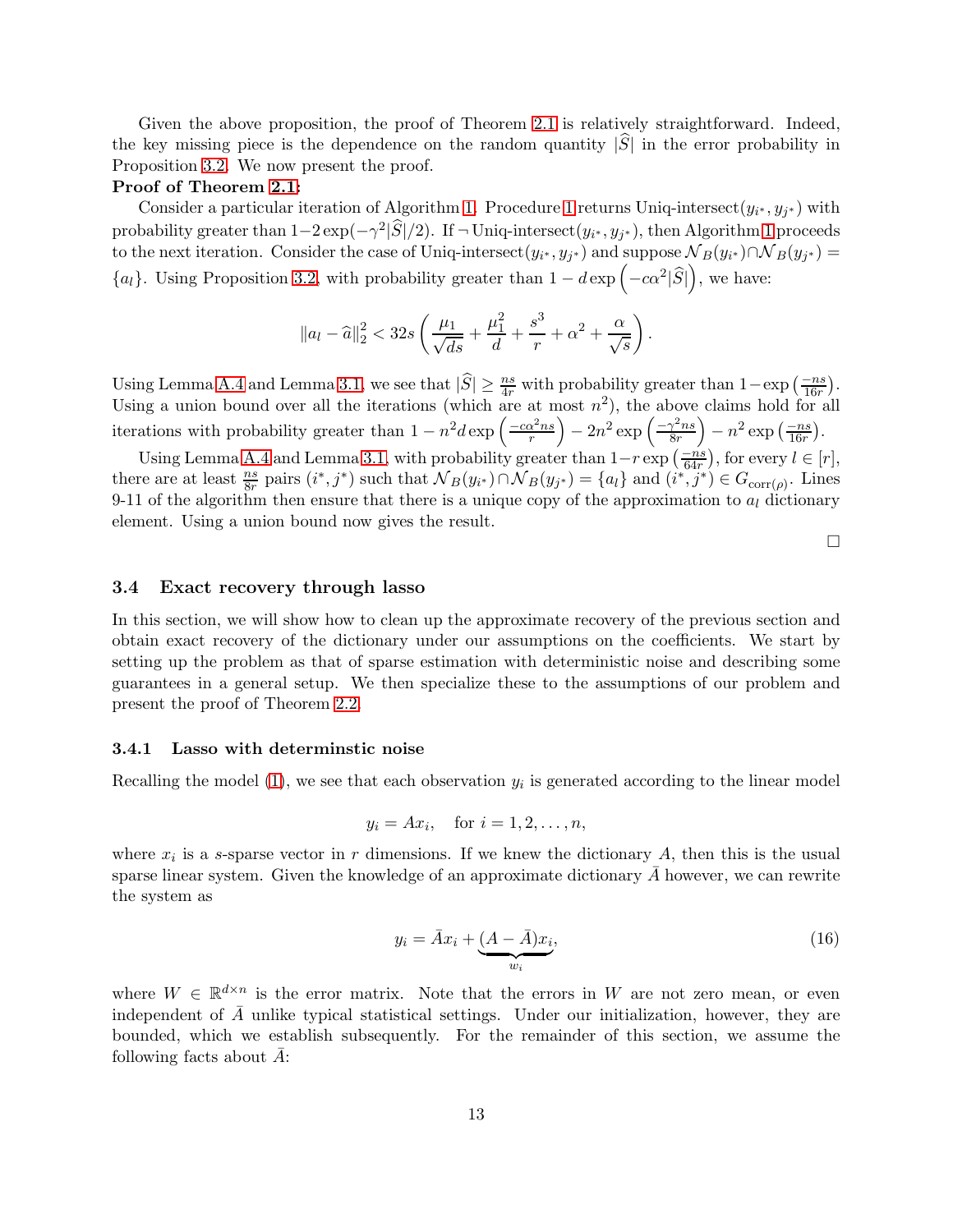<span id="page-13-1"></span>**Assumption 3.1** (Approximate initialization). Assume that A is an approximately correct initialization for A, meaning the following hold:

**RIP:** The 2s-RIP constant of the matrix  $\bar{A}$ ,  $\delta_{2s} < \frac{1}{7}$  $\frac{1}{7}$ . That is, for every  $S \subseteq \{1, 2, \ldots, r\}$  with  $|S| \leq 2s$ , the smallest and largest singular values,  $\sigma_{\min}$  and  $\sigma_{\max}$  respectively of the  $d \times |S|$  matrix  $\bar{A}_S$  satisfy:

$$
\frac{6}{7} < \sigma_{\min} < \sigma_{\max} < \frac{8}{7}.
$$

**Bounded error:**  $\|\bar{a}_i - a_i\|_2 \leq \epsilon_A$  for all  $i = 1, 2, ..., r$ .

Under these general assumptions, we can provide a guarantee on the error incurred in step [\(3\)](#page-7-1) of Algorithm [2.](#page-7-0) While this result has been obtained in many contexts by various authors, we use the following precise form from Candes [\[12\]](#page-29-14).

<span id="page-13-0"></span>**Theorem 3.1** (Theorem 1.2 from Candes [\[12\]](#page-29-14)). Suppose  $y_i$  is generated according to the linear model [\(16\)](#page-12-0), where  $x_i$  is s-sparse and assume that  $\delta_{2s} \leq \sqrt{2} - 1$ . Then the solution to Equation [3](#page-7-1) obeys the following, for a universal constant  $C_1$ ,

$$
\|\widehat{x}_i - x_i\|_2 \le C_1 \|w_i\|_2.
$$

In particular,  $C_1 = 8.5$  suffices for  $\delta_{2s} \leq 0.2$ .

#### 3.4.2 Proof of Theorem [2.2](#page-9-1)

In order to prove Theorem [2.2,](#page-9-1) we first establish that under our assumptions, the coefficients  $x_i$  are exactly recovered in Equation [\(3\)](#page-7-1). Once this is established, Theorem [2.2](#page-9-1) follows in a straightforward manner. We start with a useful proposition.

<span id="page-13-2"></span>**Proposition 3.3.** Under conditions of Theorem [2.1,](#page-8-0) assume further that  $\epsilon_A \leq 1/(20s)$  for the dictionary returned in Algorithm [1.](#page-6-0) Then Algorithm [2](#page-7-0) guarantees that  $\hat{x}_i = x_i$  for all  $i = 1, 2, ..., n$ .

**Proof:** We would like to use Theorem [3.1](#page-13-0) that we recover the coefficients  $x_i$  correctly in the lasso step [\(3\)](#page-7-1) of Algorithm [2.](#page-7-0) In order to do this, we first need to verify Assumption [3.1](#page-13-1) for the dictionary returned by Algorithm [1,](#page-6-0) and then obtain bounds on the quantity  $||w_1||_2$ . We start with the former.

Consider any 2s-sparse subset  $S$  of  $[r]$ . We have:

$$
\sigma_{\min}(\bar{A}_S) \ge \sigma_{\min}(A_S) - \|A_S - \bar{A}_S\|_2 \stackrel{\text{(G1)}}{\ge} 1 - \frac{2\mu_0 s}{\sqrt{d}} - \|A_S - \bar{A}_S\|_F \quad \text{and},
$$
  

$$
\sigma_{\max}(\bar{A}_S) \le \sigma_{\max}(A_S) + \|A_S - \bar{A}_S\|_2 \le 1 + \frac{2\mu_0 s}{\sqrt{d}} + \|A_S - \bar{A}_S\|_F,
$$

where  $\zeta_1$  and  $\zeta_2$  follow from Lemma [A.5](#page-27-0) in Appendix [A.6.](#page-27-1) Since  $A_S$  is a  $d \times 2s$  matrix, it satisfies that  $||A_S - \bar{A}_S||_F \le$  $\sqrt{2s\epsilon_A}$ . Given the assumption  $\epsilon_A \leq 1/(20s)$ , it immediately follows that the minimum and maximum singular values of  $\overline{A}_s$  are at least 6/7 and 8/7 respectively, so that we obtain  $\delta_{2s} = 1/7 < 0.2$ .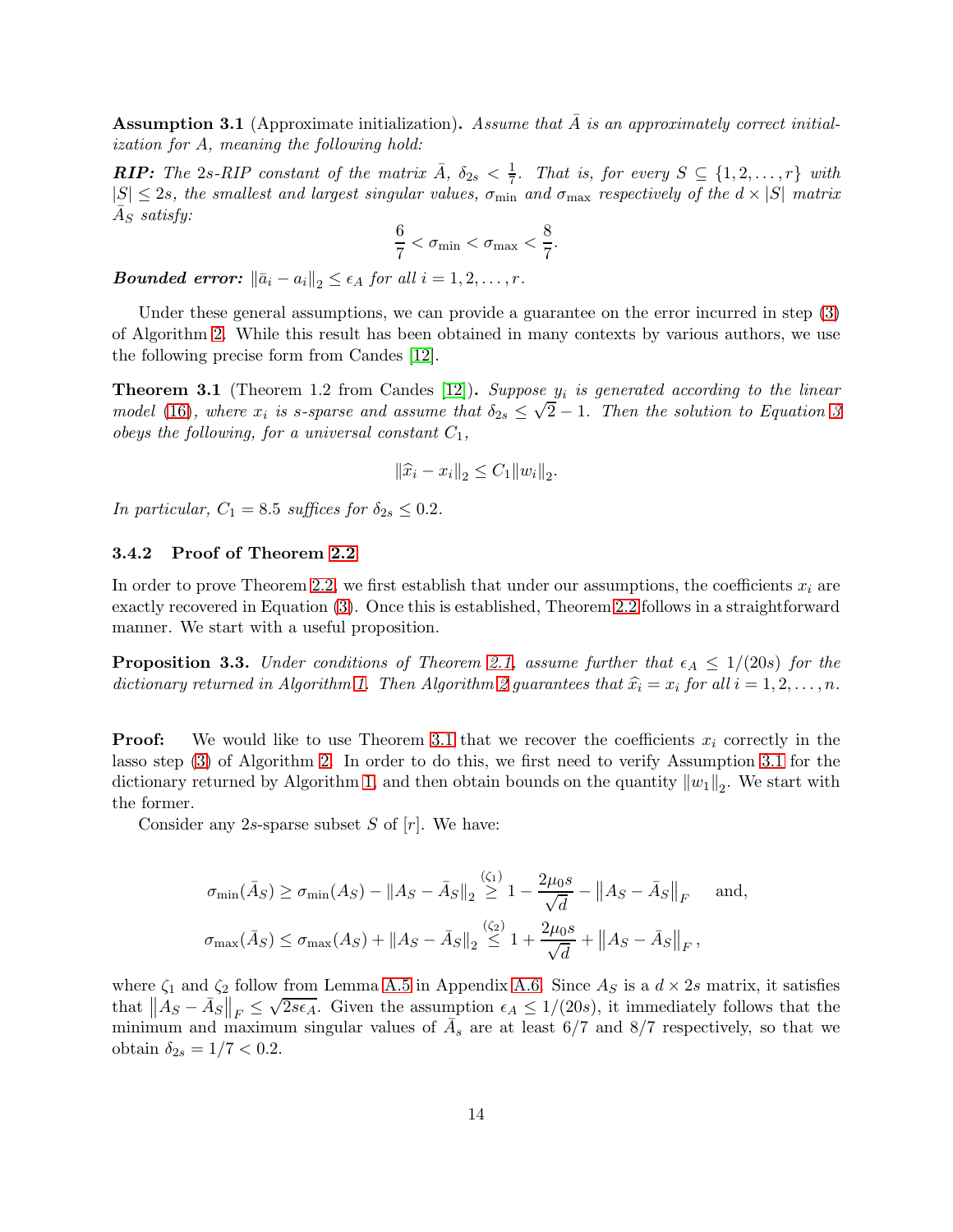This shows that  $\overline{A}$  satisfies Assumption [3.1.](#page-13-1) Next we bound the  $\ell_2$  norm of the noise vector  $w_i$ . Again bounding the frobenius norm of the error in the dictionary in the same way as above, we obtain

$$
||w_i||_2 \le ||(A - \bar{A})_{S_i}||_2 ||x_i||_2 \le ||(A - \bar{A})_{S_i}||_F \sqrt{s} \le s\epsilon_A,
$$

where  $S_i$  is the support of  $x_i$ . Consequently, we obtain from Theorem [3.1](#page-13-0) that the output  $\hat{x}_i$  of Equation [3](#page-7-1) satisfies

<span id="page-14-0"></span>
$$
\|\widehat{x}_i - x_i\|_2 \le C_1 \ s\epsilon_A \le 9s\epsilon_A \le 9/20. \tag{17}
$$

 $\Box$ 

We now observe that an  $\ell_2$  error guarantee is also an  $\ell_{\infty}$  error guarantee. Recall that by the model assumption, each non-zero coefficient of  $X$  has an absolute value of 1. Since Equation [\(17\)](#page-14-0) guarantees that the  $\ell_2$  error guarantee is no larger than  $1/2$ , all the coefficients will be uniquely recovered and hence  $\hat{x}_i = x_i$ .

#### Proof of Theorem [2.2:](#page-9-1)

We are now ready to provide our proof of exact recovery. Based on Proposition [3.3,](#page-13-2) we only need to verify two things. First is that the initialization A satisfies  $\epsilon_A < 1/(20s)$  and the second is that the linear system  $Y = AX$  is well-posed when we solve for A. In order to verify the former, we observe that our additional conditions in Assumption [2.1](#page-8-2) guarantee that

$$
32s\left(\frac{\mu_1}{\sqrt{ds}} + \frac{\mu_1^2}{d}\right) \le \frac{1}{1200s^2},
$$

$$
\frac{32s^4}{r} \le \frac{1}{1200s^2}, \text{ and }
$$

$$
32s\left(\alpha^2 + \frac{\alpha}{\sqrt{s}}\right) \le \frac{1}{1200s^2}.
$$

Hence we obtain from Theorem [2.1](#page-8-0) that with probability at least  $1 - n^2 d \exp \left( \frac{-c \alpha^2 n s}{r} \right)$  $\overline{ }$ −  $4\max(n^2, r) \exp\left(\frac{-ns}{32768r}\right), \epsilon_A < 1/(20s)$ . Hence, it only remains to verify that the linear system is well-posed.

According to Lemma [A.7](#page-28-0) in Appendix [A.6,](#page-27-1) the matrix  $\mathbb{E}[XX^T] = \frac{s}{r}I_{r\times r}$  so that all of its singular values are equal to  $s/r$ . We now appeal to Theorem [A.1](#page-21-1) with  $W = X$ ,  $d = r$  and  $u = \sqrt{s}$ . Then we obtain for any  $t > 0$  with probability at least  $1 - r \exp(-ct^2)$ 

$$
\sigma_{\min}(XX^T) \ge \frac{ns}{r} - n \max\left\{\sqrt{\frac{s}{r}}\delta, \delta^2\right\},\,
$$

where  $\delta = t \sqrt{s/n}$ . Substituting the value of  $\delta$ , we obtain the lower bound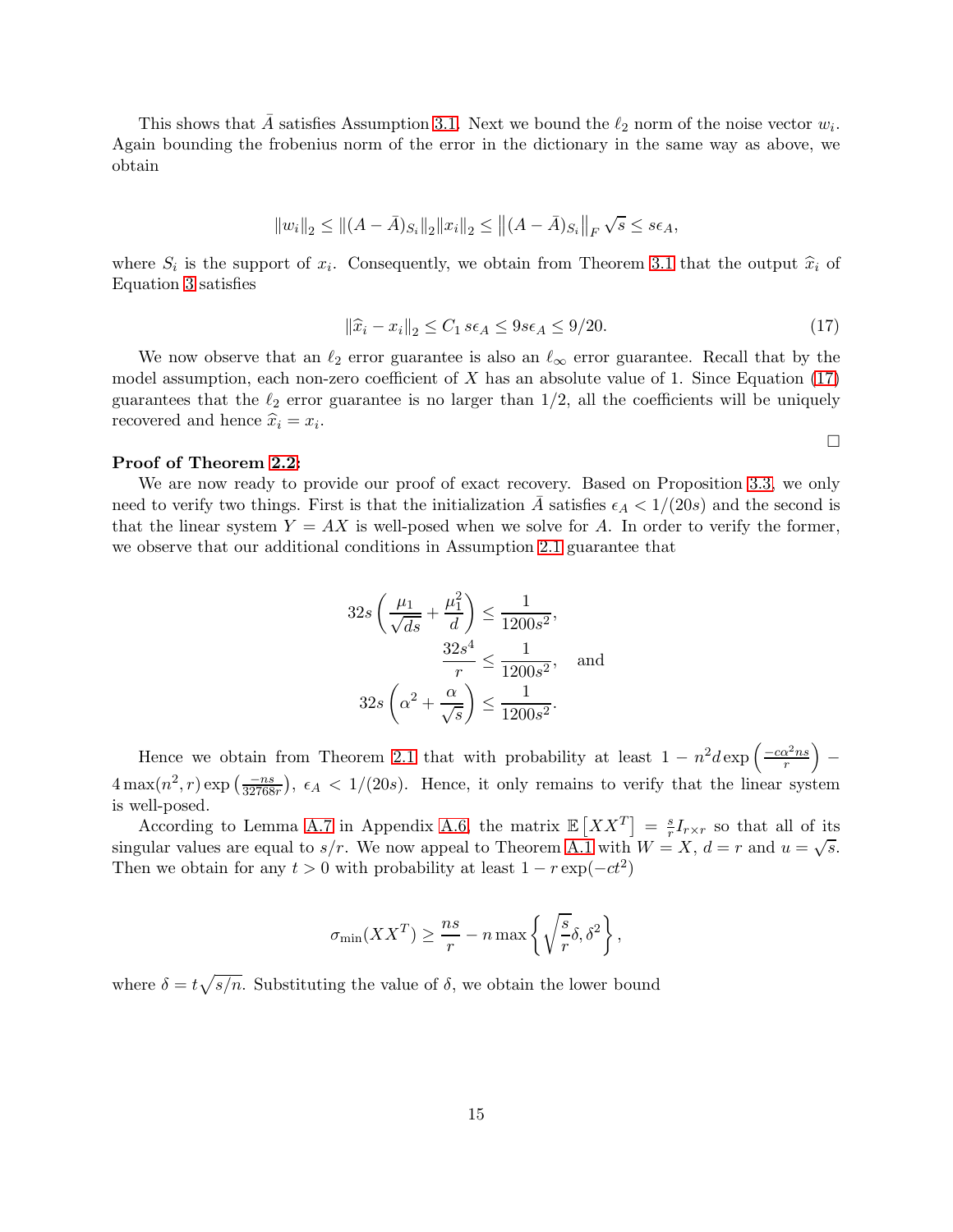$$
\sigma_{\min}(XX^T) \ge \frac{ns}{r} - n \max \left\{ \sqrt{\frac{s}{r}} t \sqrt{\frac{s}{n}}, t^2 \frac{s}{n} \right\}
$$

$$
\ge \frac{ns}{r} \left( 1 - t \sqrt{\frac{r}{n}} - \frac{t^2 r}{n} \right)
$$

$$
= \frac{ns}{4r},
$$

for  $t = \sqrt{n/(4r)}$ . This means that the linear system is well-posed with probability at least 1 −  $r \exp(-cn/(4r))$ . Choosing  $c_0$  to now be min(c, 1/32768) finishes the proof.

# 4 Discussion and Conclusion

In this paper, we proposed simple and tractable methods for dictionary learning. We present an initialization step that uses simple clustering-based approach in order to approximately recover the dictionary. We also analyzed a simple denoising strategy based on sparse recovery algorithms for reconstructing the dictionary exactly under some assumptions. In particular, the second step is not tied to the first step in any critical way, and a different approximate recovery procedure can also be further cleaned with the same algorithm.

In the analysis of the clustering step, we provide guarantees when the coefficient matrix is sparse and randomly drawn. In principle, our analysis can be extended to general sparse coefficient matrices and can be cast as a higher-order expansion condition on the coefficient bipartite graph. Similar (and yet not the same) expansion conditions have appeared in other contexts involving learning of overcomplete models. For instance, in [\[4\]](#page-29-10), Anandkumar et. al. establish that under an expansion condition on the topic-word matrix, unsupervised learning of the model is possible. Here, the hidden topics correspond to dictionary elements, and the observed words correspond to the samples in the dictionary setting.

Finally, our work suggests some natural and interesting directions for future research. While both the steps of our algorithm seem inherently robust to noise, it remains important to quantify the recovery properties when the observations are noisy in future work. Another natural question is raised by the fact that we use only one step of lasso and least squares for exact recovery. It seems plausible that we can recover the dictionary under more general conditions by doing further alternating steps of dictionary and coefficient recovery. Analyzing such a procedure is an interesting question for future work. Since our study was motivated by natural applications of dictionary learning in signal processing and machine learning, it would also be interesting to investigate how our provably correct procedures perform compared to the popular heuristic methods.

#### Acknowledgements

A. Agarwal thanks Yonina Eldar for suggesting the problem to him. A. Anandkumar is supported in part by Microsoft Faculty Fellowship, NSF Career award CCF-1254106, NSF Award CCF-1219234, and ARO YIP Award W911NF-13-1-0084. P. Netrapalli thanks Yash Deshpande for helpful discussions. The authors thank Matus Telgarsky for suggesting Lemma [A.6](#page-27-3) and thank Sham Kakade and Dean Foster for initial discussions.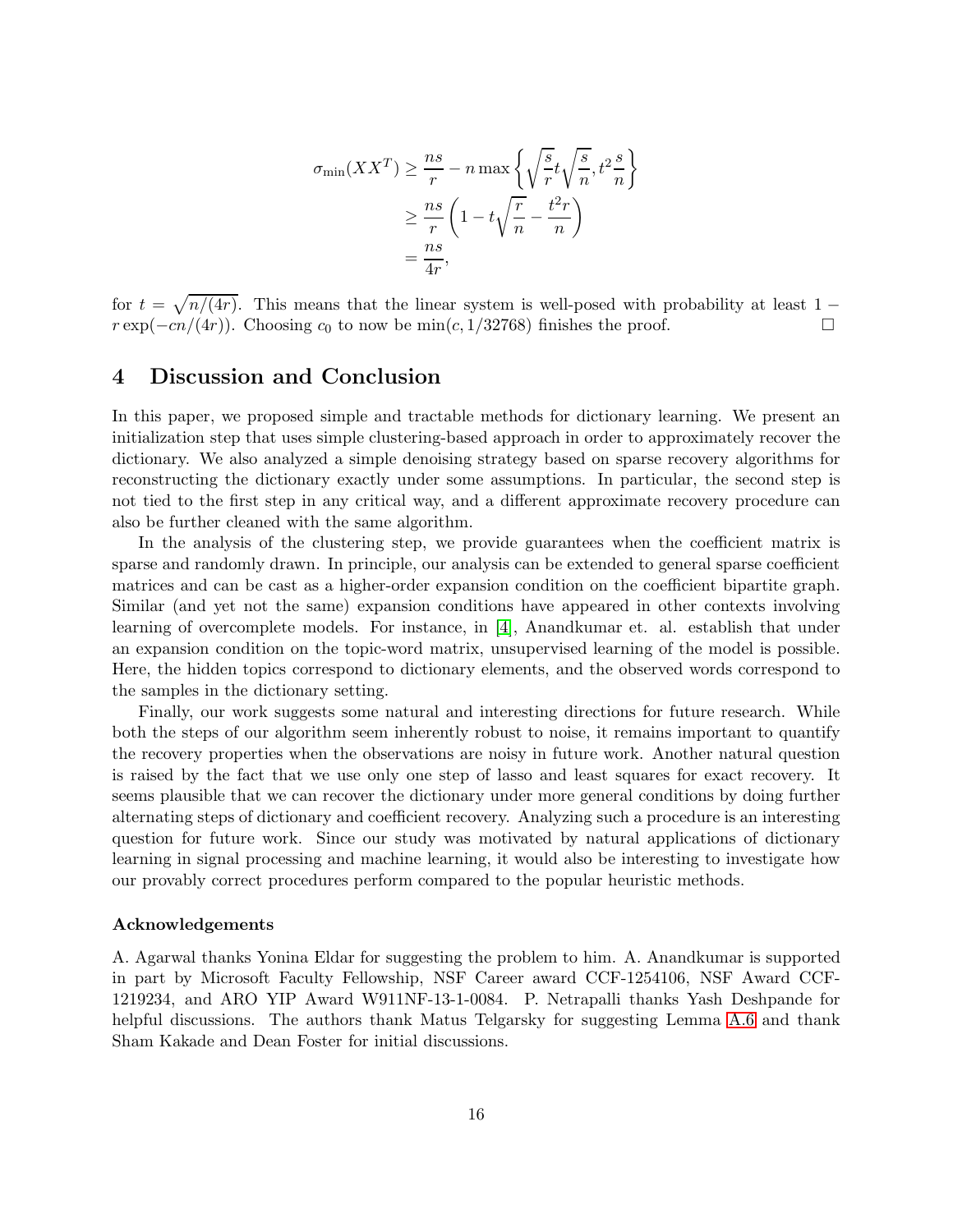# A Proofs for approximate initialization

In this section we will provide the proofs of many of the Lemmas along with some auxilliary results in Sections [3.1-](#page-9-2) [3.3.](#page-11-1) Some of the more technical results that are required will be deferred to Appendix [A.6.](#page-27-1)

# A.1 Proofs of correlation graph properties

We start by proving Lemmas [3.1](#page-9-0) and [3.2](#page-10-1) in Section [3.1.](#page-9-2)

Proof of Lemma [3.1:](#page-9-0)

We first prove [\(12\)](#page-9-3) via contradiction. Suppose  $\mathcal{N}_B(y_k) \cap \mathcal{N}_B(y_l) = \emptyset$ , we then have

$$
|\langle y_k, y_l \rangle| = \left| \sum_{i,j} x_{ik} x_{jl} \langle a_i, a_j \rangle \right| \le \sum_{i,j} |x_{ik} x_{jl} \langle a_i, a_j \rangle|
$$
  

$$
\le |\mathcal{N}_B(y_k)| \cdot |\mathcal{N}_B(y_l)| \cdot \max_{i,j,k,l} |x_{ik} x_{jl}| \cdot \max_{i \ne j} |\langle a_i, a_j \rangle| \le \frac{s^2 \mu_0}{\sqrt{d}}
$$

For [\(11\)](#page-9-4), let  ${a_{i^*}} = \mathcal{N}_B(y_k) \cap \mathcal{N}_B(y_l)$ 

$$
|\langle y_k, y_l \rangle| = |\sum_{i,j} x_{ik} x_{jl} \langle a_i, a_j \rangle| \ge |x_{i^*k} x_{i^*l} | \langle a_{i^*}, a_{i^*} \rangle - \sum_{i \ne j} |x_{ik} x_{jl} \langle a_i, a_j \rangle|
$$
  
 
$$
\ge 1 - \frac{s^2 \mu_0}{\sqrt{d}},
$$

using the above analysis. The claims now follow from the setting of  $\rho$ .

We next establish Lemma [3.2.](#page-10-1)

Proof of Lemma [3.2:](#page-10-1) Define the event

$$
\mathcal{A} := \{ |\mathcal{N}_B(y_i) \cap \mathcal{N}_B(y_{i^*})| \ge 1 \} \cap \{ |\mathcal{N}_B(y_i) \cap \mathcal{N}_B(y_{j^*})| \ge 1 \}.
$$

From Lemma [3.1,](#page-9-0) we have that

$$
\mathbb{P} \left[ \text{Uniq-intersect}(y_i; y_{i^*}, y_{j^*}) \mid \text{Uniq-intersect}(y_{i^*}, y_{j^*}), \text{ and } (y_i, y_{i^*}), (y_i, y_{j^*}) \in G_{\text{corr}(\rho)} \right] \geq \mathbb{P} \left[ \text{Uniq-intersect}(y_i; y_{i^*}, y_{j^*}) \mid \text{Uniq-intersect}(y_{i^*}, y_{j^*}), \mathcal{A} \right]
$$

In order to lower bound  $\mathbb{P}\left[\text{Uniq-intersect}(y_i; y_{i^*}, y_{j^*})\Big| \text{ Uniq-intersect}(y_{i^*}, y_{j^*}), \mathcal{A}\right]$ , we instead upper  $\text{bound the probability of the complementary event } \mathbb{P}\left[\neg \text{Uniqu-intersect}(y_i; y_{i^*}, y_{j^*}) \mid \text{Uniqu-intersect}(y_{i^*}, y_{j^*}), \mathcal{A}\right]$ 

In order to do so, we first bound the following

$$
\mathbb{P}\left[\mathcal{A}\,\middle|\,\text{Uniq-interset}(y_{i^*}, y_{j^*})\right] \ge \frac{s}{r},\tag{18}
$$

since A holds when the unique element in  $\mathcal{N}_B(y_{i^*}) \cap \mathcal{N}_B(y_{j^*})$  is chosen and its probability is  $s/r$ . We also have

<span id="page-16-0"></span>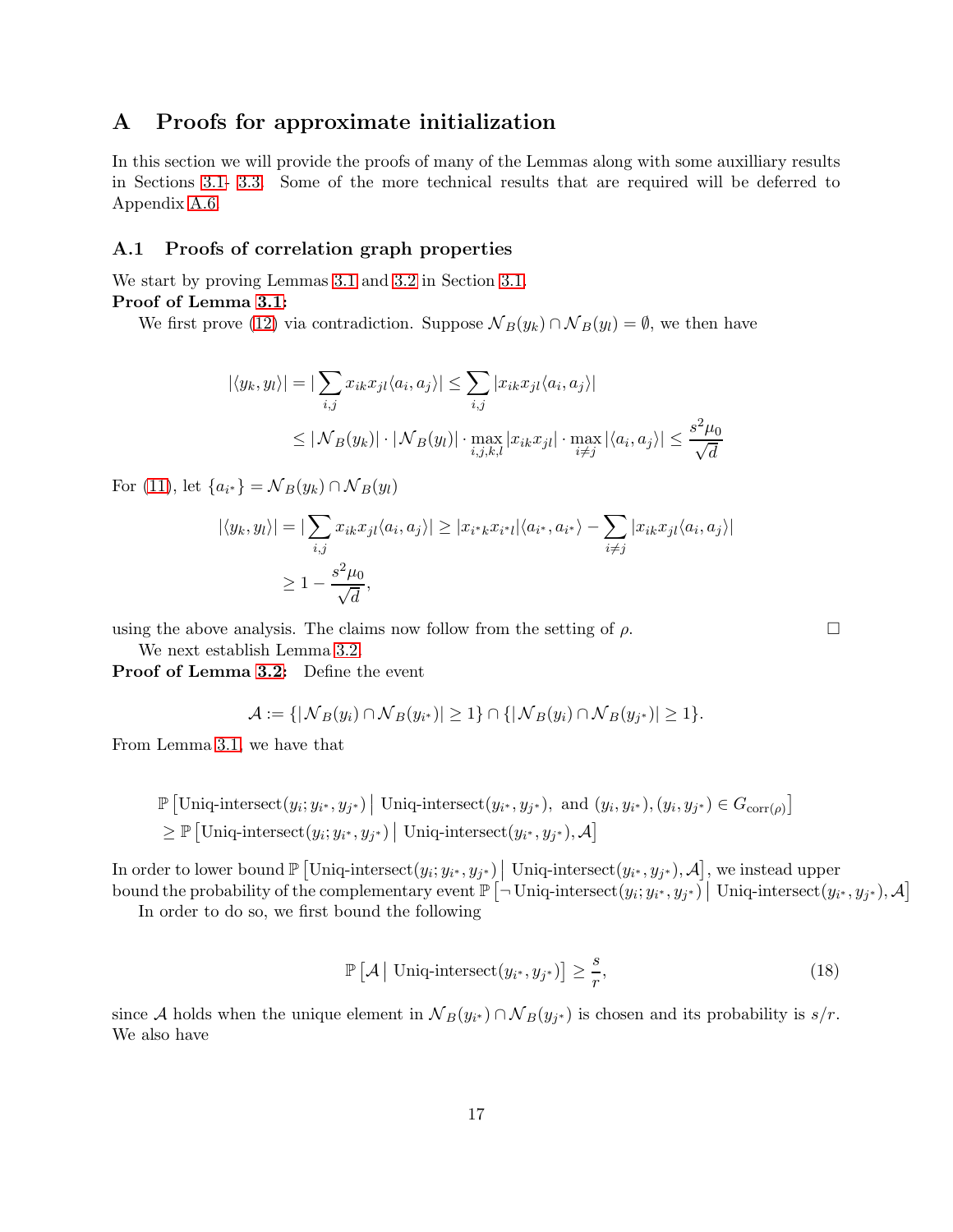$$
\mathbb{P}\left[\neg \text{Uniq-intersect}(y_i; y_{i^*}, y_{j^*}) \cap \mathcal{A} \mid \text{Uniq-intersect}(y_{i^*}, y_{j^*})\right] \le \frac{(s-1)^2 {r-3 \choose s-2}}{{r \choose s}},
$$

since for  $\neg$  Uniq-intersect $(y_i; y_{i^*}, y_{j^*})$  to hold, we need to choose at least one of the  $s-1$  elements in  $N_B(y_{i^*})/N_B(y_{j^*})$ , and similarly one from the  $s-1$  elements of  $N_B(y_{j^*})/N_B(y_{i^*})$ . The rest of the  $s - 2$  elements can be picked arbitrarily from the  $r - 3$  dictionary atoms that remain after excluding the two already picked and the unique intersection  $\mathcal{N}_B(y_{j^*}) \cap \mathcal{N}_B(y_{i^*})$ .

It is easy to check that

$$
\frac{(s-1)^2 \binom{r-3}{s-2}}{\binom{r}{s}} = \frac{(s-1)^2 (r-s)s(s-1)}{r(r-1)(r-2)}
$$

$$
\leq \frac{s^4}{r^2}.
$$
(19)

Taking the ratio of the two bounds in [\(18\)](#page-16-0) and [\(19\)](#page-17-0) completes the proof.  $\Box$ 

<span id="page-17-2"></span><span id="page-17-1"></span><span id="page-17-0"></span>

# A.2 Proofs of Lemmas [3.3](#page-11-2) and [3.4](#page-11-3)

We now prove the two lemmas that are crucial to establishing the correctness of Prcedure [1.](#page-6-0) **Proof of Lemma [3.3:](#page-11-2)** Let  $\mathcal{A}_1$  and  $\mathcal{A}_2$  denote the following events:

$$
\mathcal{A}_1 := \{ |\mathcal{N}_B(y_i) \cap \mathcal{N}_B(y_{i^*})| \ge 1 \} \cap \{ |\mathcal{N}_B(y_i) \cap \mathcal{N}_B(y_{j^*})| \ge 1 \} \n\cap \{ |\mathcal{N}_B(y_j) \cap \mathcal{N}_B(y_{i^*})| \ge 1 \} \cap \{ |\mathcal{N}_B(y_j) \cap \mathcal{N}_B(y_{j^*})| \ge 1 \} \n\mathcal{A}_2 := \{ |\mathcal{N}_B(y_i) \cap \mathcal{N}_B(y_{i^*})| = 1 \} \cap \{ |\mathcal{N}_B(y_i) \cap \mathcal{N}_B(y_{j^*})| = 1 \} \n\cap \{ |\mathcal{N}_B(y_j) \cap \mathcal{N}_B(y_{i^*})| = 1 \} \cap \{ |\mathcal{N}_B(y_j) \cap \mathcal{N}_B(y_{j^*})| = 1 \}
$$
\n(20)

In words, both  $y_i$  and  $y_j$  have at least dictionary element in common with each of  $y_{i^*}$  and  $y_{j^*}$  under the event  $A_1$ , while the number of common elements is *exactly one* under the event  $A_2$ . We have

$$
\mathbb{P}\left[(y_i, y_j) \notin G_{\text{corr}(\rho)} \mid \Delta(y_i, y_{i^*}, y_{j^*}), \Delta(y_j, y_{i^*}, y_{j^*}), \neg \text{Uniq-intersect}(y_{i^*}, y_{j^*})\right]
$$
\n
$$
\stackrel{(a)}{=} \mathbb{P}\left[(y_i, y_j) \notin G_{\text{corr}(\rho)} \mid \mathcal{A}_1, \Delta(y_i, y_{i^*}, y_{j^*}), \Delta(y_j, y_{i^*}, y_{j^*}), \neg \text{Uniq-intersect}(y_{i^*}, y_{j^*})\right]
$$
\n
$$
= \mathbb{P}\left[(y_i, y_j) \notin G_{\text{corr}(\rho)}, \Delta(y_j, y_{i^*}, y_{j^*}) \mid \mathcal{A}_1, \Delta(y_i, y_{i^*}, y_{j^*}), \Delta(y_j, y_{i^*}, y_{j^*}), \neg \text{Uniq-intersect}(y_{i^*}, y_{j^*})\right]
$$
\n
$$
\geq \mathbb{P}\left[(y_i, y_j) \notin G_{\text{corr}(\rho)}, \Delta(y_i, y_{i^*}, y_{j^*}), \Delta(y_j, y_{i^*}, y_{j^*}) \mid \mathcal{A}_1, \neg \text{Uniq-intersect}(y_{i^*}, y_{j^*}), (y_{i^*}, y_{j^*}) \in G_{\text{corr}(\rho)}\right]
$$
\n
$$
\stackrel{(b)}{\geq} \mathbb{P}\left[(y_i, y_j) \notin G_{\text{corr}(\rho)}, \mathcal{A}_2 \mid \mathcal{A}_1, \neg \text{Uniq-intersect}(y_{i^*}, y_{j^*}), (y_{i^*}, y_{j^*}) \in G_{\text{corr}(\rho)}\right]
$$
\n
$$
\stackrel{(c)}{\geq} \mathbb{P}\left[\{\mathcal{N}_B(y_i) \cap \mathcal{N}_B(y_j) = \emptyset\} \cap \mathcal{A}_2 \mid \mathcal{A}_1, \neg \text{Uniq-intersect}(y_{i^*}, y_{j^*}), (y_{i^*}, y_{j^*}) \in G_{\text{corr}(\rho)}\right],
$$
\n
$$
(21)
$$

where the inequalities  $(a)$ ,  $(b)$  and  $(c)$  follow from Lemma [3.1.](#page-9-0) We will now work on lower bounding this resulting probability.

We first lower bound the numerator in writing the above conditional probability as the ratio of a joint to marginal probability. We begin by noting that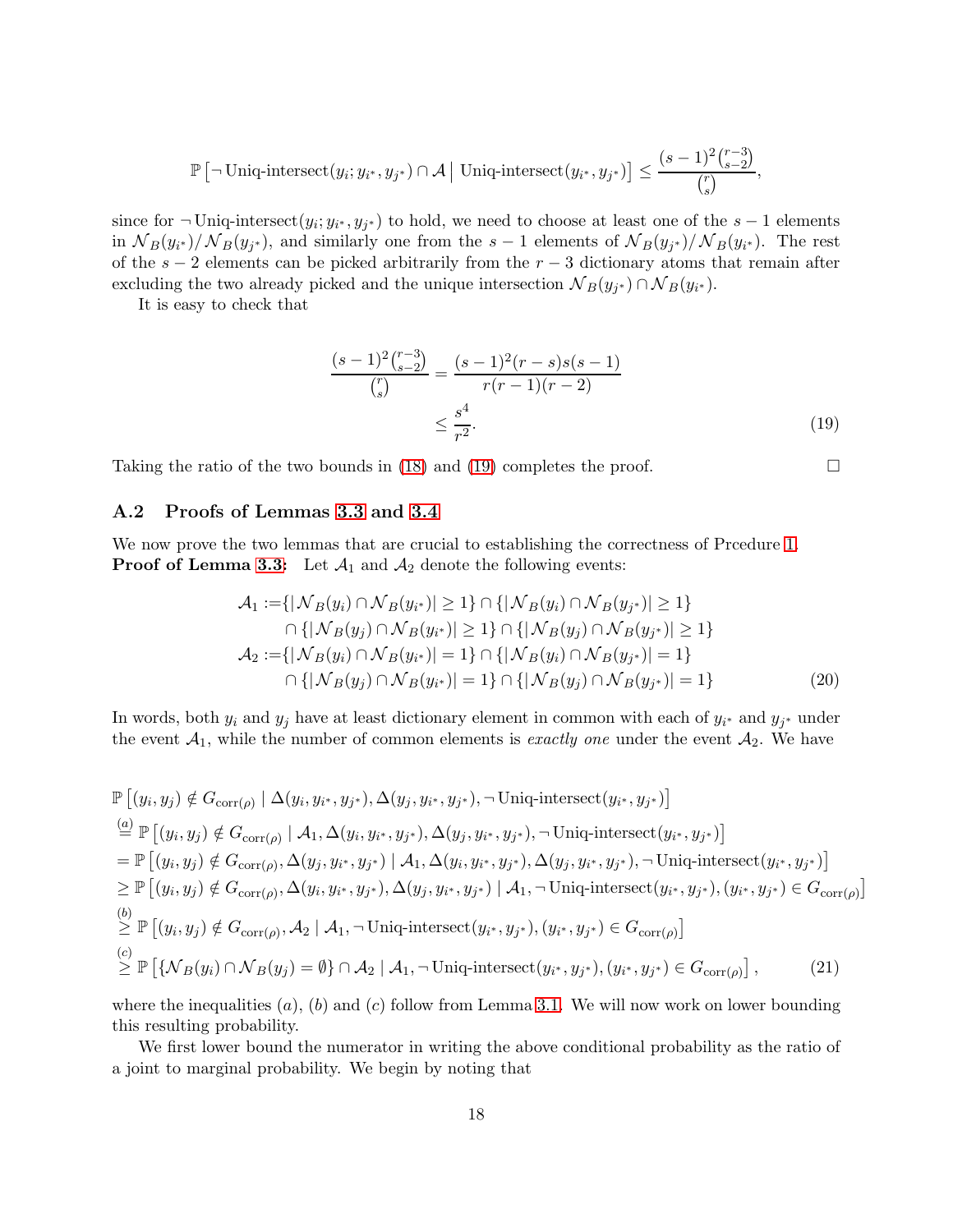$$
\mathbb{P}\left[\{\mathcal{N}_B(y_i) \cap \mathcal{N}_B(y_j) = \emptyset\} \cap \mathcal{A}_2 \cap \mathcal{A}_1 \mid \neg \text{Uniq-intersect}(y_{i^*}, y_{j^*}, (y_{i^*}, y_{j^*}) \in G_{\text{corr}(\rho)})\right]
$$
\n
$$
= \mathbb{P}\left[\{\mathcal{N}_B(y_i) \cap \mathcal{N}_B(y_j) = \emptyset\} \cap \mathcal{A}_2 \mid \neg \text{Uniq-intersect}(y_{i^*}, y_{j^*}), (y_{i^*}, y_{j^*}) \in G_{\text{corr}(\rho)}\right]
$$

Let us define  $m = |\mathcal{N}_B(y_{i^*}) \cup \mathcal{N}_B(y_{j^*})| \in [s, 2s]$  and  $l = |\mathcal{N}_B(y_{i^*}) \cap \mathcal{N}_B(y_{j^*})| \geq 2^4$  $l = |\mathcal{N}_B(y_{i^*}) \cap \mathcal{N}_B(y_{j^*})| \geq 2^4$ . The event in the probability above, that is  $A_2$  holds while  $y_i$  and  $y_j$  do not share a dictionary element, can be arranged by choosing two of the l elements, and assigning a unique element to each  $y_i$  and  $y_j$ . Similarly the remaining elements can be chosen outside  $\mathcal{N}_B(y_{i^*}) \cup \mathcal{N}_B(y_{j^*})$  in a non-overlapping manner: for  $y_i$  assign  $s-1$  elements among  $r-m$  elements, and then for  $y_j$  assign from remaining  $r - m - s + 1$  elements. This logic yields the following lower bound on the probability

$$
\mathbb{P}\left[\{\mathcal{N}_B(y_i) \cap \mathcal{N}_B(y_j) = \emptyset\} \cap \mathcal{A}_2 \mid \neg \text{Uniq-intersect}(y_{i^*}, y_{j^*})\right] \\
\geq \frac{2\binom{l}{2}\binom{r-m}{s-1}\binom{r-m-s+1}{s-1}}{\binom{r}{s}^2} \geq \frac{2\binom{l}{2}\binom{r-2s}{s-1}\binom{r-3s+1}{s-1}}{\binom{r}{s}^2},
$$

where the second inequality uses  $m \leq 2s$ . Now with some straightforward algebra, we can further lower bound this expression as

$$
\mathbb{P}\left[\{\mathcal{N}_B(y_i) \cap \mathcal{N}_B(y_j) = \emptyset\} \cap \mathcal{A}_2 \mid -\text{Uniq-intersect}(y_{i^*}, y_{j^*})\right] \\
\geq \frac{s^2(l-1)^2}{r^2} \left(1 - \frac{3s-3}{r-s}\right)^{s-1} \left(1 - \frac{2s-1}{r-s}\right)^{s-1} \\
\geq \frac{s^2(l-1)^2}{r^2} \left(1 - \frac{3s}{r-s}\right)^s \left(1 - \frac{2s}{r-s}\right)^s.
$$

Now we invoke Lemma [A.6](#page-27-3) to further lower bound the RHS and obtain

$$
\mathbb{P}\left[\{\mathcal{N}_B(y_i) \cap \mathcal{N}_B(y_j) = \emptyset\} \cap \mathcal{A}_2 \mid \neg \text{Uniq-intersect}(y_{i^*}, y_{j^*})\right] \\
\geq \frac{s^2(l-1)^2}{r^2} \exp\left(-\frac{3s^2}{r-s}\right) \exp\left(-\frac{2s^2}{r-s}\right) \geq \frac{s^2(l-1)^2}{r^2} \left(1 - \frac{10s^2}{r-s}\right) \\
\geq \frac{s^2(l-1)^2}{2r^2},
$$

where the final inequality holds since  $s^2 \leq r/40$ .

In order to lower bound the conditional probability in Equation [21,](#page-17-1) we need to further upper bound the marginal probability in the denominator. To this end, we observe that we have to upper bound  $\mathbb{P}[\mathcal{A}_1]$   $\lnot$  Uniq-intersect $(y_{i^*}, y_{j^*})$ . Now conditioned on  $\neg$  Uniq-intersect $(y_{i^*}, y_{j^*})$ , for each  $y_i$  and  $y_j$ ,  $\mathcal{A}_1$  can be satisfied in two ways: choose at least one element from l elements in  $N_B(y_{i^*}) \cap N_B(y_{j^*})$  or choose at least two elements from  $m-l$  elements in  $N_B(y_{i^*}) \cup N_B(y_{j^*})$ . Making this precise, we obtain

<span id="page-18-0"></span><sup>4</sup> the intersection is at least 1 by Lemma [3.1](#page-9-0)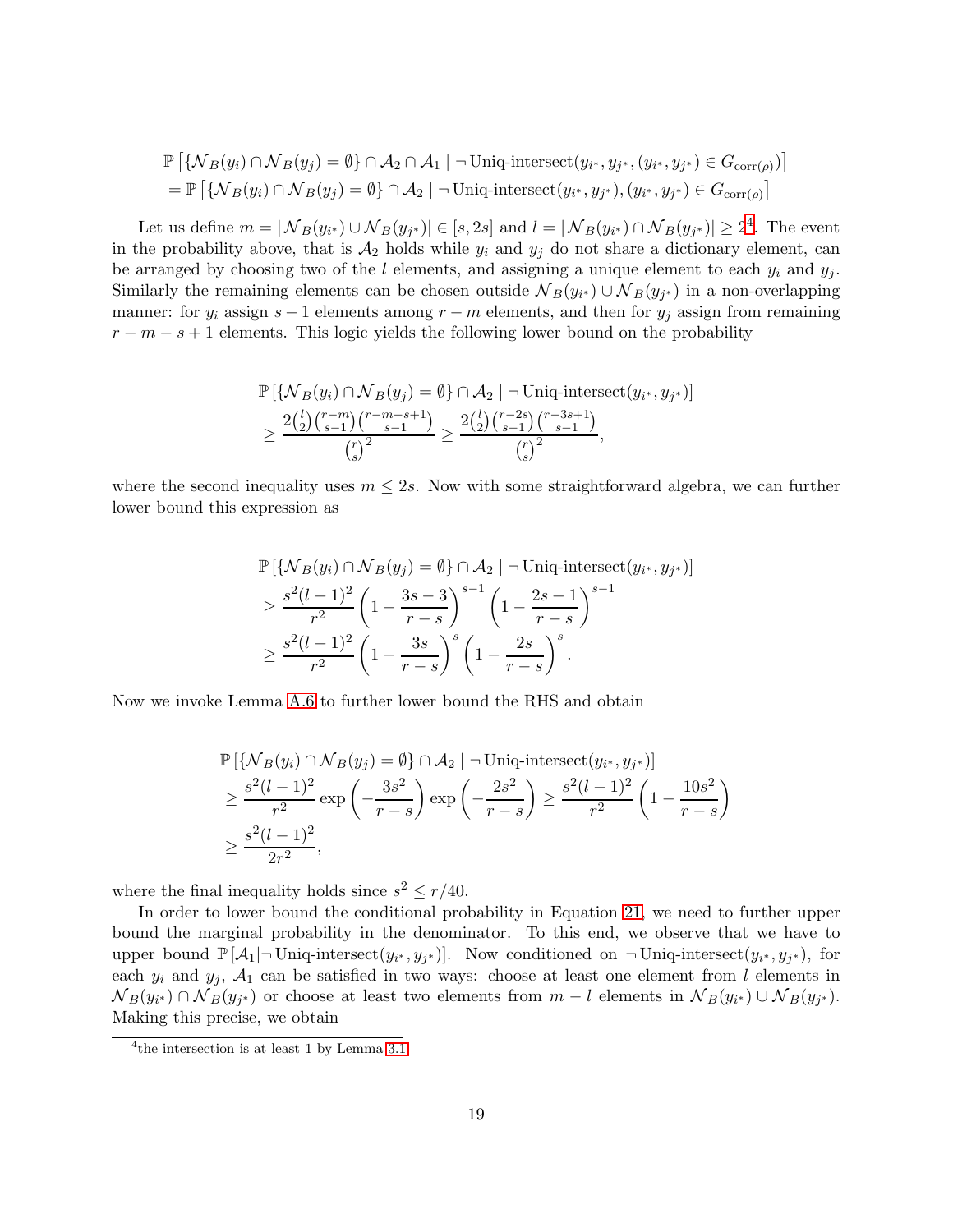$$
\mathbb{P}[\mathcal{A}_1 | \neg \text{Uniq-intersect}(y_{i^*}, y_{j^*})] \le \left(\frac{ls}{r} + \frac{(m-l)^2 \binom{r-2}{s-2}}{\binom{r}{s}}\right)^2
$$
  

$$
\le \left(\frac{ls}{r} + \frac{s^2(m-l)^2}{(r-1)^2}\right)^2
$$
  

$$
\le \left(\frac{ls}{r} + \frac{s^2(2s-2)^2}{(r-1)^2}\right)^2
$$
  

$$
\le \frac{2l^2s^2}{r^2}, \text{ (since } 4s^3 < r - 1)
$$

The result follows by using the fact that  $l \geq 2$ .

The proof of Lemma [3.4](#page-11-3) is similar, but involves controlling slightly different events. Proof of Lemma [3.4:](#page-11-3)

We will establish the lemma by lower bounding the probability of the complementary event. We recall the events  $A_1$  and  $A_2$  defined in Equation [20](#page-17-2) in the proof of Lemma [3.3.](#page-11-2) We can mimick the initial arguments in the proof of Lemma [3.3](#page-11-2) to conclude that

$$
\mathbb{P}\left[(y_i, y_j) \in G_{\text{corr}(\rho)} \mid \Delta(y_i, y_{i^*}, y_{j^*}), \Delta(y_j, y_{i^*}, y_{j^*}), \text{Uniq-intersect}(y_{i^*}, y_{j^*})\right] \geq \mathbb{P}\left[\text{Uniq-intersect}(y_i, y_j) \cap \mathcal{A}_2 \mid \mathcal{A}_1, \text{Uniq-intersect}(y_{i^*}, y_{j^*})\right],
$$

and we provide a lower bound for this. Once again, we express the conditional probability as the ratio of a joint to a marginal and then lower bound the numerator and upper bound the denominator. In the numerator, we have the event

We have

$$
\mathbb{P}[\text{Uniq-intersect}(y_i, y_j) \cap \mathcal{A}_2 \cap \mathcal{A}_1 | \text{Uniq-intersect}(y_{i^*}, y_{j^*})]
$$
  
= 
$$
\mathbb{P}[\text{Uniq-intersect}(y_i, y_j) \cap \mathcal{A}_2 | \text{Uniq-intersect}(y_{i^*}, y_{j^*})]
$$

The event Uniq-intersect $(y_i, y_j) \cap A_2$  is guaranteed to occur if we choose  $y_i$  and  $y_j$  so that they have the only element in  $N_B(y_{i^*}) \cap N_B(y_{j^*})$  in common. This yields the lower bound

$$
\mathbb{P} \left[ \text{Uniq-intersect}(y_i, y_j) \cap \mathcal{A}_2 \cap \mathcal{A}_1 \mid \text{Uniq-intersect}(y_{i^*}, y_{j^*}) \right] \ge \frac{\binom{r-2s+1}{s-1}\binom{r-3s+2}{s-1}}{\binom{r}{s}^2}.
$$

It is easy to further conclude that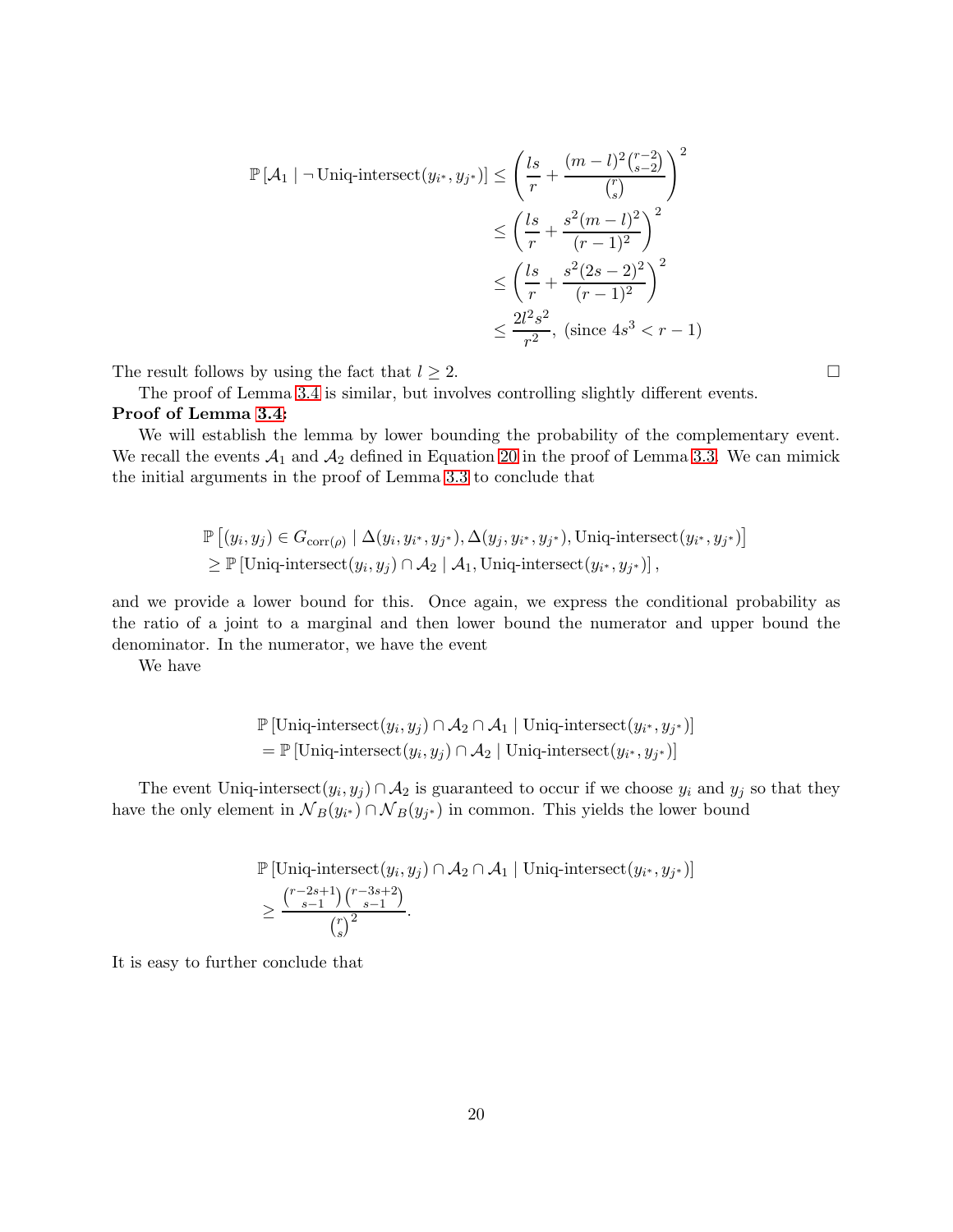$\mathbb{P} \left[ \text{Uniq-intersect}(y_i, y_j) \cap \mathcal{A}_2 \cap \mathcal{A}_1 \mid \text{Uniq-intersect}(y_{i^*}, y_{j^*}) \right]$ 

$$
\geq \frac{s^2}{r^2} \left( 1 - \frac{3s - 3}{r - s + 1} \right)^{(s-1)} \left( 1 - \frac{2s - 2}{r - s + 1} \right)^{s-1}
$$

$$
\geq \frac{s^2}{r^2} \exp(-5(s - 1)^2 / (r - s + 1))
$$

$$
\geq \frac{s^2}{r^2} \left( 1 - \frac{10s^2}{r - s} \right) \geq \frac{s^2}{r^2} \left( 1 - \frac{20s^2}{r} \right),
$$

where we again invoked Lemma [A.6](#page-27-3) as well as the fact that  $s \leq r/2$ . As for the marginal probability in the denominator, we need to upper bound

$$
\mathbb{P}[\mathcal{A}_1 | \text{Uniq-intersect}(y_{i^*}, y_{j^*})] \le \left(\frac{s}{r} + \frac{(2s-1)^2 \binom{r-2}{s-2}}{\binom{r}{s}}\right)^2
$$
  

$$
\le \left(\frac{s}{r} + \frac{(2s-1)^2 (s-1)^2}{(r-1)^2}\right)^2 \le \frac{s^2}{r^2} \left(1 + \frac{4s^3}{r}\right)^2,
$$

since for each  $y_i$  and  $y_j$ ,  $\mathcal{A}_1$  can be satisfied in two ways: choose the unique element from  $\mathcal{N}_B(y_{i^*}) \cap$  $N_B(y_{j^*})$  or choose at least two elements from 2s – 1 elements in  $N_B(y_{i^*}) \cup N_B(y_{j^*})$ .

Using the above two inequalities, we have:

$$
\mathbb{P}\left[(y_i, y_j) \in G_{\text{corr}(\rho)} \mid \Delta(y_i, y_{i^*}, y_{j^*}), \Delta(y_j, y_{i^*}, y_{j^*}), \text{Uniq-intersect}(y_{i^*}, y_{j^*})\right]
$$
  

$$
\geq \frac{1 - \frac{20s^2}{r}}{\left(1 + \frac{4s^3}{r}\right)^2}.
$$

It is easy to verify that  $1/(1+x)^2 \leq 1-x$  for  $0 \leq x \leq (\sqrt{2}-1)/2$ . Since  $s^3 \leq r/5$ , we obtain

$$
\mathbb{P}\left[(y_i, y_j) \in G_{\text{corr}(\rho)} \mid \Delta(y_i, y_{i^*}, y_{j^*}), \Delta(y_j, y_{i^*}, y_{j^*}), \text{Uniq-intersect}(y_{i^*}, y_{j^*})\right] \geq \left(1 - \frac{20s^2}{r}\right) \left(1 - \frac{4s^3}{r}\right) \geq 1 - \frac{24s^3}{r}.
$$

 $\Box$ 

### A.3 Proof of Proposition [3.1](#page-11-4)

Let us start with the case when Uniq-intersect $(y_{i^*}, y_{j^*}) = 1$ . For any pair  $(y_i, y_j)$  where  $y_i$  and  $y_j$ are taken from  $\mathcal{N}_{G_{\text{corr}(\rho)}}(y_{i^*}) \cap \mathcal{N}_{G_{\text{corr}(\rho)}}(y_{j^*})$ , let  $E_{ij}$  be the random variable which is 1 if  $(y_i, y_j) \in$  $G_{\text{corr}(\rho)}$ . Then Lemma [3.4](#page-11-3) guarantees  $\mathbb{P}(E_{ij} = 1) \geq 1 - 24s^3/r$ . Let  $S = \{(i, j) : (y_i, y_j) \in$  $G_{\text{corr}(\rho)}$ , and  $y_i, y_j \in \mathcal{N}_B(y_{i^*}) \cap \mathcal{N}_B(y_{j^*})\}$ . The size of the set constructed in Algorithm [1](#page-6-0) is equal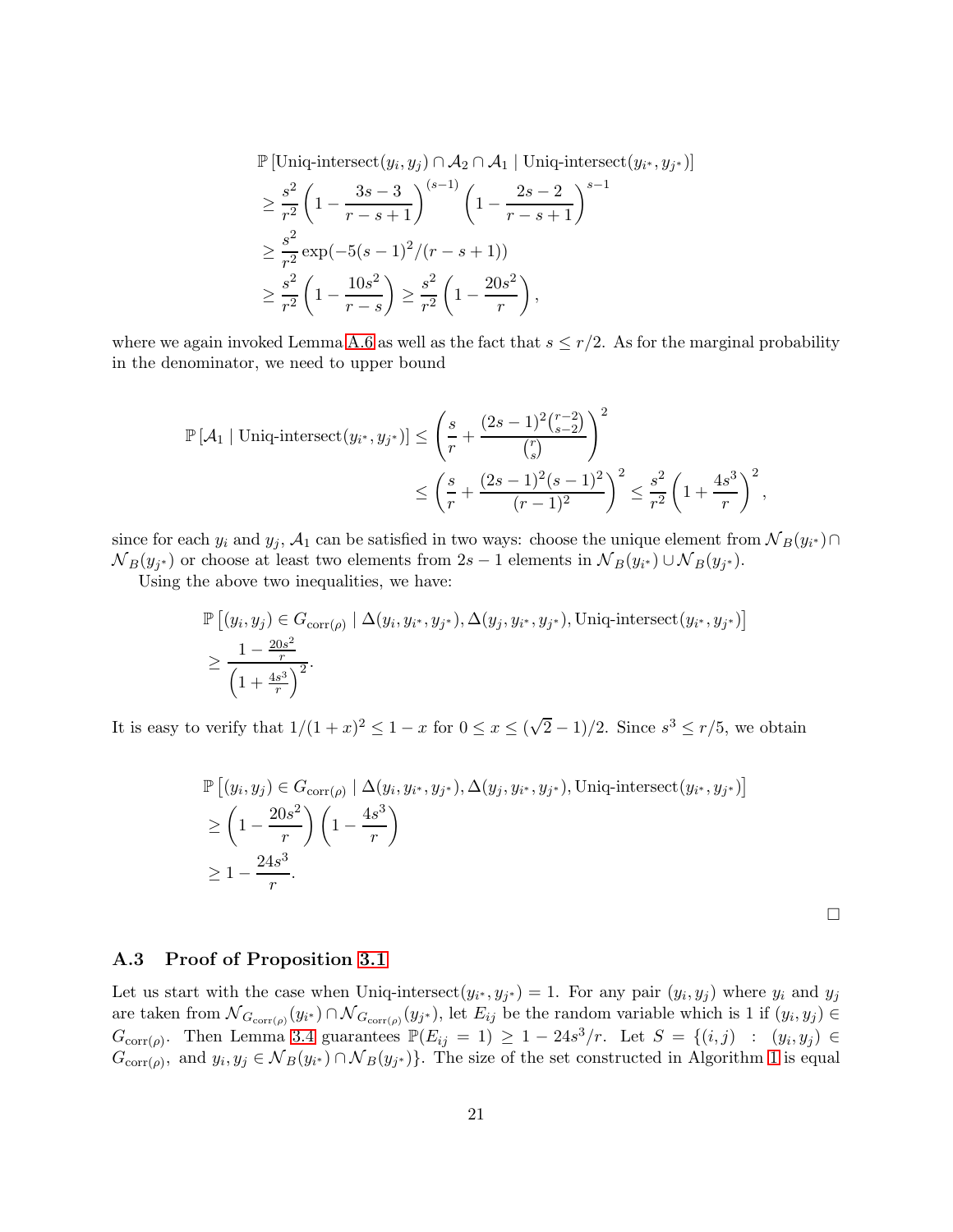to  $\sum_{(i,j)\in S} E_{ij}$ . Recalling that  $|S|=m$ , Hoeffding's inequality guarantees that with probability at least  $1 - 2 \exp(-2m\gamma^2)$ 

$$
\left|\frac{1}{m}\sum_{(i,j)\in S}(E_{ij}-\mathbb{P}(E_{ij}=1))\right|\leq \gamma.
$$

Combining with the lower bound on  $\mathbb{P}(E_{ij} = 1)$ , we obtain that with probability at least 1 −  $2 \exp(-2m\gamma^2),$ 

$$
\sum_{(i,j)\in S} E_{ij} \ge m\left(1 - 24\frac{s^3}{r}\right) - m\gamma.
$$
\n(22)

Using  $\gamma \leq 1/64$ , we see that this quantity is at least  $62m/64$  under the conditions of the lemma, which means that Algorithm [1](#page-6-0) returns 1.

Now let us consider the case when Uniq-intersect $(y_{i^*}, y_{j^*}) = 0$ . Defining  $E_{ij}$  the same way as above, we see that by Lemma [3.3,](#page-11-2)  $\mathbb{P}(E_{ij} = 1) \le 15/16$ . Then, a similar application of Hoeffding's inequality yields this time

$$
\sum_{(i,j)\in S} E_{ij} \le \frac{m}{16} + m\gamma,\tag{23}
$$

which is at most  $61m/64$  for  $\gamma \leq 1/64$  $\gamma \leq 1/64$  $\gamma \leq 1/64$ . Hence Algorithm 1 returns 0 in this case.

#### A.4 Proof of Proposition [3.2](#page-11-0)

We now prove Proposition [3.2.](#page-11-0) We need a couple of auxilliary results for the proof. We first restate a theorem from [\[32\]](#page-30-16), which we will heavily use in the sequel.

<span id="page-21-1"></span>**Theorem A.1** (Restatement of Theorem 5.44 from [\[32\]](#page-30-16)). Consider a  $d \times n$  matrix W where each column  $w_i$  of W is an independent random vector with covariance matrix  $\Sigma$ . Suppose further that  $||w_i||_2 \leq \sqrt{u}$  a.s. for all i. Then for any  $t \geq 0$ , the following inequality holds with probability at  $\frac{d}{dt}$  =  $d \exp(-ct^2)$ :

$$
\left\|\frac{1}{n}WW^{T} - \Sigma\right\|_{2} \le \max\left(\|\Sigma\|_{2}^{1/2}\delta, \delta^{2}\right) \text{ where } \delta = t\sqrt{\frac{u}{n}}.
$$

Here  $c > 0$  is an absolute numerical constant. In particular, this inequality yields:

<span id="page-21-0"></span>
$$
||W||_2 \le ||\Sigma||_2^{\frac{1}{2}} \sqrt{n} + t\sqrt{u}.
$$

In order to bound the errors made in Algorithm [1,](#page-6-0) we need some additional notation and auxilliary results. For now, let us consider a fixed pair of anchor samples  $y_{i^*}$  and  $y_{j^*}$  such that Uniq-intersect $(y_{i^*}, y_{j^*})$  is satisfied, and wlog, let  $\mathcal{N}_B(y_{i^*}) \cap \mathcal{N}_B(y_{j^*}) = \{a_1\}$ . We define the following sets of interest

$$
\widehat{S} = \mathcal{N}_{\text{corr}}(y_{i^*}) \cap \mathcal{N}_{\text{corr}}(y_{j^*}),
$$
\n
$$
S = \{ y_i \in \widehat{S} : \mathcal{N}_B(y_i) \cap \mathcal{N}_B(y_{i^*}) = \mathcal{N}_B(y_i) \cap \mathcal{N}_B(y_{j^*}) = \{a_1\} \}, \text{ and}
$$
\n
$$
\widetilde{S} = \widehat{S} \setminus S.
$$
\n(24)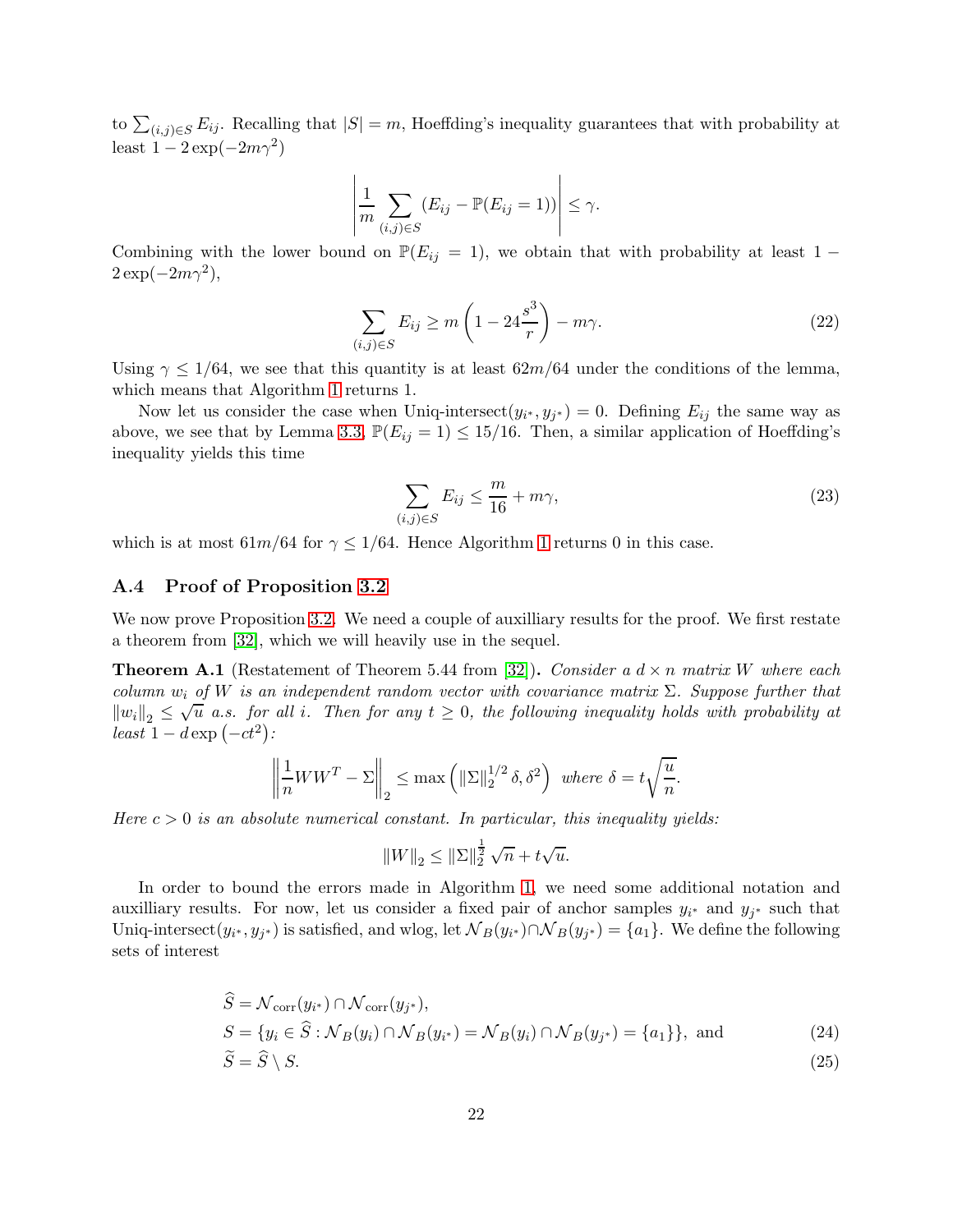For the purposes of understanding the errors in Algorithm [1,](#page-6-0) it would be helpful to decompose each vector  $y_i \in S$  as

<span id="page-22-0"></span>
$$
\breve{y}_i := y_i - x_{1i} a_1,\tag{26}
$$

and accordingly define  $\check{Y}_S$  to be the  $d \times |S|$  matrix of all such vectors in S. Intuitively, if all the vectors  $\check{y}$  were 0, then Algorithm [1](#page-6-0) can recover  $a_1$  via SVD in a relatively straightforward manner. We start by controlling the norm of the vectors  $y_i$  and  $\tilde{y}_i$ .

<span id="page-22-1"></span>**Lemma A.1.** Under the model [1](#page-0-0) and given assumptions [4,](#page-6-1) [6](#page-6-2) and [7](#page-7-2) we have for all  $i = 1, 2, ..., n$ 

$$
||y_i||_2 \le \sqrt{2s} \quad and \quad ||\breve{y}_i||_2 \le 2\sqrt{s}.
$$

#### Proof:

The proof is relatively straightforward consequence of our model and the assumptions. The model allows us to write

$$
||y_i||_2^2 = \langle y_i, y_i \rangle = \sum_{a_p, a_q \in \mathcal{N}_B(y_i)} x_{pi} x_{qi} \langle a_p, a_q \rangle
$$
  
\n
$$
\leq \sum_{a_p, a_q \in \mathcal{N}_B(y_i)} |x_{pi} x_{qi}| |\langle a_p, a_q \rangle|
$$
  
\n
$$
= \sum_{a_p \in \mathcal{N}_B(y_i)} x_{pi}^2 ||a_p||_2^2 + \sum_{a_p \neq a_q \in \mathcal{N}_B(y_i)} |x_{pi} x_{qi}| |\langle a_p, a_q \rangle|
$$
  
\n
$$
\leq s + s^2 \frac{\mu_0}{\sqrt{d}}
$$
  
\n
$$
\leq s + \frac{1}{2} \leq \frac{3s}{2}.
$$

Finally, by triangle inequality we further have that  $\|\ddot{y}_i\|_2 \leq \|y_i\|_2 + 1$ .

 $\Box$ 

Given this result, we would next like to control the amount of contribution the  $\ddot{y}_i$  directions can have in the SVD step of Algorithm [1.](#page-6-0) Our next result shows that while these vectors are not zero, their random support along with the incoherence of our dictionary elements ensures that these vectors are not strongly aligned with any one direction. We do so by bounding the spectral norm of the matrix  $\breve{Y}_S$ .

<span id="page-22-2"></span>**Lemma A.2.** With the vectors  $\check{y}_i$  defined in Equation [26,](#page-22-0) we have the following bound with probability greater than  $1 - d \exp(-c\alpha^2 |S|)$  for any  $\alpha > 0$ 

$$
\left\|\breve{Y}_S\right\|_2 \leq \sqrt{s|S|}\left(\frac{\mu_1}{\sqrt{d}}+2\alpha\right),\,
$$

where c is a universal constant.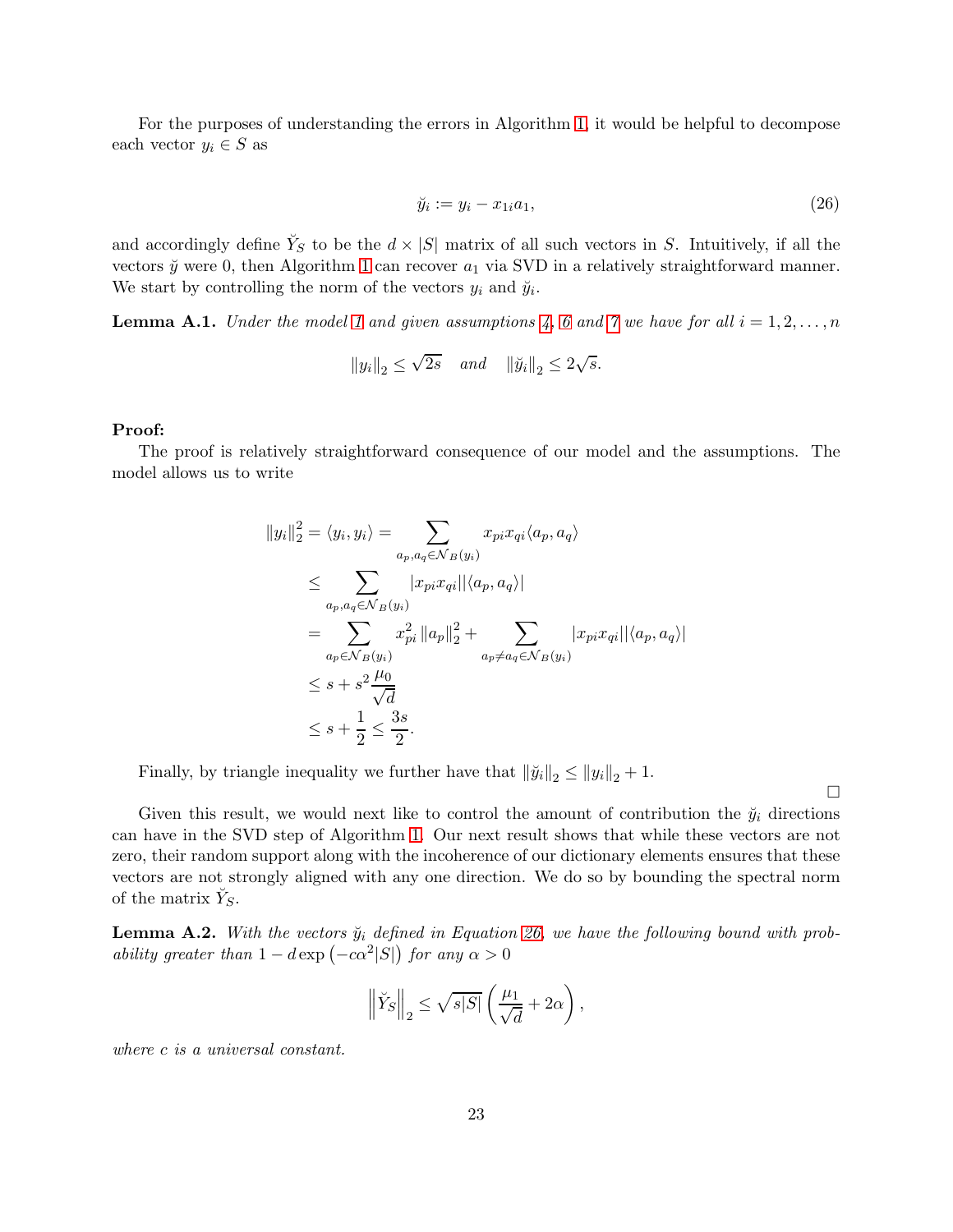### Proof:

In order to prove the lemma, we first calculate the spectral norm of the covariance matrix of  $\ddot{y}_i$ and then use Theorem [A.1.](#page-21-1) Note that from Lemma [A.1,](#page-22-1) we have  $||\ddot{y}_i||_2 \leq 2\sqrt{s}$ . We first bound the spectral norm of the covariance matrix of  $\check{y}_i \in S$  i.e., we bound  $\|\mathbb{E}(\check{y}_i \check{y}_i^T)\|_2$ . In order to do this, we first fix  $w \in \mathbb{R}^d$  and calculate:

$$
w^T \mathbb{E} \left[ \breve{y}_i \breve{y}_i^T \right] w = \mathbb{E} \left[ \left( w^T \breve{y}_i \right)^2 \right] = \mathbb{E} \left[ \left( w^T A \breve{x}_i \right)^2 \right] = \mathbb{E} \left[ \left( z^T \breve{x}_i \right)^2 \right],
$$

where we use the notation  $z := A^T w$  and  $\breve{x}_i$  is the same as  $x_i$  but with  $x_{i1}$  set to 0. We further simplify as

$$
w^T \mathbb{E} \left[ \check{y}_i \check{y}_i^T \right] w \leq \mathbb{E} \left[ \left( \sum_{p=1}^r z_p \check{x}_{pi} \right)^2 \right]
$$
  
\n
$$
= \mathbb{E} \left[ \sum_{p=1}^r z_p^2 \check{x}_{pi}^2 \right] + \mathbb{E} \left[ \sum_{p \neq q=1}^r z_p z_q \check{x}_{pi} \check{x}_{qi} \right]
$$
  
\n
$$
\leq \sum_{p=1}^r z_p^2 \mathbb{E} \left[ \check{x}_{pi}^2 \right] + \sum_{p \neq q=1}^r |z_p z_q| |\mathbb{E} \left[ \check{x}_{pi} \check{x}_{qi} \right]|
$$
  
\n
$$
\leq \sum_{p=1}^r z_p^2 \frac{s}{r} + 0,
$$

where the last inequality uses the fact that the values of  $\mathbb{E}[x_{pi}x_{qi}] = 0$ , since either one of them is zero or both are independently  $\pm 1$ .

Then we can further simplify the upper bound to obtain

$$
w^T \mathbb{E} \left[ \breve{y}_i \breve{y}_i^T \right] w \le \frac{s}{r} \|z\|_2^2 \overset{(\zeta)}{\le} \frac{s}{r} \cdot \frac{\mu_1^2 r}{d} = \frac{\mu_1^2 s}{d},
$$

where  $(\zeta)$  follows from Assumption  $(A3)$ , since

$$
\left\|z\right\|_2=\left\|A^Tw\right\|_2\leq\left\|A^T\right\|_2\left\|w\right\|_2=\left\|AA^T\right\|_2^{\frac{1}{2}}\left\|w\right\|_2\leq\sqrt{\frac{\mu_1^2r}{d}}.
$$

Recalling that w was an arbitrary unit vector, this immediately yields a spectral norm bound on the expected covariance

$$
\left\| \mathbb{E} \left[ \breve{y}_i \breve{y}_i^T \right] \right\|_2 \le \frac{\mu_1^2 s}{d}.
$$

We are now in a position to apply Theorem [A.1](#page-21-1) with the matrix  $W = Y_S$  of size  $d \times |S|$ , where  $u = 2\sqrt{s}$  and  $t = \alpha \sqrt{|S|}$  for some  $\alpha > 0$ . Doing so yields the inequality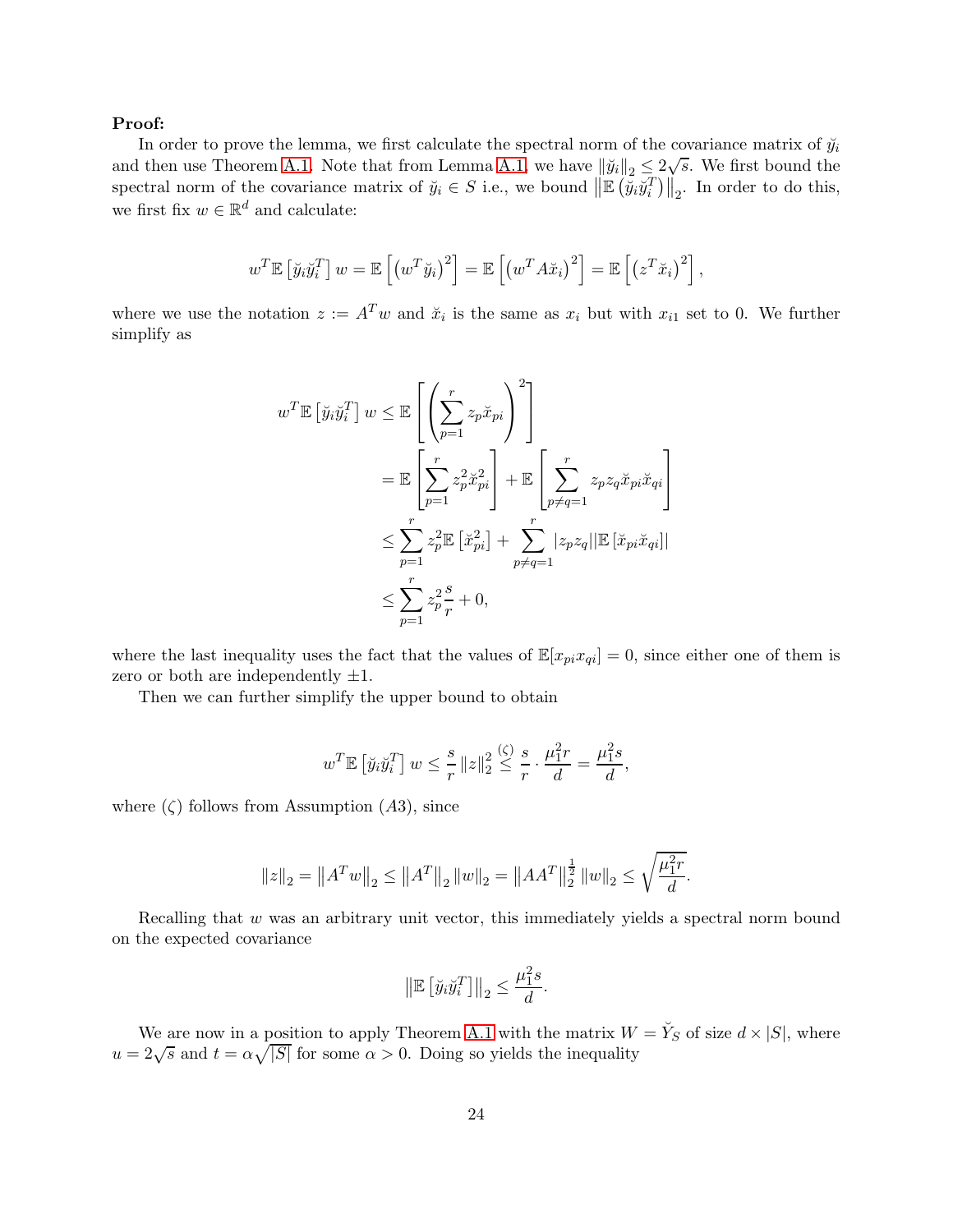$$
\left\| \check{Y}_S \right\|_2 \le \sqrt{\frac{\mu_1^2 s}{kd}} \cdot \sqrt{|S|} + \alpha \sqrt{|S|} \cdot 2\sqrt{s}
$$

$$
\le \sqrt{s|S|} \left( \sqrt{\frac{\mu_1^2}{d}} + 2\alpha \right),
$$

with probability greater than  $1 - d \exp(-c\alpha^2 |S|)$ 

Finally we are in a position to establish a bound on the accuracy of the SVD step in Algorithm [1.](#page-6-0) Having bounded the contribution from from the directions apart from  $a_1$  in the previous lemma, we will now lower bound the contribution of the  $a_1$  direction, which will ensure that the largest singular vector is close to  $a_1$ .

**Proof of Proposition [3.2:](#page-11-0)** Recall the definitions of the sets S and  $\widetilde{S}$  [\(25\)](#page-21-0). In order for a vector  $y_i$  to end up in  $\tilde{S}$ , the event in Lemma [3.2](#page-10-1) has to fail. Hence, if we define  $E_i$  to be the random variable which is 1 if  $y_i \in \widetilde{S}$ , then we have from Hoeffding's inequality

$$
|\frac{1}{m}\sum_{i=1}^{m}(E_i - \mathbb{P}[E_i = 1])| \leq \sqrt{\frac{2\log(2/\delta)}{m}},
$$

with probability at least  $1 - \delta/2$ . From Lemma [3.2](#page-10-1) we further know that  $\mathbb{P}[E_i = 1] \leq s^3/r$  so that

<span id="page-24-0"></span>
$$
|\tilde{S}| \le \frac{ms^3}{r} + \alpha m,\tag{27}
$$

with probability at least  $1 - \exp(-2\alpha^2 m)$ . As a consequence, the size of S is at least

<span id="page-24-1"></span>
$$
|S| \ge m(1 - s^3/r - \alpha) \ge 9m/10
$$
\n(28)

for  $\alpha < 1/20$  by our assumption that  $s^3 < r/384$ .

In order to understand the singular vector  $\hat{a}$ , we now write the matrix  $\widehat{M}$  as the sum of two matrices  $M$  and  $M$  as follows:

$$
\widehat{M} = M + \widetilde{M}, \text{ where,}
$$

$$
M := \sum_{y_i \in S} y_i y_i^T \text{ and } \widetilde{M} := \sum_{y_i \in \widetilde{S}} y_i y_i^T.
$$

Recalling our earlier notation  $\ddot{y}_i$  [\(26\)](#page-22-0), we expand M as follows:

$$
M = \sum_{y_i \in S} y_i y_i^T = |S| a_1 a_1^T + \sum_{i:y_i \in S} x_{1i} (a_1 \breve{y}_i^T + \breve{y}_i a_1^T) + \sum_{i:y_i \in S} \breve{y}_i \breve{y}_i^T
$$

We wish to show that  $a_1$  is close to the top singular vector of  $\widehat{M}$ . In order to show this, we bound the spectral norms of the following matrices:  $\sum_{i:y_i \in S} x_{1i} (a_1 \breve{y}_i^T + \breve{y}_i a_1^T)$ ,  $\sum_{i:y_i \in S} \breve{y}_i \breve{y}_i^T$  and  $\widetilde{M}$ .

Using Lemma [A.2,](#page-22-2) we first obtain:

. В последните поставите на селото на селото на селото на селото на селото на селото на селото на селото на се<br>Селото на селото на селото на селото на селото на селото на селото на селото на селото на селото на селото на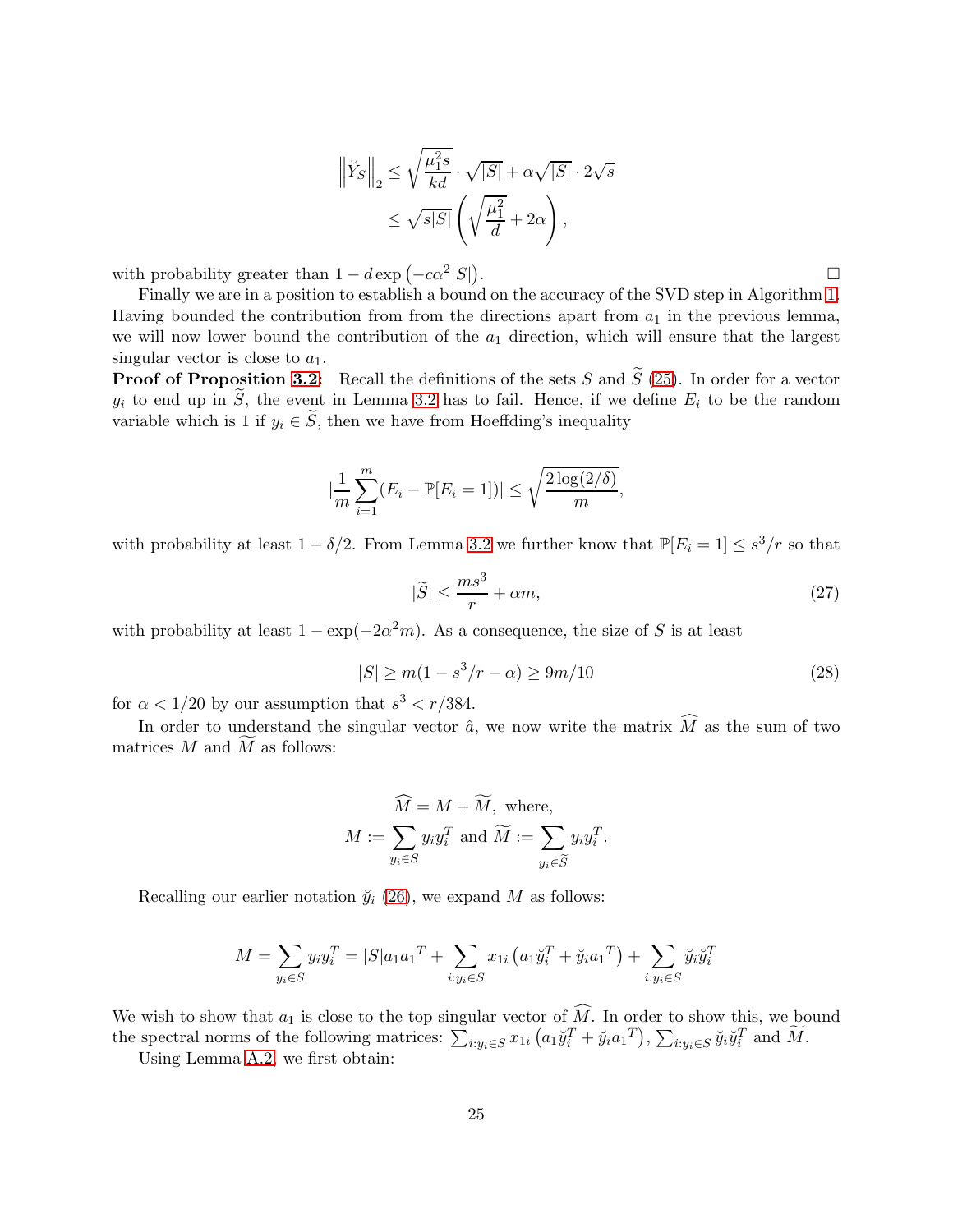$$
\left\| \sum_{i:y_i \in S} x_{1i} a_1 \check{y}_i^T \right\|_2 \le \|a_1\|_2 \left\| \check{Y}_S \right\|_2 \|x_{S1}\|_2
$$
  

$$
\le \sqrt{s|S|} \left( \sqrt{\frac{\mu_1^2}{d}} + 2\alpha \right) \cdot \sqrt{|S|}
$$
  

$$
= s|S| \left( \frac{\mu_1}{\sqrt{ds}} + \frac{2\alpha}{\sqrt{s}} \right) \text{ and,}
$$
  

$$
\left\| \sum_{i \in S} \mathbf{v} \cdot \mathbf{v}_i^T \right\|_2 \le \mathbf{v} \cdot \mathbf{v}_i^T \mathbf{v}_i^T \cdot \mathbf{v}_i^T \cdot \mathbf{v}_i^T \cdot \mathbf{v}_i^T \cdot \mathbf{v}_i^T \cdot \mathbf{v}_i^T \cdot \mathbf{v}_i^T \cdot \mathbf{v}_i^T \cdot \mathbf{v}_i^T \cdot \mathbf{v}_i^T \cdot \mathbf{v}_i^T \cdot \mathbf{v}_i^T \cdot \mathbf{v}_i^T \cdot \mathbf{v}_i^T \cdot \mathbf{v}_i^T \cdot \mathbf{v}_i^T \cdot \mathbf{v}_i^T \cdot \mathbf{v}_i^T \cdot \mathbf{v}_i^T \cdot \mathbf{v}_i^T \cdot \mathbf{v}_i^T \cdot \mathbf{v}_i^T \cdot \mathbf{v}_i^T \cdot \mathbf{v}_i^T \cdot \mathbf{v}_i^T \cdot \mathbf{v}_i^T \cdot \mathbf{v}_i^T \cdot \mathbf{v}_i^T \cdot \mathbf{v}_i^T \cdot \mathbf{v}_i^T \cdot \mathbf{v}_i^T \cdot \mathbf{v}_i^T \cdot \mathbf{v}_i^T \cdot \mathbf{v}_i^T \cdot \mathbf{v}_i^T \cdot \mathbf{v}_i^T \cdot \mathbf{v}_i^T \cdot \mathbf{v}_i^T \cdot \mathbf{v}_i^T \cdot \mathbf{v}_i^T \cdot \mathbf{v}_i^T \cdot \mathbf{v}_i^T \cdot \mathbf{v}_i^T \cdot \mathbf{v}_i^T \cdot \mathbf{v}_i^T \cdot \mathbf{v}_i^T \cdot \mathbf{v}_i^T \cdot \mathbf{v}_i^T \
$$

<span id="page-25-1"></span><span id="page-25-0"></span>
$$
\left\| \sum_{i:y_i \in S} \breve{y}_i \breve{y}_i^T \right\|_2 = \left\| \breve{Y}_S \breve{Y}_S^T \right\|_2 \le 2s|S| \left( \frac{\mu_1^2}{d} + 4\alpha^2 \right). \tag{30}
$$

Finally, we have the following bound on the spectral norm of  $\widetilde{M}$ :

<span id="page-25-2"></span>
$$
\left\| \widetilde{M} \right\|_2 = \left\| \sum_{y_i \in \widetilde{S}} y_i y_i^T \right\|_2 \leq |\widetilde{S}| \left\| y_i \right\|_2^2 \leq |\widetilde{S}| 2s. \tag{31}
$$

Using [\(29\)](#page-25-0), [\(30\)](#page-25-1) and [\(31\)](#page-25-2), we now prove the statement of the lemma. Let  $|\langle a_1, \hat{a} \rangle| = \theta$ . On one hand, we have:

$$
\left\| \widehat{a}^T \widehat{M} \widehat{a} \right\|_2 \leq \theta^2 |S| + 2 \left\| \sum_{i:y_i \in S} x_{1i} a_1 \widehat{y}_i^T \right\|_2 + \left\| \sum_{i:y_i \in S} \widecheck{y}_i \widehat{y}_i^T \right\|_2 + \left\| \widetilde{M} \right\|_2
$$
  

$$
\leq \theta^2 |S| + 2s|S| \left( \frac{\mu_1}{\sqrt{ds}} + \frac{2\alpha}{\sqrt{s}} \right) + 2s|S| \left( \frac{\mu_1^2}{d} + 4\alpha^2 \right) + |\widetilde{S}|2s
$$
  

$$
\leq |S| \left[ \theta^2 + 8s \left( \frac{\mu_1}{\sqrt{ds}} + \frac{\mu_1^2}{d} + \alpha^2 + \frac{\alpha}{\sqrt{s}} + \left( \frac{s^3}{r} + \alpha \right) \right) \right],
$$

where the last step uses the bounds [\(27\)](#page-24-0) and [\(28\)](#page-24-1). On the other hand, we have

$$
\left\| \widehat{a}^T \widehat{M} \widehat{a} \right\|_2 = \left\| \widehat{M} \right\|_2 \geq |S| \cdot \|a_1\|_2^2 - 2 \left\| \sum_{i:y_i \in S} x_{1i} a_1 \widecheck{y}_i^T \right\|_2 - \left\| \sum_{i:y_i \in S} \widecheck{y}_i \widecheck{y}_i^T \right\|_2 - \left\| \widecheck{M} \right\|_2
$$
  
\n
$$
\geq |S| - 2s|S| \left( \frac{\mu_1}{\sqrt{ds}} + \frac{\alpha}{\sqrt{s}} \right) - 2s|S| \left( \frac{\mu_1^2}{d} + 4\alpha^2 \right) - |\widetilde{S}|2s
$$
  
\n
$$
\geq |S| \left[ 1 - 8s \left( \frac{\mu_1}{\sqrt{ds}} + \frac{\mu_1^2}{d} + \alpha^2 + \frac{\alpha}{\sqrt{s}} + \left( \frac{s^3}{r} + \alpha \right) \right) \right].
$$

Using the above two inequalities, we obtain

$$
\theta^2 \ge 1 - 16s \left( \frac{\mu_1}{\sqrt{ds}} + \frac{\mu_1^2}{d} + \frac{s^3}{r} \right) - 16s \left( \alpha^2 + \frac{\alpha}{\sqrt{s}} \right).
$$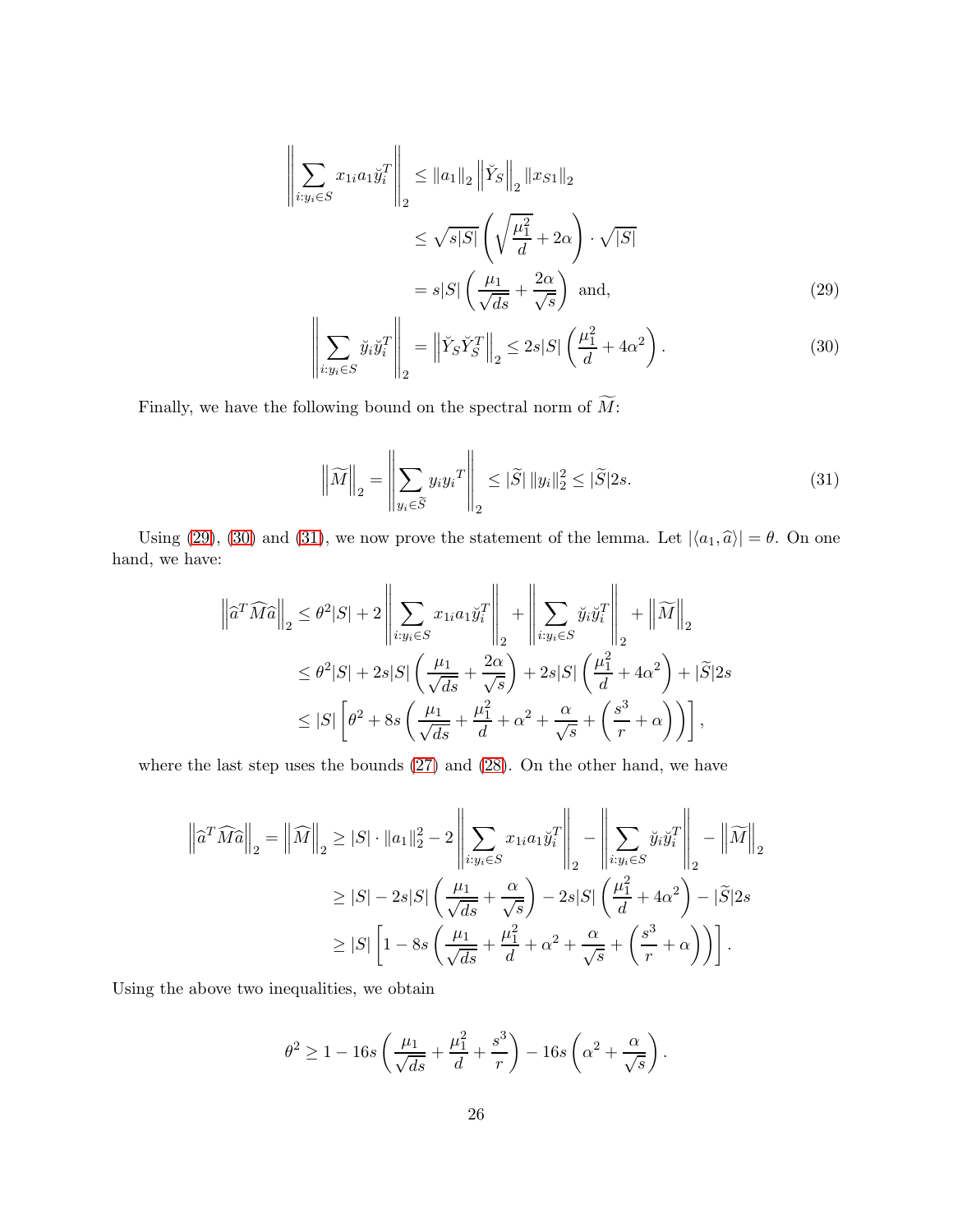Now we observe that since  $||a_1||_2 = ||\hat{a}||_2 = 1$ , we have

$$
\|\hat{a} - a_1\|_2^2 = 2(1 - \theta) \le 2(1 - \theta^2),
$$

for  $0 \le \theta \le 1$ , which completes the proof.

# A.5 Approximate recovery guarantee for Algorithm [1](#page-6-0)

Building on all our work so far, this section presents the main guarantee for Algorithm [1.](#page-6-0) So far, we have established that the sub-procedure in Algorithm [1](#page-6-0) correctly detects good anchor pairs with high probability. Conditioned on this, Proposition [3.2](#page-11-0) shows that we can recover the dictionary element in this intersection to a bounded error with high probability. The next theorem, which puts everything together shows that in an appropriate number of iterations, Algorithm [1](#page-6-0) will approximately receover all the dictionary elements with high probability.

**Lemma A.3** (Number of good anchor pairs). Suppose we have n examples. Then, we have:

$$
\mathbb{P}\left\{\cup_{l\in[r]}|\{(i,j): \mathcal{N}_B(y_i)\cap \mathcal{N}_B(y_j)=\{a_l\} \}|>\frac{ns}{8r}\right\} \geq 1-r\exp\left(\frac{-ns}{64r}\right).
$$

**Proof:** Fix  $l \in [r]$ . Define the set  $S \subseteq [n]$  as follows:

$$
S := \{i : a_l \in \mathcal{N}_B(y_i)\}.
$$

Since for every  $i \in [n]$ , the probability of  $i \in S$  is  $\frac{s}{r}$ , using standard Chernoff bounds, we see that:

$$
\mathbb{P}\left[|S| < \frac{ns}{2r}\right] < \exp\left(\frac{-ns}{8r}\right). \tag{32}
$$

Consider any two examples  $y_i, y_j \in S$ . Then,

$$
\mathbb{P}\left[\mathcal{N}_B(y_i)\cap \mathcal{N}_B(y_j)=\{a_l\}\right]\geq 1-\frac{s^2}{r}.
$$

Dividing the set S into  $\frac{|S|}{2}$  disjoint pairs and using Chernoff bounds, we see that

$$
\mathbb{P}\left[\left|\left\{(i,j): \mathcal{N}_B(y_i) \cap \mathcal{N}_B(y_j) = \{a_l\}\right\}\right| < \frac{|S|}{4}\right] \le \exp\left(\frac{-\left(1 - \frac{s^2}{r}\right)|S|}{16}\right) \le \exp\left(\frac{-|S|}{32}\right). \tag{33}
$$

Using  $(32)$  and  $(33)$ , we have:

$$
\mathbb{P}\left[\left|\left\{(i,j): \mathcal{N}_B(y_i) \cap \mathcal{N}_B(y_j) = \{a_l\}\right\}\right| > \frac{ns}{8r} \right] \geq 1 - \exp\left(\frac{-ns}{64r}\right).
$$

Using a union bound over different dictionary elements, we have:

$$
\mathbb{P}\left[\left|\{(i,j)|\mathcal{N}_B(y_i)\cap \mathcal{N}_B(y_j)=\{a_l\}\}\right|>\frac{ns}{8r}~\forall~l\in[r]\right]\geq 1-r\exp\left(\frac{-ns}{64r}\right).
$$

<span id="page-26-1"></span> $\Box$ 

<span id="page-26-0"></span> $\Box$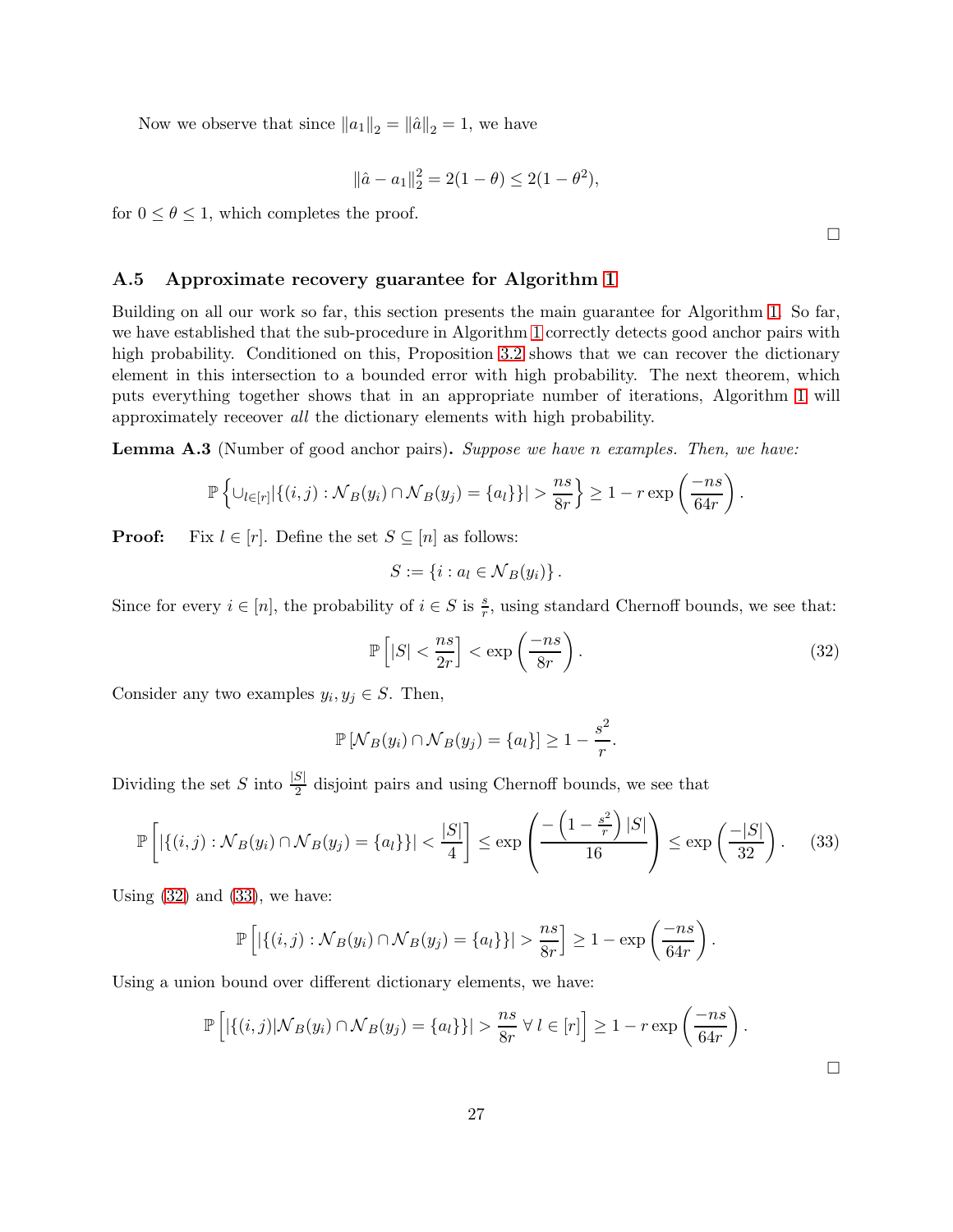<span id="page-27-2"></span>**Lemma A.4.** In each iteration of Algorithm [1,](#page-6-0) the size of the set  $\widehat{S}$  satisfies:

$$
|\widehat{S}| \ge \frac{ns}{4r},
$$

with probability greater than  $1 - \exp\left(\frac{-ns}{16r}\right)$ .

**Proof:** Since  $(y_{i^*}, y_{j^*}) \in G_{\text{corr}(\rho)}$ , from Lemma [3.1,](#page-9-0) we know that  $\mathcal{N}_B(y_{i^*}) \cap \mathcal{N}_B(y_{j^*}) \neq \emptyset$ . Wlog let  $a_1 \in \mathcal{N}_B(y_{i^*}) \cap \mathcal{N}_B(y_{j^*})$ . Since each sample  $y_i$  has probability of at least

$$
\frac{s}{r} \cdot \frac{\binom{r-2s+1}{s-1}}{\binom{r-1}{s-1}} \ge \frac{s}{r} \cdot \left(\frac{r-3s}{r-s}\right)^s \ge \frac{s}{r} \cdot \left(1 - \frac{2s}{r-s}\right)^s \ge \frac{s}{r} \cdot \left(1 - \frac{2s^2}{r-s}\right) \ge \frac{s}{2r},
$$

of satisfying  $N_B(y_i) \cap N_B(y_{i^*}) = N_B(y_i) \cap N_B(y_{j^*}) = \{a_1\}$ , using Chernoff bounds, we have:

$$
\mathbb{P}\left[|i:\text{Uniq-intersect}\left(y_i,y_{i^*}\right) \& \text{Uniq-intersect}\left(y_i,y_{j^*}\right)| < \frac{ns}{4r} \right] \le \exp\left(\frac{-ns}{16r}\right)
$$

Using Lemma [3.1](#page-9-0) now finishes the proof.  $\square$ 

# <span id="page-27-1"></span>A.6 Auxiliary Results

Below, we establish that the incoherence assumption on the dictionary elements leads to a bound on the RIP constant.

<span id="page-27-0"></span>**Lemma A.5.** The 2s-RIP constant of A,  $\delta_{2s}$  satisfies  $\delta_{2s} < \frac{2\mu_0 s}{\sqrt{d}}$  $\frac{0}{d}$  .

**Proof:** Consider a 2s-sparse unit vector  $w \in \mathbb{R}^r$  with  $\text{Supp}(w) = S$ . We have:

$$
||Aw||2 = \left(\sum_{j\in S} w_j a_j\right)^2 = \sum_j w_j^2 ||a_j||^2 + \sum_{j,l\in S, j\neq l} w_j w_l \langle a_j, a_l \rangle
$$
  
\n
$$
\ge 1 - \sum_{j,l\in S, j\neq l} |w_j w_l|| \langle a_j, a_l \rangle |
$$
  
\n
$$
\ge 1 - \sum_{j,l\in S, j\neq l} |w_j w_l| \frac{\mu_0}{\sqrt{d}}
$$
  
\n
$$
\ge 1 - \frac{\mu_0}{\sqrt{d}} ||w||_1^2
$$
  
\n
$$
\ge 1 - \frac{\mu_0}{\sqrt{d}} 2s \cdot ||w||^2 = 1 - \frac{2\mu_0 s}{\sqrt{d}}.
$$

Similarly, we have:

$$
||Aw||^2 \le 1 + \frac{2\mu_0 s}{\sqrt{d}}.
$$

This proves the lemma.  $\square$ 

<span id="page-27-3"></span>Lemma A.6. For  $r > 2, c > 0$ , let  $0 \le x \le r/(2c+1)$ . Then  $(1-cx/(r-x))^x \ge \exp(-cx^2/(r-x)) \ge$  $1 - \frac{2x^2}{r - x}$  $\frac{2x^2}{r-x}$ .

.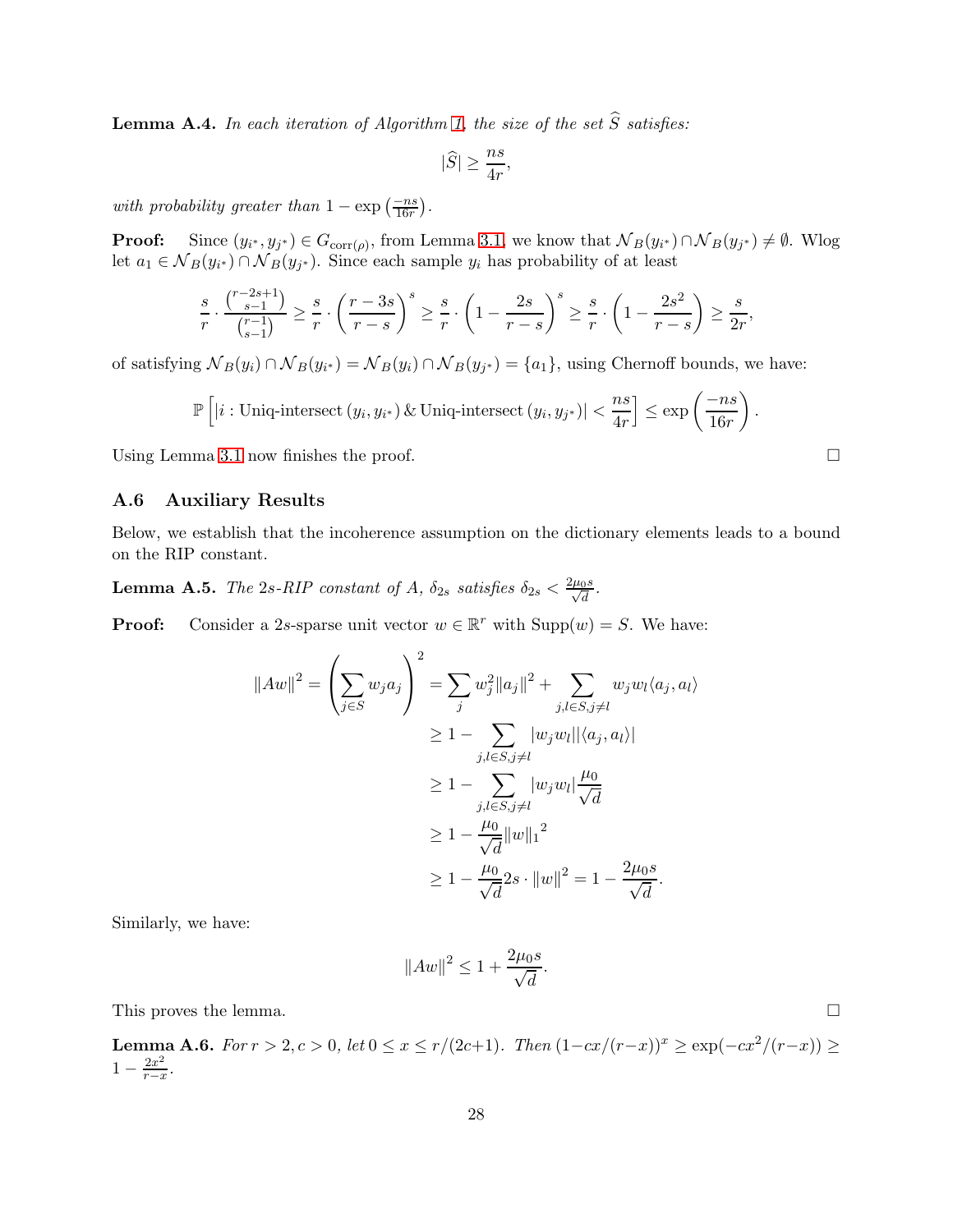### Proof:

We start by observing that  $x/(r-x)$  is an increasing function of x for  $x < r$ , so that  $x < r/(2c+1)$ implies that  $cx/(r-x) < 1/2$ . Additionally, we have the following fact for any  $\theta > 0$ 

<span id="page-28-1"></span>
$$
1 - \theta \le e^{-\theta} \le 1 - \theta + \frac{\theta^2}{2}.\tag{34}
$$

The first inequality is a consequence of the convexity of  $e^{-\theta}$  while the second one follows since the second derivative of  $e^{-\theta}$  is at most 1 when  $\theta > 0$ . Since we have  $x/(r - x) \leq 1/2$ , it is easy to see that

$$
1 - \frac{cx}{r - x} \ge 1 - 2\frac{cx}{r - x} + 2\frac{c^2x^2}{(r - x)^2}.
$$

Now applying the inequalities [\(34\)](#page-28-1) with  $\theta = 2cx/(r - x)$ , we obtain

$$
\left(1 - \frac{cx}{r - x}\right)^x \ge \left(1 - 2\frac{cx}{r - x} + 2\frac{cx^2}{(r - x)^2}\right)^x
$$
  
 
$$
\ge (\exp(-2cx/(r - x)))^x = \exp(-2cx^2/(r - x))
$$
  
 
$$
\ge 1 - \frac{2cx^2}{r - x},
$$

<span id="page-28-0"></span>where the second inequality follows from again using [\(34\)](#page-28-1), this time with  $\theta = 2cx^2/(r - x)$ .  $\Box$ Lemma A.7. We have:

$$
\mathbb{E}\left[XX^T\right] = \frac{s}{r} I_{r \times r},
$$

where  $I_{r\times r}$  is the  $r \times r$  identity matrix.

**Proof:** Let  $\Sigma := \mathbb{E}[XX^T]$ . We will first calculate the diagonal elements of  $\Sigma$ :

$$
\Sigma_{jj} = \mathbb{E}\left[x_{ji}^2\right] = \frac{s}{r}.
$$

On the other hand, any off diagonal element can be calculated as follows:

$$
\Sigma_{jk} = \mathbb{E}\left[x_{ji}x_{ki}\right] = \mathbb{E}\left[x_{ji}\right]\mathbb{E}\left[x_{ki}\right] = 0.
$$

This proves the lemma.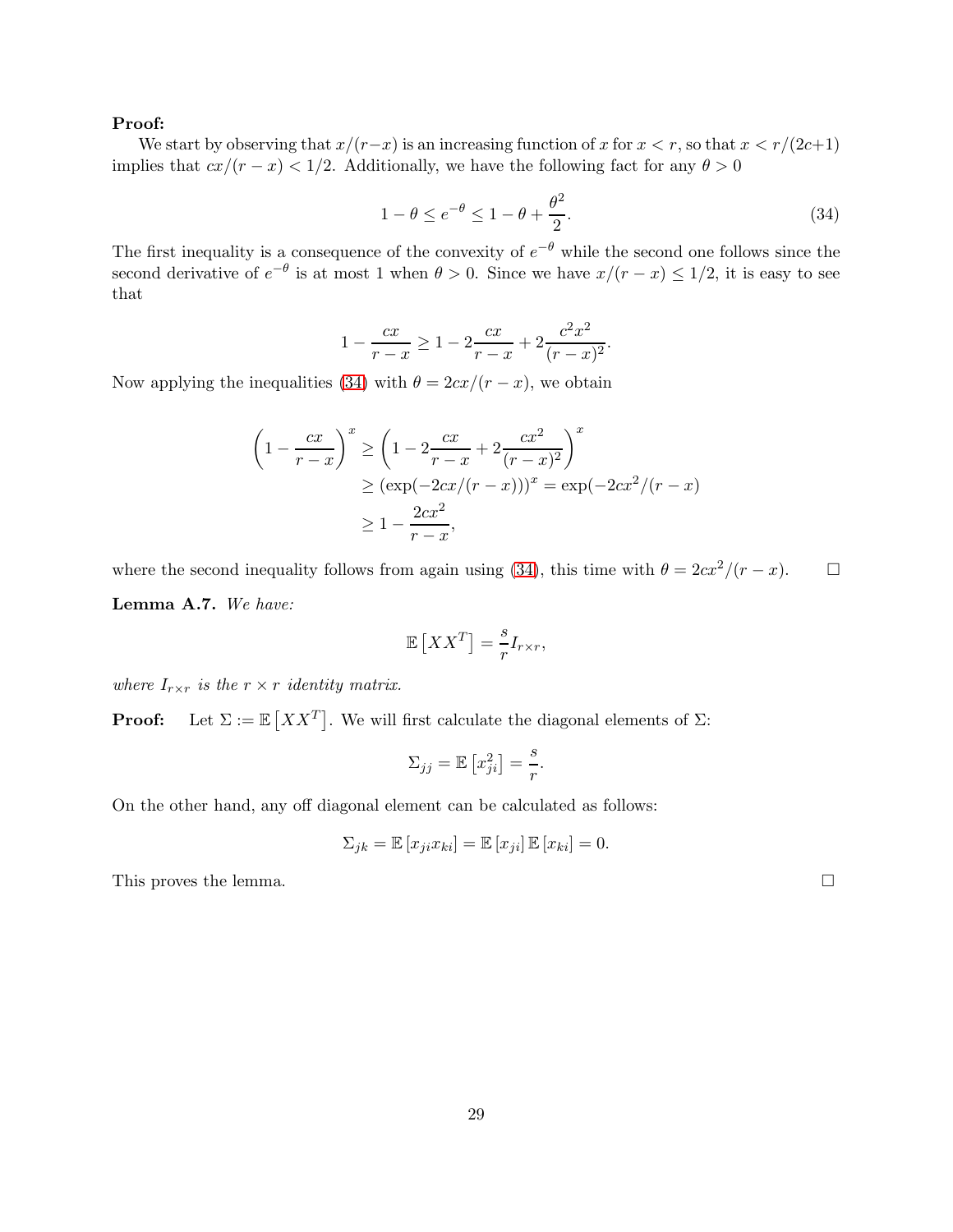# <span id="page-29-7"></span>References

- <span id="page-29-11"></span>[1] A. Anandkumar, D. P. Foster, D. Hsu, S. M. Kakade, and Y. K. Liu. A Spectral Algorithm for Latent Dirichlet Allocation. In Proc. of Neural Information Processing (NIPS), Dec. 2012.
- [2] A. Anandkumar, R. Ge, D. Hsu, and S. M. Kakade. A Tensor Spectral Approach to Learning Mixed Membership Community Models. In Conference on Learning Theory (COLT), June 2013.
- <span id="page-29-10"></span><span id="page-29-5"></span>[3] A. Anandkumar, R. Ge, D. Hsu, S. M. Kakade, and M. Telgarsky. Tensor Methods for Learning Latent Variable Models. ArXiv:1210.7559, Oct. 2012.
- [4] A. Anandkumar, D. Hsu, M. Janzamin, and S. M. Kakade. When are Overcomplete Topic Models Identifiable? Uniqueness of Tensor Tucker Decompositions with Structured Sparsity. ArXiv 1308.2853, Aug. 2013.
- <span id="page-29-9"></span><span id="page-29-8"></span>[5] A. Anandkumar, D. Hsu, and A. J. S. M. Kakade. Learning Topic Models and Latent Bayesian Networks Under Expansion Constraints. Preprint. ArXiv:1209.5350, Sept. 2012.
- <span id="page-29-2"></span>[6] S. Arora, R. Ge, Y. Halpern, D. M. Mimno, A. Moitra, D. Sontag, Y. Wu, and M. Zhu. A practical algorithm for topic modeling with provable guarantees. ArXiv 1212.4777, 2012.
- <span id="page-29-4"></span>[7] S. Arora, R. Ge, and A. Moitra. New Algorithms for Learning Incoherent and Overcomplete Dictionaries.  $ArXiv$  e-prints, Aug. 2013.
- <span id="page-29-13"></span>[8] S. Arora, R. Ge, A. Moitra, and S. Sachdeva. Provable ica with unknown gaussian noise, and implications for gaussian mixtures and autoencoders.  $arXiv$  preprint  $arXiv:1206.5349, 2012$ .
- [9] S. Arora, R. Ge, S. Sachdeva, and G. Schoenebeck. Finding overlapping communities in social networks: toward a rigorous approach. In *Proceedings of the 13th ACM Conference on* Electronic Commerce, 2012.
- <span id="page-29-12"></span><span id="page-29-0"></span>[10] M.-F. Balcan, C. Borgs, M. Braverman, J. T. Chayes, and S.-H. Teng. I like her more than you: Self-determined communities. CoRR, abs/1201.4899, 2012.
- <span id="page-29-14"></span>[11] Y. Bengio, A. Courville, and P. Vincent. Unsupervised feature learning and deep learning: A review and new perspectives.  $arXiv$  preprint  $arXiv:1206.5538$ , 2012.
- [12] E. J. Cands. The restricted isometry property and its implications for compressed sensing. Comptes Rendus Mathematique, 346(910):589 – 592, 2008.
- <span id="page-29-6"></span>[13] L. De Lathauwer, J. Castaing, and J.-F. Cardoso. Fourth-order cumulant-based blind identification of underdetermined mixtures. Signal Processing, IEEE Transactions on, 55(6):2965– 2973, 2007.
- <span id="page-29-1"></span>[14] M. Elad. Sparse and redundant representations: from theory to applications in signal and image processing. Springer, 2010.
- <span id="page-29-3"></span>[15] K. Engan, S. O. Aase, and J. Hakon Husoy. Method of optimal directions for frame design. In Acoustics, Speech, and Signal Processing, 1999. Proceedings., 1999 IEEE International Conference on, volume 5, pages 2443–2446. IEEE, 1999.